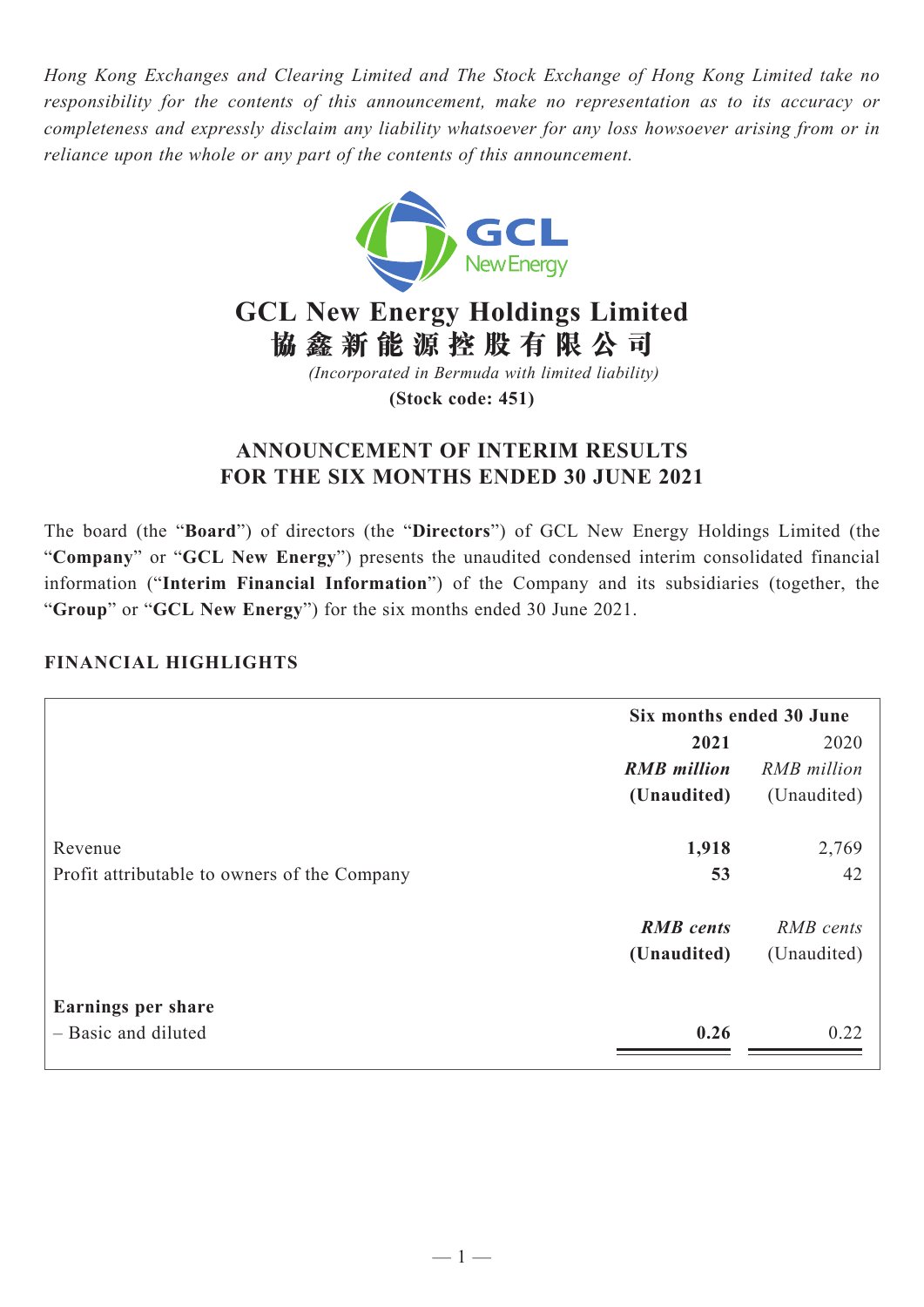# **UNAUDITED CONDENSED CONSOLIDATED STATEMENT OF PROFIT OR LOSS AND OTHER COMPREHENSIVE INCOME**

*For the six months ended 30 June 2021*

|                                                                                                                       |                | Six months ended 30 June              |                                       |
|-----------------------------------------------------------------------------------------------------------------------|----------------|---------------------------------------|---------------------------------------|
|                                                                                                                       | <b>Notes</b>   | 2021<br><b>RMB'000</b><br>(Unaudited) | 2020<br><b>RMB'000</b><br>(Unaudited) |
| Revenue<br>Cost of sales                                                                                              | $\overline{2}$ | 1,917,953<br>(692, 202)               | 2,768,696<br>(892, 331)               |
| Gross profit<br>Other income<br>Administrative expenses                                                               | $\mathfrak{Z}$ | 1,225,751<br>104,304                  | 1,876,365<br>198,447                  |
| - share-based payment expenses<br>- other administrative expenses<br>Other gains and losses, net                      | $\overline{4}$ | (8,084)<br>(254, 658)<br>35,480       | (188, 585)<br>(351, 652)              |
| Share of profits of associates<br>Share of losses of joint ventures<br>Finance costs                                  | $\sqrt{2}$     | 65,158<br>(287)<br>(947, 844)         | 62,718<br>(327)<br>(1,311,611)        |
| Profit before tax<br>Income tax expense                                                                               | 6              | 219,820<br>(41, 885)                  | 285,355<br>(94, 447)                  |
| Profit for the period<br>Other comprehensive income:<br>Item that may be reclassified subsequently to profit or loss: | $\overline{7}$ | 177,935                               | 190,908                               |
| Exchange differences arising on translation of<br>foreign operations                                                  |                | 27,150                                | 9,406                                 |
| Total comprehensive income for the period                                                                             |                | 205,085                               | 200,314                               |
| Profit for the period attributable to:<br>Owners of the Company<br>Non-controlling interests                          |                | 52,826                                | 42,304                                |
| - Owners of perpetual notes<br>- Other non-controlling interests                                                      |                | 99,550<br>25,559                      | 81,900<br>66,704                      |
|                                                                                                                       |                | 177,935                               | 190,908                               |
| Total comprehensive income for the period attributable to:<br>Owners of the Company<br>Non-controlling interests      |                | 79,976                                | 51,710                                |
| - Owners of perpetual notes<br>- Other non-controlling interests                                                      |                | 99,550<br>25,559                      | 81,900<br>66,704                      |
|                                                                                                                       |                | 205,085                               | 200,314                               |
|                                                                                                                       |                | <b>RMB</b> cents<br>(Unaudited)       | RMB cents<br>(Unaudited)              |
| Earnings per share<br>- Basic and diluted<br>$2 -$                                                                    | 9              | 0.26                                  | 0.22                                  |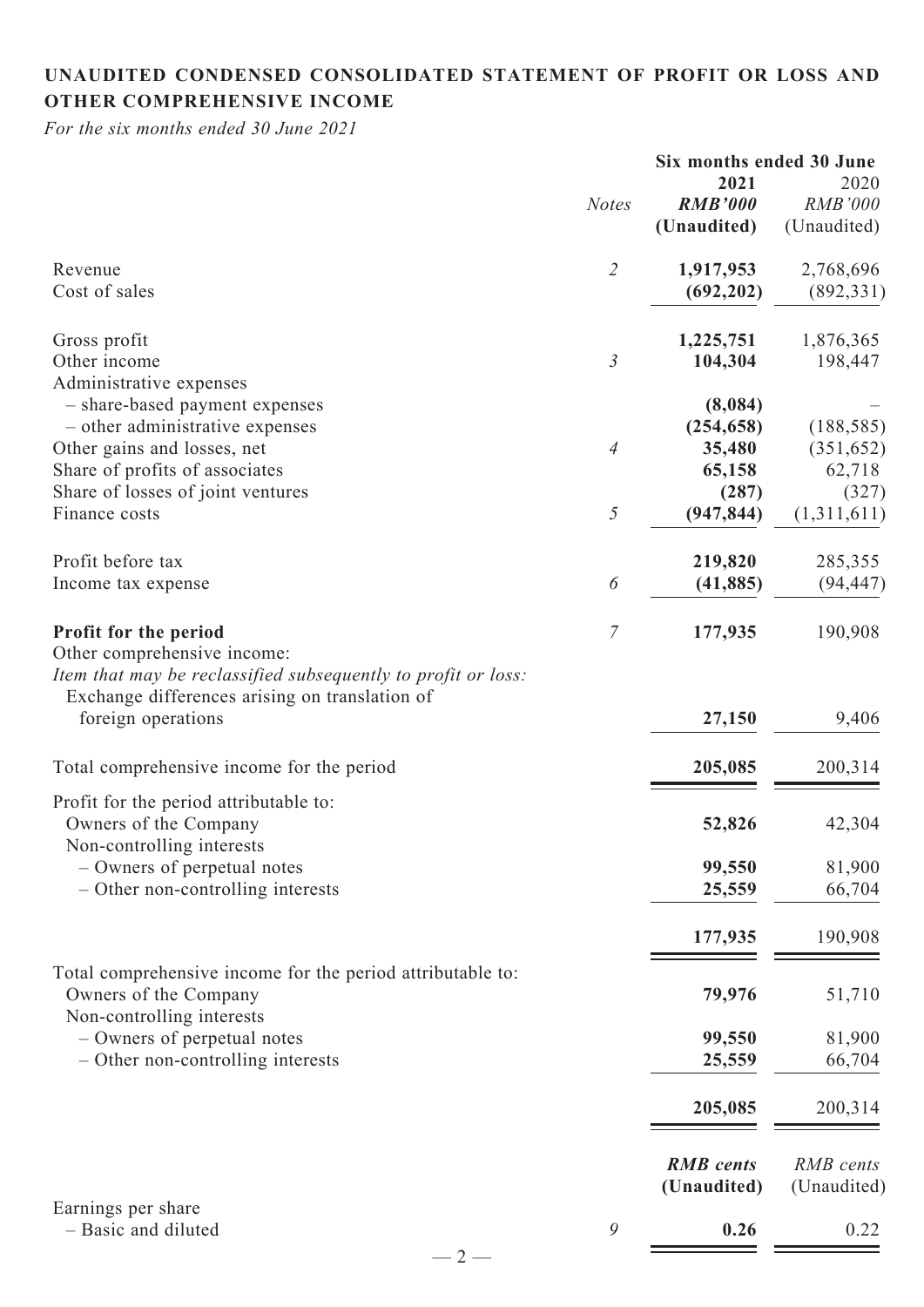# **UNAUDITED CONDENSED CONSOLIDATED STATEMENT OF FINANCIAL POSITION**

*At 30 June 2021*

|                                                                         |              | 30 June                 | 31 December                 |
|-------------------------------------------------------------------------|--------------|-------------------------|-----------------------------|
|                                                                         |              | 2021                    | 2020                        |
|                                                                         | <b>Notes</b> | <b>RMB'000</b>          | <b>RMB'000</b>              |
|                                                                         |              | (Unaudited)             | (Audited)                   |
| <b>NON-CURRENT ASSETS</b>                                               |              |                         |                             |
| Property, plant and equipment                                           |              | 11,240,992              | 25, 363, 172                |
| Right-of-use assets                                                     |              | 649,136                 | 1,257,603                   |
| Interests in associates                                                 |              | 1,291,232               | 1,205,898                   |
| Interests in joint ventures                                             |              | 2,848                   | 3,135                       |
| Amounts due from related companies                                      |              | 40,529                  | 40,529                      |
| Deposits, prepayment and other non-current assets                       |              | 426,254                 | 1,061,080                   |
| Contract assets                                                         |              | 441,795                 | 1,227,979                   |
| Pledged bank and other deposits                                         |              | 295,287                 | 493,455                     |
| Deferred tax assets                                                     |              | 77,338                  | 142,212                     |
|                                                                         |              | 14,465,411              | 30,795,063                  |
| <b>CURRENT ASSETS</b>                                                   |              |                         |                             |
| Trade and other receivables                                             | 10           | 6,935,430               | 8,961,551                   |
| Other loan receivables                                                  | 11           |                         |                             |
| Amounts due from related companies                                      |              | 321,676                 | 357,296                     |
| Tax recoverable                                                         |              | 1,583                   | 2,777                       |
| Pledged bank and other deposits                                         |              | 263,759                 | 250,551                     |
| Bank balances and cash                                                  |              | 618,029                 | 1,143,481                   |
|                                                                         |              | 8,140,477               | 10,715,656                  |
| Assets classified as held for sale                                      |              | 9,481,621               | 3,525,749                   |
|                                                                         |              |                         |                             |
|                                                                         |              | 17,622,098              | 14,241,405                  |
| <b>CURRENT LIABILITIES</b>                                              |              |                         |                             |
| Other payables and deferred income                                      |              | 2,398,542               | 4,688,437                   |
| Amounts due to related companies                                        |              | 115,527                 | 312,194                     |
| Tax payable                                                             |              | 10,624                  | 19,951                      |
| Loans from related companies                                            | 12           | 16,811                  | 788,668                     |
| Bank and other borrowings                                               | 13           | 5,254,273               | 12,392,695                  |
| Senior notes                                                            | 14           | 466,998                 | 3,261,099                   |
| Lease liabilities                                                       |              | 63,304                  | 88,927                      |
|                                                                         |              | 8,326,079               | 21,551,971                  |
| Liabilities directly associated with assets classified as held for sale |              | 6,370,174               | 1,919,568                   |
|                                                                         |              |                         |                             |
| NET CURRENT ASSETS/(LIABILITIES)                                        |              | 14,696,253<br>2,925,845 | 23,471,539<br>(9, 230, 134) |
|                                                                         |              |                         |                             |
| TOTAL ASSETS LESS CURRENT LIABILITIES                                   |              | 17,391,256              | 21,564,929                  |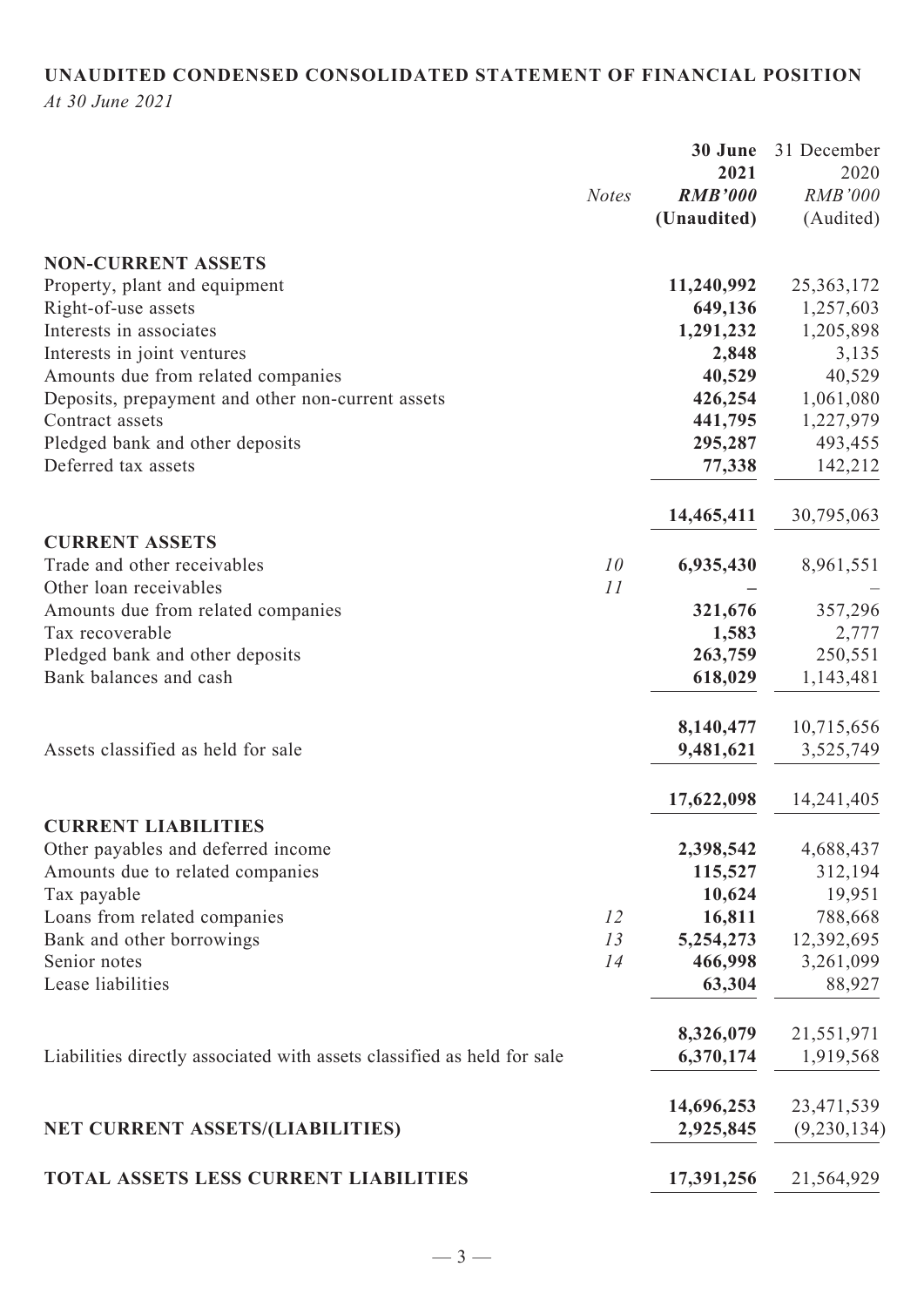|                                                                                 |              | 30 June<br>2021 | 31 December    |
|---------------------------------------------------------------------------------|--------------|-----------------|----------------|
|                                                                                 |              | <b>RMB'000</b>  | 2020           |
|                                                                                 | <b>Notes</b> |                 | <b>RMB'000</b> |
|                                                                                 |              | (Unaudited)     | (Audited)      |
| <b>NON-CURRENT LIABILITIES</b>                                                  |              |                 |                |
| Loans from related companies                                                    | 12           | 54,071          | 119,840        |
| Bank and other borrowings                                                       | 13           | 4,496,167       | 11,611,827     |
| Senior notes                                                                    | 14           | 2,646,322       |                |
| Lease liabilities                                                               |              | 549,706         | 898,759        |
| Deferred income                                                                 |              | 338,962         | 349,062        |
| Deferred tax liabilities                                                        |              | 35,237          | 48,560         |
|                                                                                 |              |                 |                |
|                                                                                 |              | 8,120,465       | 13,028,048     |
| <b>NET ASSETS</b>                                                               |              | 9,270,791       | 8,536,881      |
| <b>CAPITAL AND RESERVES</b>                                                     |              |                 |                |
| Share capital                                                                   |              | 73,629          | 66,674         |
| Reserves                                                                        |              | 5,802,284       | 4,969,191      |
| Equity attributable to owners of the Company                                    |              | 5,875,913       | 5,035,865      |
| Equity attributable to non-controlling interests<br>- owners of perpetual notes |              | 2,429,486       | 2,329,936      |
| - other non-controlling interests                                               |              | 965,392         | 1,171,080      |
|                                                                                 |              |                 |                |
| <b>TOTAL EQUITY</b>                                                             |              | 9,270,791       | 8,536,881      |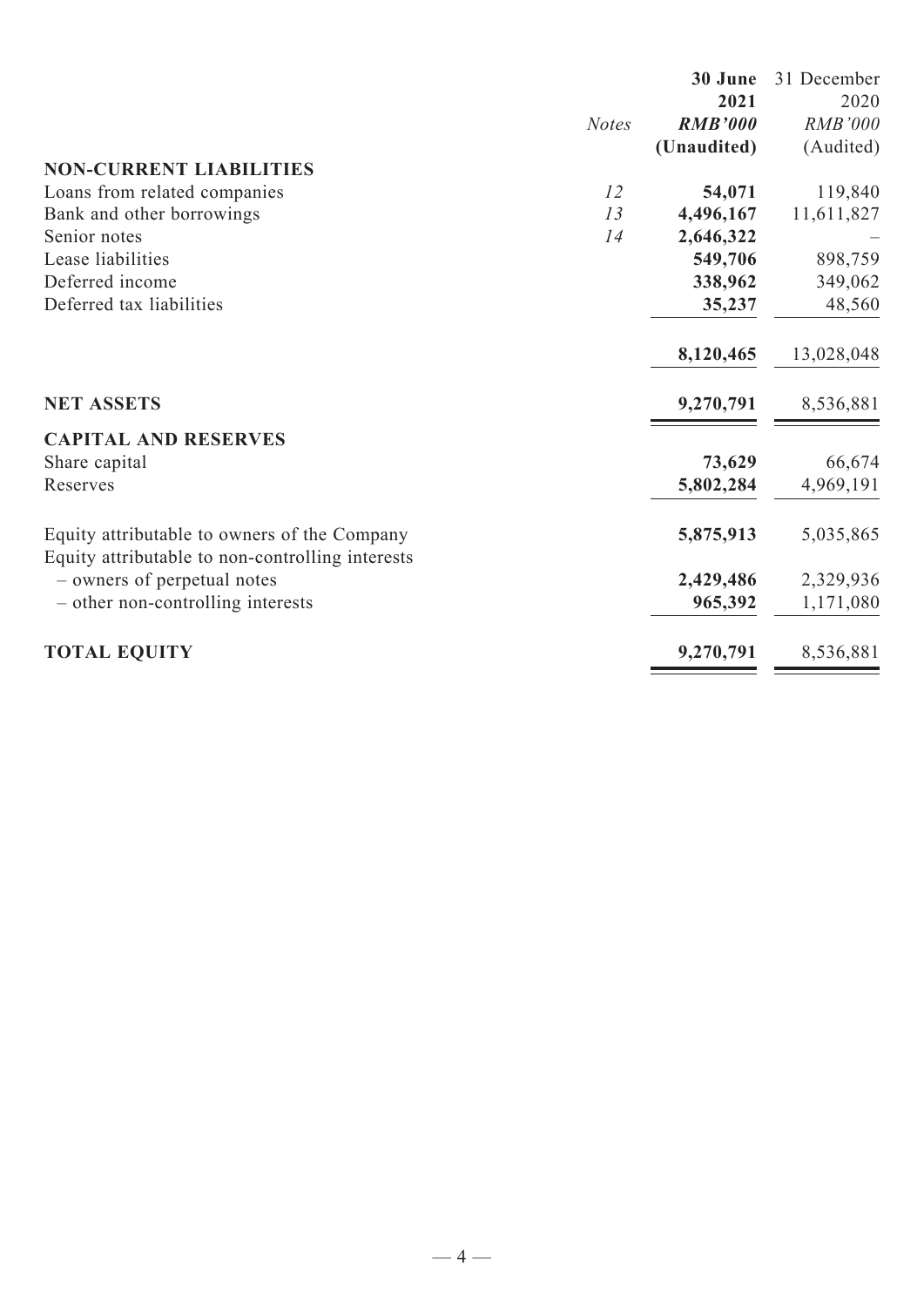#### **1A GENERAL INFORMATION**

GCL New Energy Holdings Limited (the "Company") is incorporated in Bermuda as an exempted company with limited liability. The shares of the Company are listed on the Main Board of The Stock Exchange of Hong Kong Limited (the "Stock Exchange"). The address of the registered office of the Company is at Clarendon House, 2 Church Street, Hamilton HM11, Bermuda and the principal place of business is at Unit 1707A, Level 17, International Commerce Centre, 1 Austin Road West, Kowloon, Hong Kong.

The Company is an investment holding company. Its subsidiaries (hereinafter together with the Company collectively referred to as the "Group") are principally engaged in the sale of electricity, development, construction, operation and management of solar power plants.

This Interim Financial Information is presented in Renminbi ("RMB"), unless otherwise stated. This Interim Financial Information has been approved for issuance by the Board on 30 August 2021.

This Interim Financial Information has not been audited.

#### **1B BASIS OF PREPARATION**

The unaudited condensed interim consolidated financial statements have been prepared in accordance with International Accounting Standard 34 ("IAS 34") *Interim Financial Reporting* issued by the International Accounting Standards Board ("IASB") as well as the applicable disclosure requirements of Appendix 16 to the Rules Governing the Listing of Securities on The Stock Exchange of Hong Kong Limited (the "Stock Exchange") (the "Listing Rules"). The unaudited condensed interim consolidated financial statements do not include all the information required for a complete set of financial statements and should be read in conjunction with the Group's annual consolidated financial statements for the year ended 31 December 2020.

As at 30 June 2021, the Group had entered into agreements which will involve capital commitments of approximately RMB98 million to construct solar power plants and financial guarantee provided to the associates and third parties for their bank and other borrowings.

As at 30 June 2021, the Group's total borrowings comprising bank and other borrowings, senior notes, loans from related companies and lease liabilities amounted to approximately RMB18,101 million. The amounts included bank and other borrowings and lease liabilities classified as liabilities directly associated with assets classified as held for sales of RMB4,405 million and RMB149 million, respectively. For the remaining balance of approximately RMB13,547 million, RMB5,801 million will be due in the coming 12 months from the end of the reporting period, including bank and other borrowings of approximately RMB1,328 million, which shall be due after 12 months from the end of the reporting period in accordance with the scheduled repayment dates as set out in the respective loan agreements but were reclassified to current liabilities as a result of the triggering of the cross default clauses in several bank borrowings of the Group given the Group's involvement in several litigation cases either as a defendant or a guarantor relating to claims by relevant claimants exceeded the limit of litigation amounts stipulated in the financial covenants by certain bank borrowings.

As at 30 June 2021, the Group had an outstanding bank borrowing of US\$100 million (approximately RMB646 million) of which US\$48 million (approximately RMB310 million) (the "First Loan Repayment") and US\$52 million (approximately RMB336 million) (the "Second Loan Repayment") are repayable on 23 June 2021 and 20 August 2021 respectively. The Group failed to repay of the First Loan Repayment on 23 June 2021 and the Second Loan Repayment on 20 August 2021.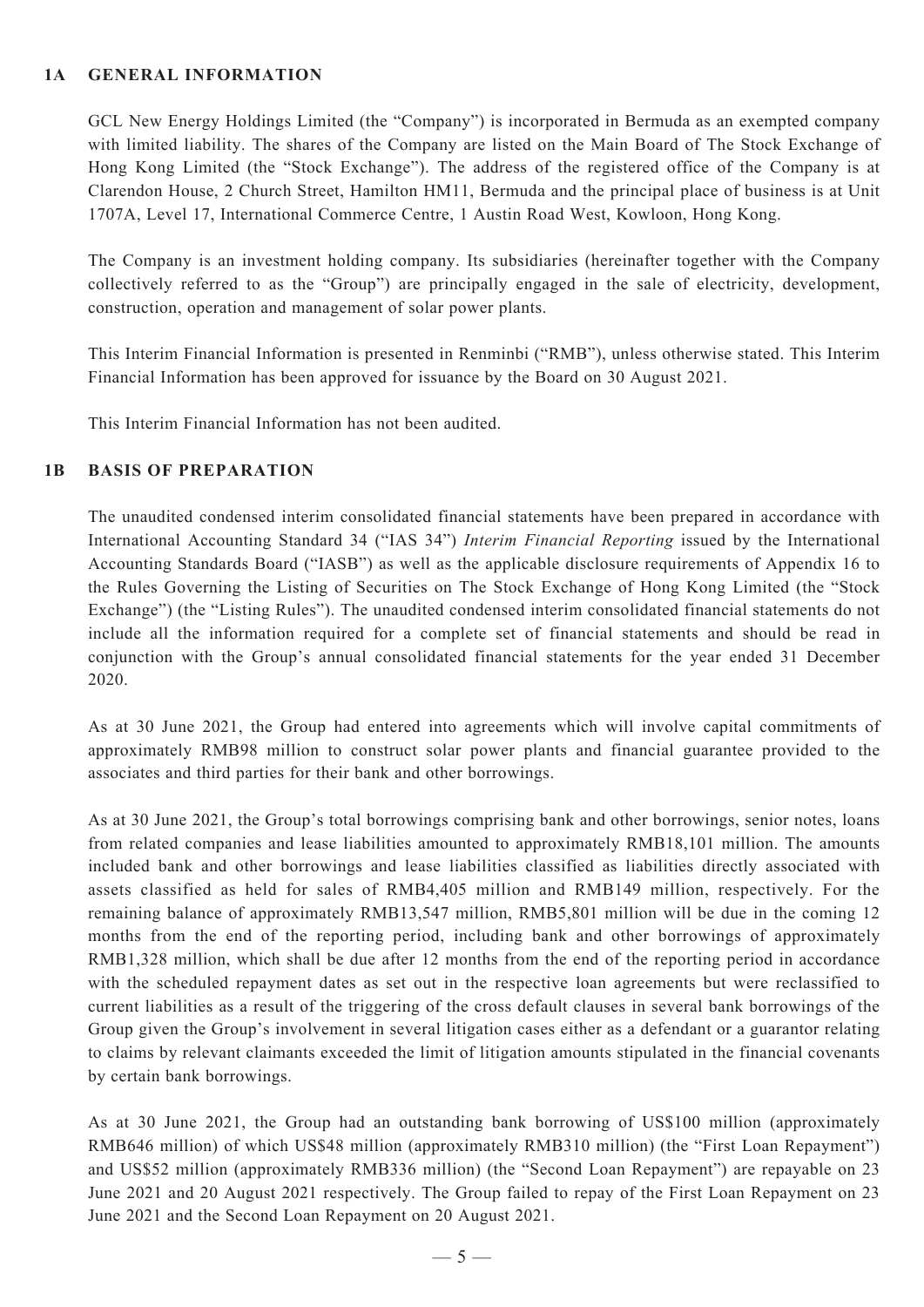As at 30 June 2021, the Group's (i) pledged bank and other deposits; and (ii) bank balances and cash (including pledged bank and other deposits and balances and cash classified as assets held for sale amounted to approximately of RMB370 million) amounted to approximately RMB1,547 million.

The financial resources available to the Group as at 30 June 2021 and up to the date of approval of these unaudited condensed interim consolidated financial statements for issuance may not be sufficient to satisfy the above capital expenditure requirements together with the repayment of borrowings. The Group is undergoing the process of negotiations with respective borrowers for extension or renewal of the defaulted bank and other borrowings and as of the date of these unaudited condensed interim consolidated financial statements, the Group has not received any request from any borrowers to accelerate the repayments of bank and other borrowings. The Group is actively pursuing additional financing including, but not limited to, equity financing from issuance of new shares, extension of payment date for bank and other borrowings that are due for maturity and divesting certain of its existing power plant projects in exchange for cash proceeds.

The above conditions indicate the existence of a material uncertainty which may cast significant doubt on the Group's ability to continue as a going concern and therefore, the directors of the Company (the "Directors") have reviewed the Group's cash flow projections which cover a period of not less than twelve months from 30 June 2021. They are of the opinion that the Group will have sufficient working capital to meet its financial obligations, including those committed capital expenditures, that will be due in the coming twelve months from 30 June 2021, and the on-going covenants compliance upon successful implementation of the following measures which will generate adequate financing and operating cash inflows for the Group:

(a) The Group continues to implement business strategies, among others, to transform its heavy asset business model to a light-asset model by divesting certain of its existing power plant projects in exchange for cash proceeds and to improve the Group's indebtedness position.

For the six months ended 30 June 2021, the Group had disposed 47 subsidiaries (the "Disposal Projects") at a consideration in aggregate of RMB2,762 million, while 18 subsidiaries with a consideration in aggregate of RMB1,918 million have been classified as held for sale. Consideration of approximately RMB2,411 million were received regarding the Disposal Projects during the current interim period. Consideration receivables of RMB351 million for the Disposal Projects are expected to be completed and received in the coming 12 months from 30 June 2021. Subsequent to the end of the reporting period, the Group had entered into agreements to dispose of certain subsidiaries at a total consideration of approximately RMB1,070 million.

(b) Subsequent to the end of the reporting period, the Group had fully repaid the First Loan Repayment and had obtained a written consent from the bank (i) to grant a grace period to extend the repayment of the Second Loan Repayment up to 30 September 2021; and (ii) agree not to take any legal action against the Group in respect of its failure to repay the bank borrowing upon maturity date.

By taking the above measures, the Directors believe that the Group has sufficient working capital to meet the financial obligations when they fall due and the on-going loan covenants compliance. Notwithstanding the above, significant uncertainties exist as to whether the Group can achieve the plans and measures as described. Should the Group be unable to operate as a going concern, adjustments would have to be made to reduce the carrying values of the Group's assets to their recoverable amounts, to provide for financial liabilities which might arise, and to reclassify non-current assets and non-current liabilities as current assets and current liabilities respectively, if applicable. The effects of these adjustments have not been reflected in the unaudited condensed interim consolidated financial statements.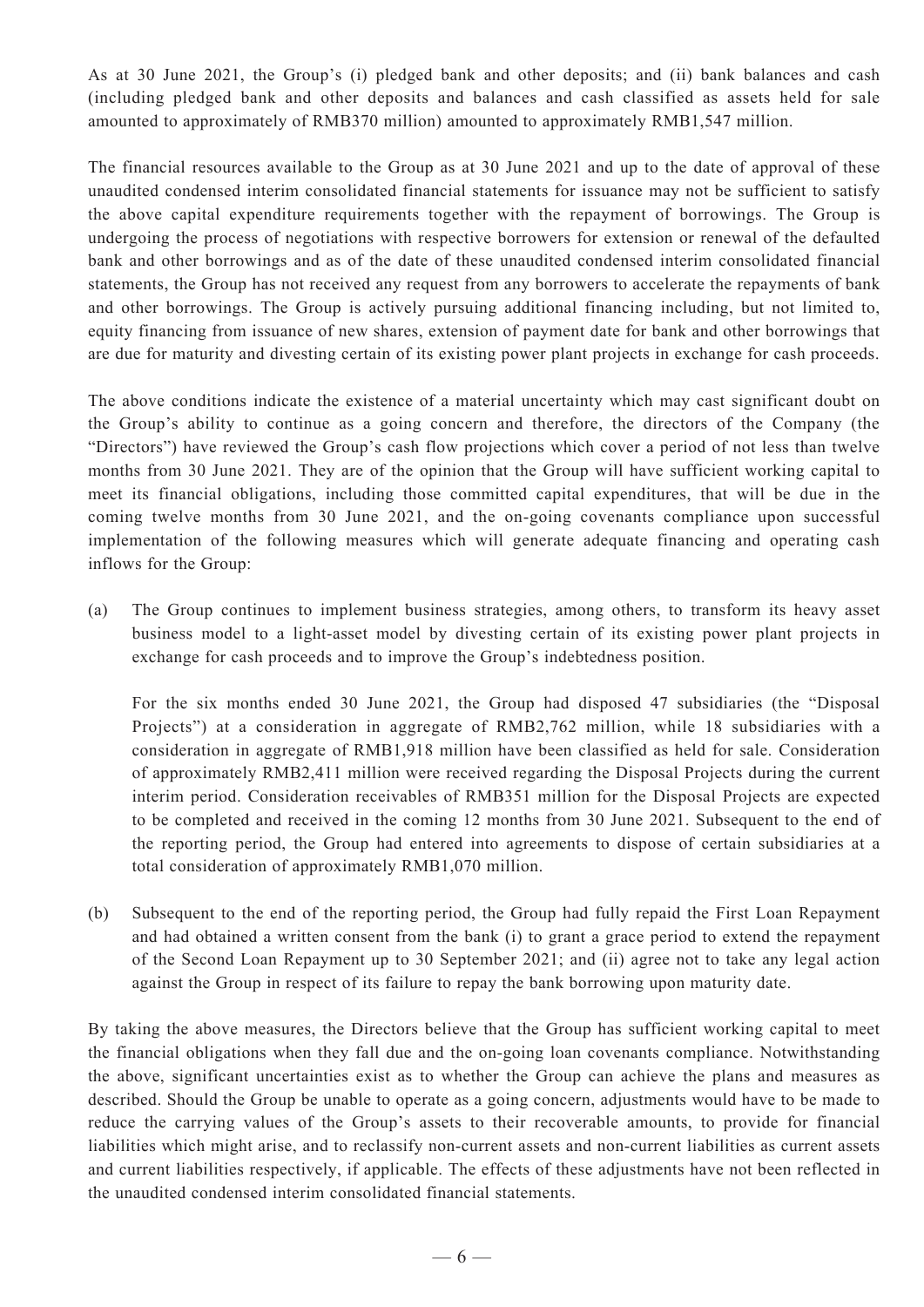## **Change in presentation of unaudited condensed consolidated statement of profit or loss and other comprehensive income**

In prior periods, management services income was included under Other income. From 2021 onwards, management services income is presented under Revenue, to more appropriately reflect the nature of such income. The comparative figures have been restated to conform with the revised presentation. No restatement of prior period comparative figures was made as the amounts were immaterial to the consolidated financial statements.

#### **2. REVENUE AND SEGMENT INFORMATION**

Revenue represents revenue arising from sales of electricity and provision of management services. Substantially, revenue arising from sales of electricity is derived from electricity sales to local grid companies in the People's Repulic of China (the "PRC") for the six months ended 30 June 2021 and 2020.

Revenue recognised during the periods are as follows:

|                                                            | Six months ended 30 June |                |
|------------------------------------------------------------|--------------------------|----------------|
|                                                            | 2021                     | 2020           |
|                                                            | <b>RMB'000</b>           | <b>RMB'000</b> |
|                                                            | (Unaudited)              | (Unaudited)    |
| Revenue                                                    |                          |                |
| Recognised at a point in time:                             |                          |                |
| - Sales of electricity                                     | 776,647                  | 1,081,073      |
| $-$ Tariff adjustments                                     | 1,115,074                | 1,650,067      |
| Subtotal                                                   | 1,891,721                | 2,731,140      |
| Recognised over time:                                      |                          |                |
| - Operation and management services for solar power plants | 26,232                   | 37,556         |
|                                                            | 1,917,953                | 2,768,696      |
|                                                            |                          |                |

For sales of electricity, the Group generally entered into power purchase agreements with local grid companies with a term of one to five years which stipulate the price of electricity per watt hour. Revenue is recognised when control of the electricity has been transferred, being at the point when electricity has generated and transmitted to the customers and the amount included RMB1,115,074,000 (six months ended 30 June 2020: RMB1,650,067,000) tariff adjustment recognised during the period. The Group generally grants credit period of approximately one month from the date of invoice in accordance with the relevant power purchase agreements between the Group and the respective local grid companies. The Group will complete the remaining performance obligations in accordance with the relevant terms as stipulated in the power purchase agreements and the remaining aggregated transaction price will be equal to the quantity of electricity that can be generated and transmitted to the customers times the stipulated price per watt hour.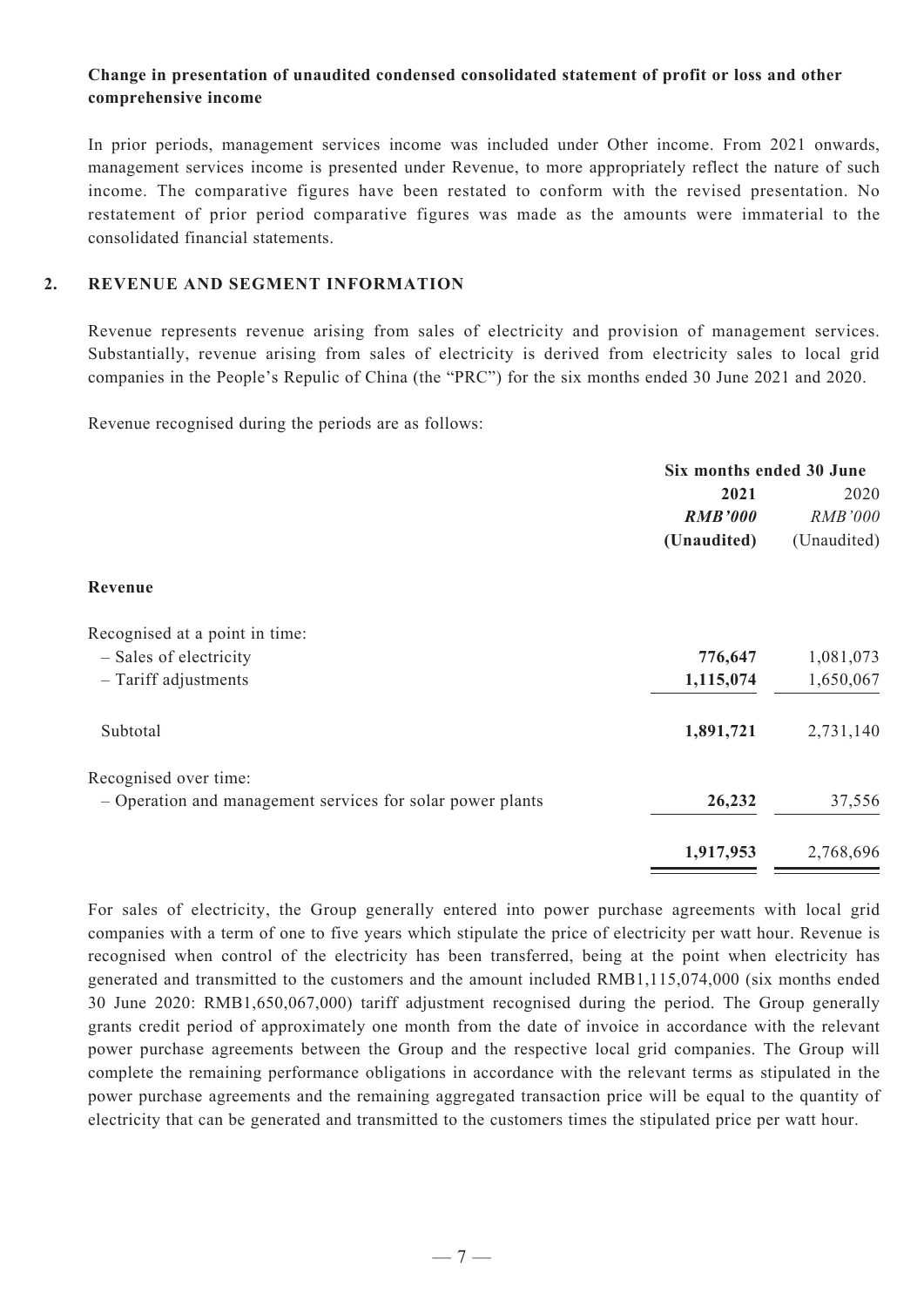The financial resource for the tariff adjustment is the national renewable energy fund that accumulated through a special levy on the consumption of electricity of end users. The PRC government is responsible to collect and allocate the fund to the respective state grid companies and then the local grid companies will make settlement to the solar power companies. Effective from March 2012, the application, approval and settlement of the tariff adjustment are subject to certain procedures as promulgated by Caijian [2012] No. 102 *Notice on the Interim Measures for Administration of Subsidy Funds for Tariff Premium of Renewable Energy*(可再生能源電價附加補助資金管理暫行辦法). Caijian [2013] No. 390 Notice issued in July 2013 simplified the procedures of settlement of the tariff adjustment. National Energy Administration [2020] No. 79 Notice issued on 30 December 2020 further clarified the procedures of the settlement of the tariff adjustment.

In January 2020, the Several Opinions on Promoting the Healthy Development of Non-Hydro Renewable Energy Power Generation (Caijian [2020]No. 4)\*(《關於促進非水可再生能源發電健康發展的若干意見》) (財建[2020]4號) and the Measures for Administration of Subsidy Funds for Tariff Premium of Renewable Energy (Caijian [2020]No. 5)\*(《財政部國家發展改革委國家能源局關於印發〈可再生能源電價附加資金 管理辦法〉的通知》)(財建[2020]5號) (the "2020 Measures") were jointly announced by the Ministry of Finance, National Development and Reform Commission and National Energy Administration. In accordance with the new government policy as stipulated in the 2020 Measures, the PRC government will not announce new additions to the existing Renewable Energy Tariff Subsidy Catalogue\*(可再生能源電價 附加資金補助目錄, the "Catalogue") and has further simplified the application and approval process regarding the registration of tariff adjustments for non-hydro renewable energy power plant projects into the Renewable Energy Tariff Subsidy List(可再生能源發電補助項目清單, the "List"). The state grid companies will regularly announce the List based on the project type, time of grid connection and technical level of the solar power projects. All solar power plants already registered in the Catalogue will be enlisted in the List automatically. For those on-grid solar power projects which have already started operation but yet to register into the previous Catalogue and now, the List, these on-grid solar power projects are entitled to enlist into the List once they have met the conditions as stipulated on the Administration of Subsidy Funds for Tariff Premium of Renewable Energy(可再生能源電價附加資金管理辦法) and completed the submission and application in the National Renewable Energy Information Management Platform (the "Platform").

Tariff adjustments are recognised as revenue and due from grid companies in the PRC in accordance with the relevant power purchase agreements.

Tariff adjustments for those solar power plants that are subject to approval for registration in the List by the PRC government at the end of the reporting period, the relevant revenue from these tariff adjustments are considered variable consideration, and are recognised only to the extent that it is highly probable that a significant reversal will not occur and are included in contract assets. Management assessed that all of the Group's operating power plants have qualified and met all the requirements and conditions as required based on the prevailing nationwide government policies on renewable energy for solar power plants. The contract assets are transferred to trade receivables upon the relevant power plant obtained the approval for registration in the Catalogue or when the relevant power plant is enlisted in the List since the release of the 2020 Measures.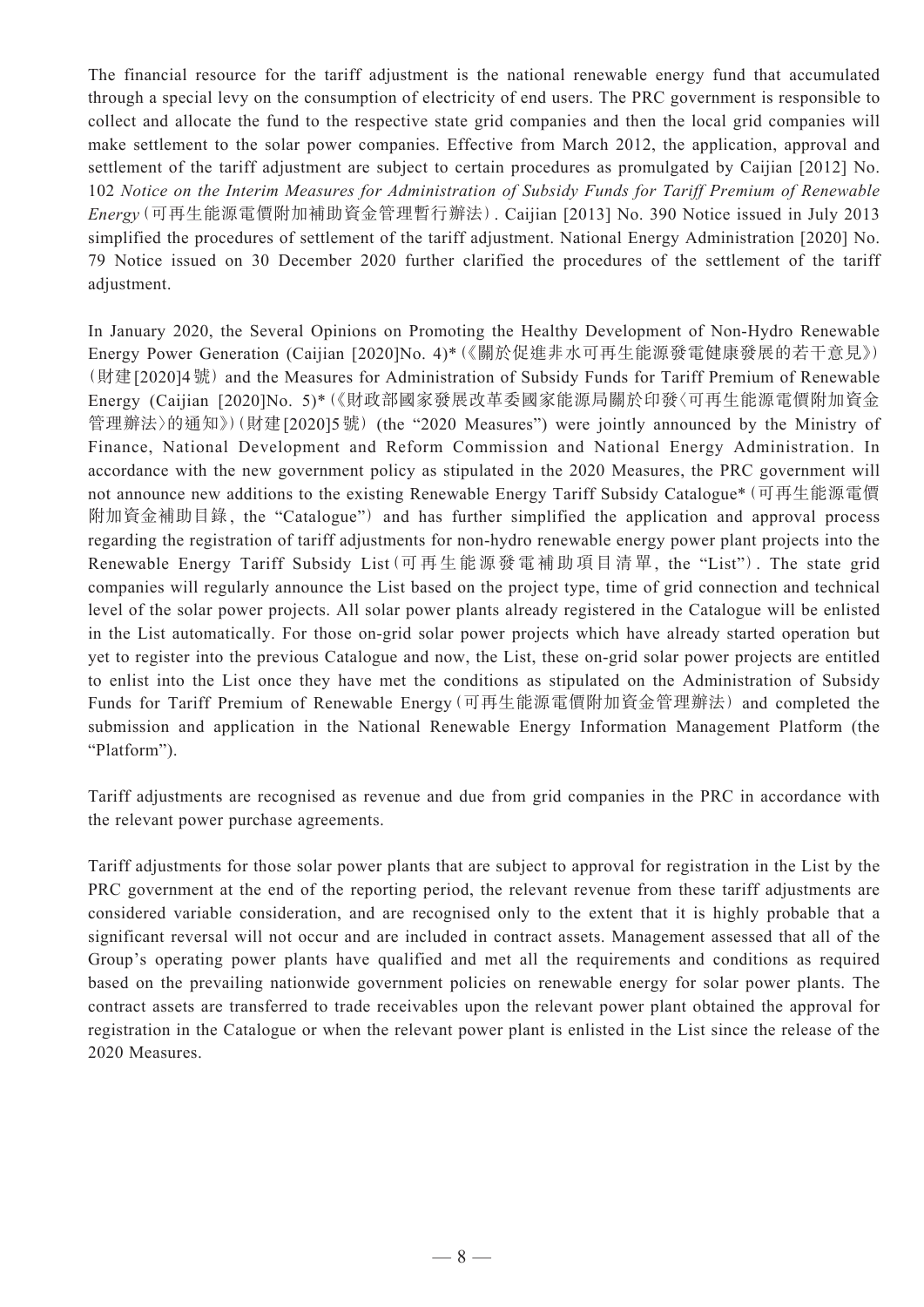Tariff adjustments for certain of the solar power plants are yet to obtain approval for registration in the List by the PRC government, the management considers that it contains a significant financing component over the relevant portion of the tariff adjustment until approval was obtained. For the six months ended 30 June 2021, the respective tariff adjustments were adjusted for this financing component based on an effective interest rate ranging from 2.36% to 3.03% per annum (six months ended 30 June 2020: 2.45% to 2.98% per annum) and adjustments were made in relation to the revision of expected timing of tariff collection. As such, Group's revenue was adjusted by approximately RMB18 million (six months ended 30 June 2020: RMB28 million) and interest income amounting to approximately RMB53 million (six months ended 30 June 2020: RMB161 million) (note 3) was recognised.

The Group's chief operating decision maker ("CODM"), being the executive directors of the Company, regularly reviews revenue by province; however, no other discrete information was provided. In addition, the CODM reviewed the consolidated results when making decisions about allocating resources and assessing performance. Hence, no further segment information other than entity wide information was presented.

Management service fee income is recognised over time when the operation and management services for the solar power plants are provided by the Group's performance as the Group performs.

#### **Geographical information**

The Group's operations are located in the PRC and the United States of America ("US").

Information about the Group's revenue from external customers is presented based on the location of the operations and customers.

|                 |                | Six months ended 30 June |  |
|-----------------|----------------|--------------------------|--|
|                 | 2021           | 2020                     |  |
|                 | <b>RMB'000</b> | <b>RMB'000</b>           |  |
|                 | (Unaudited)    | (Unaudited)              |  |
| <b>PRC</b>      | 1,877,171      | 2,729,300                |  |
| Other countries | 40,782         | 39,396                   |  |
|                 | 1,917,953      | 2,768,696                |  |

In prior periods, management services income was included under Other income. From 2021 onwards, management services income is presented under Revenue. Comparative figures have been restated to conform with current interim period's presentation (note 1B).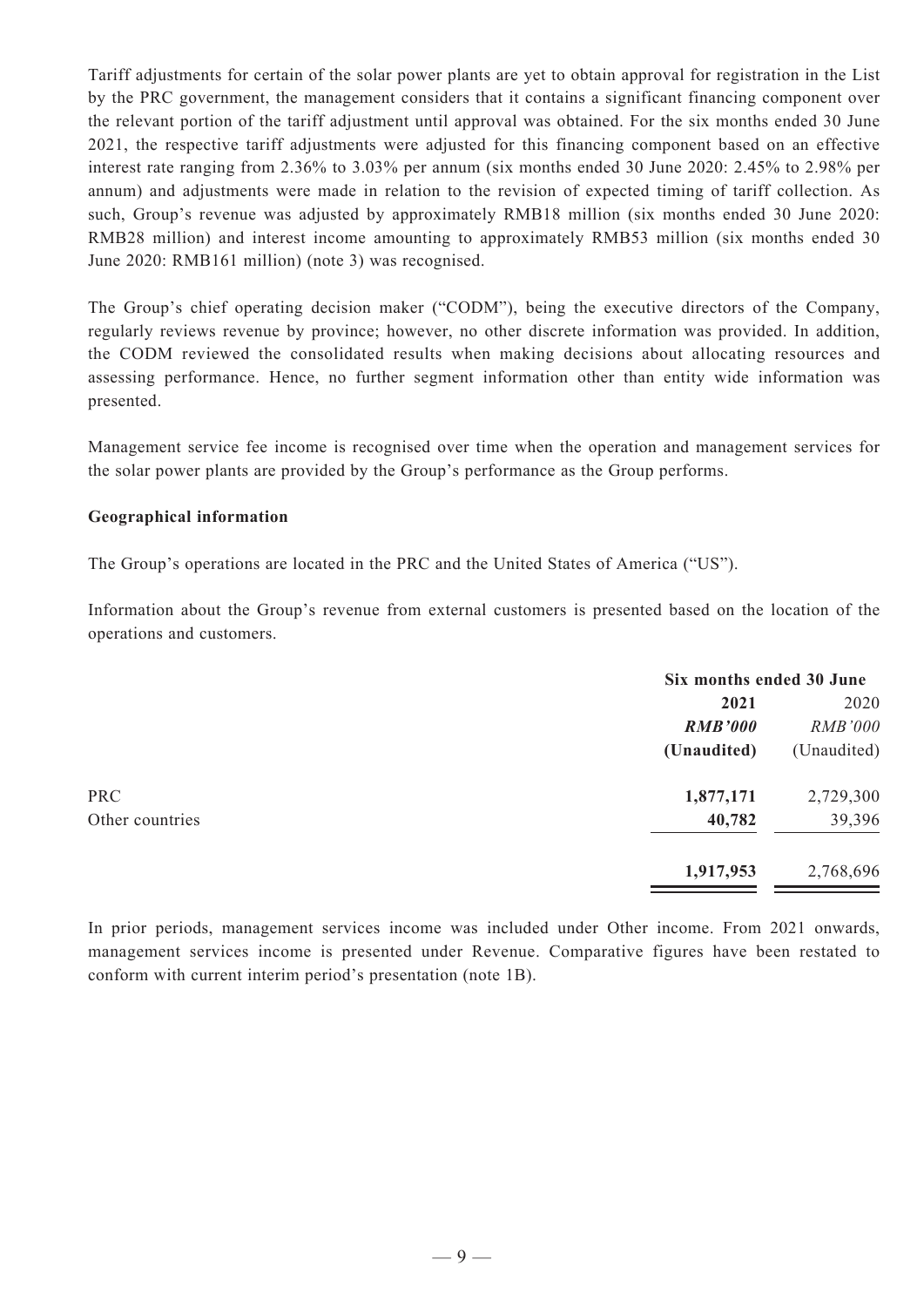#### **3. OTHER INCOME**

|                                                                  | Six months ended 30 June |  |
|------------------------------------------------------------------|--------------------------|--|
| 2021                                                             | 2020                     |  |
| <b>RMB'000</b>                                                   | <b>RMB'000</b>           |  |
| (Unaudited)                                                      | (Unaudited)              |  |
| 24,697<br>Consultancy income (Note a)                            | 5,946                    |  |
| Government grants:                                               |                          |  |
| $-$ Incentive subsidies <i>(Note b)</i><br>3,656                 | 2,510                    |  |
| $-$ Investment Tax Credit ("ITC")<br>6,640                       | 7,222                    |  |
| 147<br>$-$ Others                                                | 1,804                    |  |
| Interest arising from contracts containing significant financing |                          |  |
| 53,052<br>component                                              | 160,840                  |  |
| Interest income of financial assets at amortised cost:           |                          |  |
| - Bank interest income<br>8,761                                  | 14,090                   |  |
| - Interest income from other loan receivables<br>2,438           | 1,060                    |  |
| 4,913<br>Others                                                  | 4,975                    |  |
| 104,304                                                          | 198,447                  |  |

#### *Notes:*

- (a) Consultancy income represents consultancy fees earned from third parties for design and planning for constructing solar power plants and equipment maintenance.
- (b) Incentive subsidies were received from the relevant PRC government for improvement of working capital and financial assistance to the operating activities. The subsidies were granted on a discretionary basis during the period and the conditions attached thereto were fully complied with.

#### **4. OTHER GAINS AND LOSSES, NET**

|                                                                | Six months ended 30 June |                |
|----------------------------------------------------------------|--------------------------|----------------|
|                                                                | 2021                     | 2020           |
|                                                                | <b>RMB'000</b>           | <b>RMB'000</b> |
|                                                                | (Unaudited)              | (Unaudited)    |
| Exchange gain (losses), net (Note a)                           | 22,808                   | (75,615)       |
| Impairment losses on property, plant and equipment (Note b)    |                          | (42, 596)      |
| Impairment loss on expected credit loss model, net of reversal |                          | (5,398)        |
| Loss on measurement of assets classified as held for sale to   |                          |                |
| fair value less cost to sell                                   | (235, 327)               | (153, 339)     |
| Gain (loss) on disposal of solar power plant projects          | 247,999                  | (87, 738)      |
| Gain on early termination of a lease                           |                          |                |
| Fair value change on other investment (Note c)                 |                          | 13,027         |
|                                                                | 35,480                   | (351, 652)     |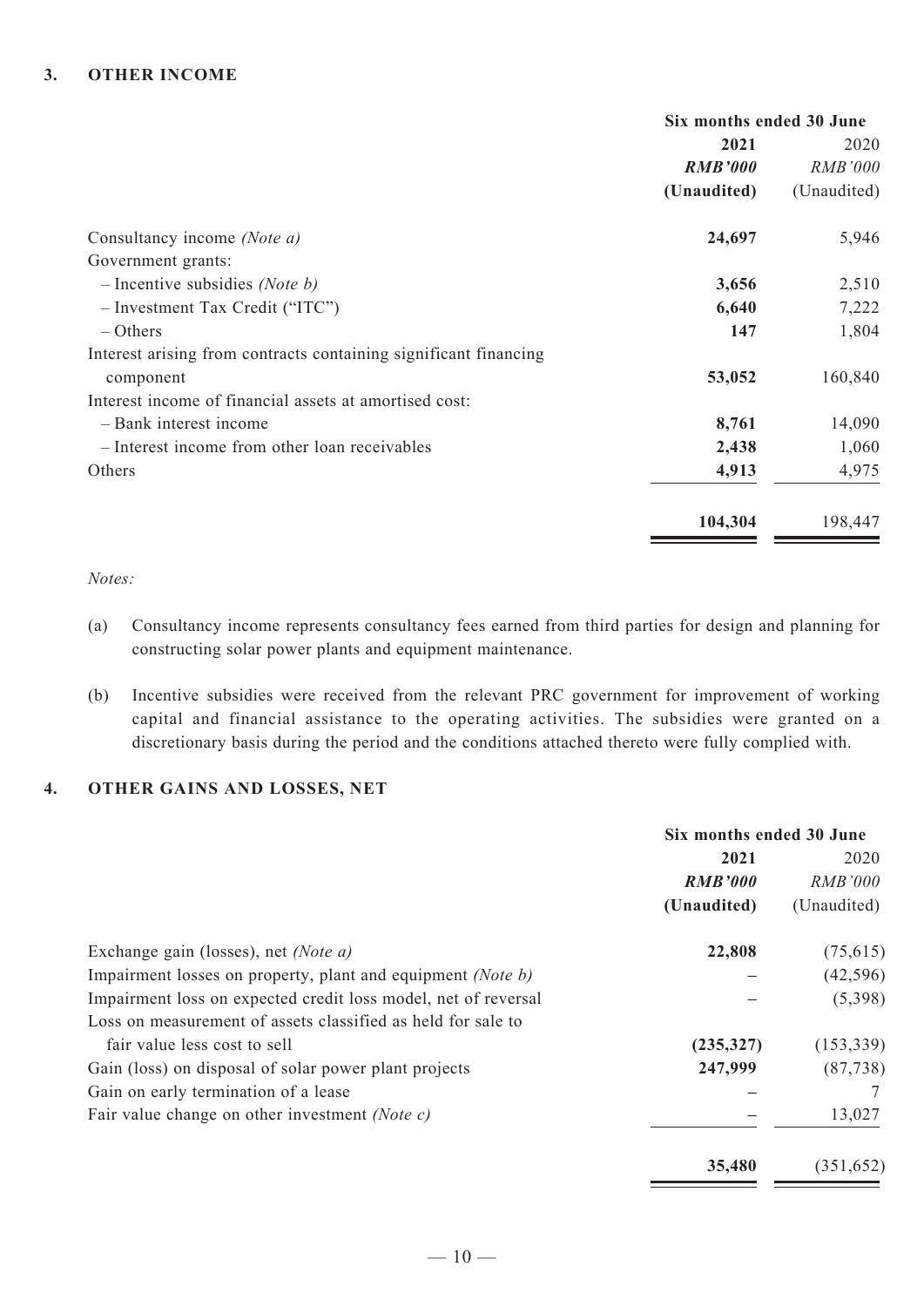#### *Notes:*

- (a) Exchange losses mainly arose from the bank and other borrowings and the senior notes, all are denominated in United States dollars ("US\$") which appreciated against RMB.
- (b) The impairment loss arose from the termination of constructing certain in-progress solar power projects during the six months ended 30 June 2020. During the six months ended 30 June 2021, having considered the financial resources of the Group, and considered that the equipment costs related to certain solar power plants, which were still in their preliminary stage, would not generate future economic returns to the Group, the management determined to suspend these projects and the relevant equipment costs in these projects are fully impaired. No impairment on property, plant and equipment was provided for the current interim period.
- (c) The Group invested RMB100,000,000 into an asset management plan managed by a financial institution in the PRC with maturity on 31 March 2021. The principal was not guaranteed by the financial institution and the expected return rate as stated in the contract is 7.5%. During the six months ended 30 June 2020, the Group entered into an asset transfer agreement with a financial institution to offset such investment with the other borrowings from it with a gain of RMB13,027,000 in the profit or loss.

### **5. FINANCE COSTS**

|                                                            | Six months ended 30 June |                |
|------------------------------------------------------------|--------------------------|----------------|
|                                                            | 2021                     | 2020           |
|                                                            | <b>RMB'000</b>           | <b>RMB'000</b> |
|                                                            | (Unaudited)              | (Unaudited)    |
| Interest on financial liabilities at amortised cost:       |                          |                |
| Bank and other borrowings                                  | 728,354                  | 1,101,679      |
| Bonds and senior notes                                     | 153,476                  | 124,677        |
| Loans from related companies                               | 32,019                   | 65,141         |
| Lease liabilities                                          | 33,995                   | 33,552         |
| Total borrowing costs                                      | 947,844                  | 1,325,049      |
| Less: amounts capitalised in the cost of qualifying assets |                          | (13, 438)      |
|                                                            | 947,844                  | 1,311,611      |

There is no borrowing costs capitalised during the current interim period. Borrowing costs capitalised during the six months ended 30 June 2020 arose on the general borrowing pool and were calculated by applying a capitalisation rate of 7.39% per annum to expenditure on qualifying assets.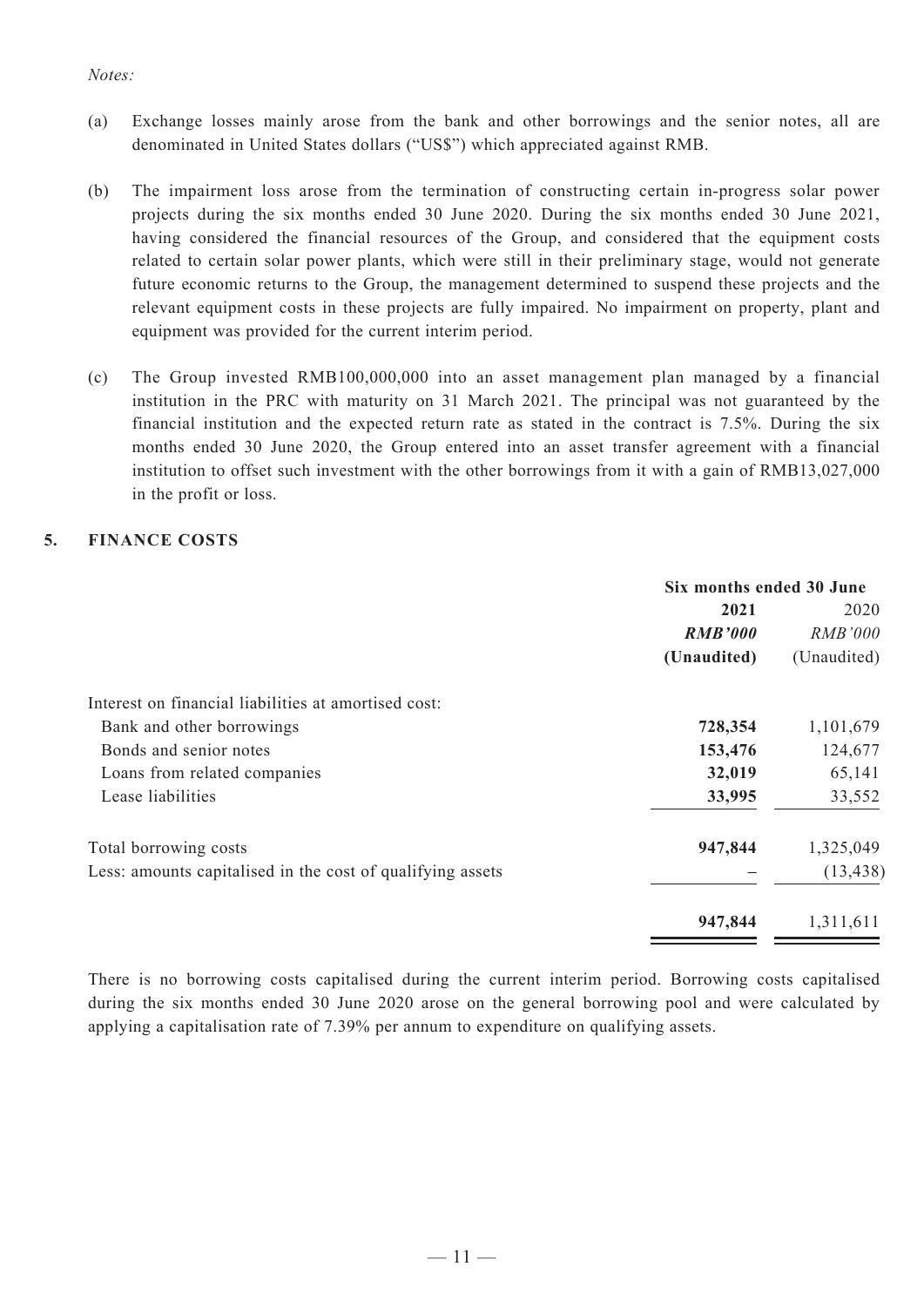|                                    | Six months ended 30 June |                |
|------------------------------------|--------------------------|----------------|
|                                    | 2021                     | 2020           |
|                                    | <b>RMB'000</b>           | <b>RMB'000</b> |
|                                    | (Unaudited)              | (Unaudited)    |
| PRC Enterprise Income Tax ("EIT"): |                          |                |
| Current tax                        | 39,053                   | 84,993         |
| PRC dividend withholding tax       | 920                      | 7,158          |
| Deferred tax                       | 1,912                    | 2,296          |
| Total                              | 41,885                   | 94,447         |

The basic tax rate of the Company's PRC subsidiaries is 25%, under the law of the PRC on Enterprise Income Tax (the "EIT Law") and implementation regulations of the EIT law.

Certain subsidiaries of the Group, being enterprises engaged in solar photovoltaic projects, under the EIT Law, are entitled to tax holidays of 3-year full exemption followed by 3-year 50% exemption commencing from their respective years in which their first operating incomes were derived. For the six months ended 30 June 2021 and 30 June 2020, certain subsidiaries of the Company engaged in the solar photovoltaic projects are in the 3-year 50% exemption period. Certain of such subsidiaries of the Group have completed the 3-year full exemption period or 3-year 50% exemption period in current period.

No provision for taxation in Hong Kong Profits Tax, and the US Federal and state income tax were made as there is no assessable profit in Hong Kong and the US, respectively, for both reporting periods.

#### **7. PROFIT FOR THE PERIOD**

|                                                                  | Six months ended 30 June |                |
|------------------------------------------------------------------|--------------------------|----------------|
|                                                                  | 2021                     | 2020           |
|                                                                  | <b>RMB'000</b>           | <b>RMB'000</b> |
|                                                                  | (Unaudited)              | (Unaudited)    |
| Profit for the period has been arrived at after charging:        |                          |                |
| Depreciation of:                                                 |                          |                |
| - Property, plant and equipment                                  | 527,242                  | 708,227        |
| $-$ Right-of-use assets                                          | 40,102                   | 46,076         |
| Staff costs (including directors' remuneration                   |                          |                |
| but excluding share-based payments)                              |                          |                |
| - Salaries, wages and other benefits                             | 124,058                  | 123,537        |
| - Retirement benefit scheme contributions (Note)                 | 15,842                   | 15,609         |
| Share-based payment expenses (administrative expenses in nature) |                          |                |
| $-$ Staff                                                        | 8,084                    |                |

*Note:* The retirement benefit scheme contributions have been following the local government's social insurance concession policy during the outbreak of COVID-19.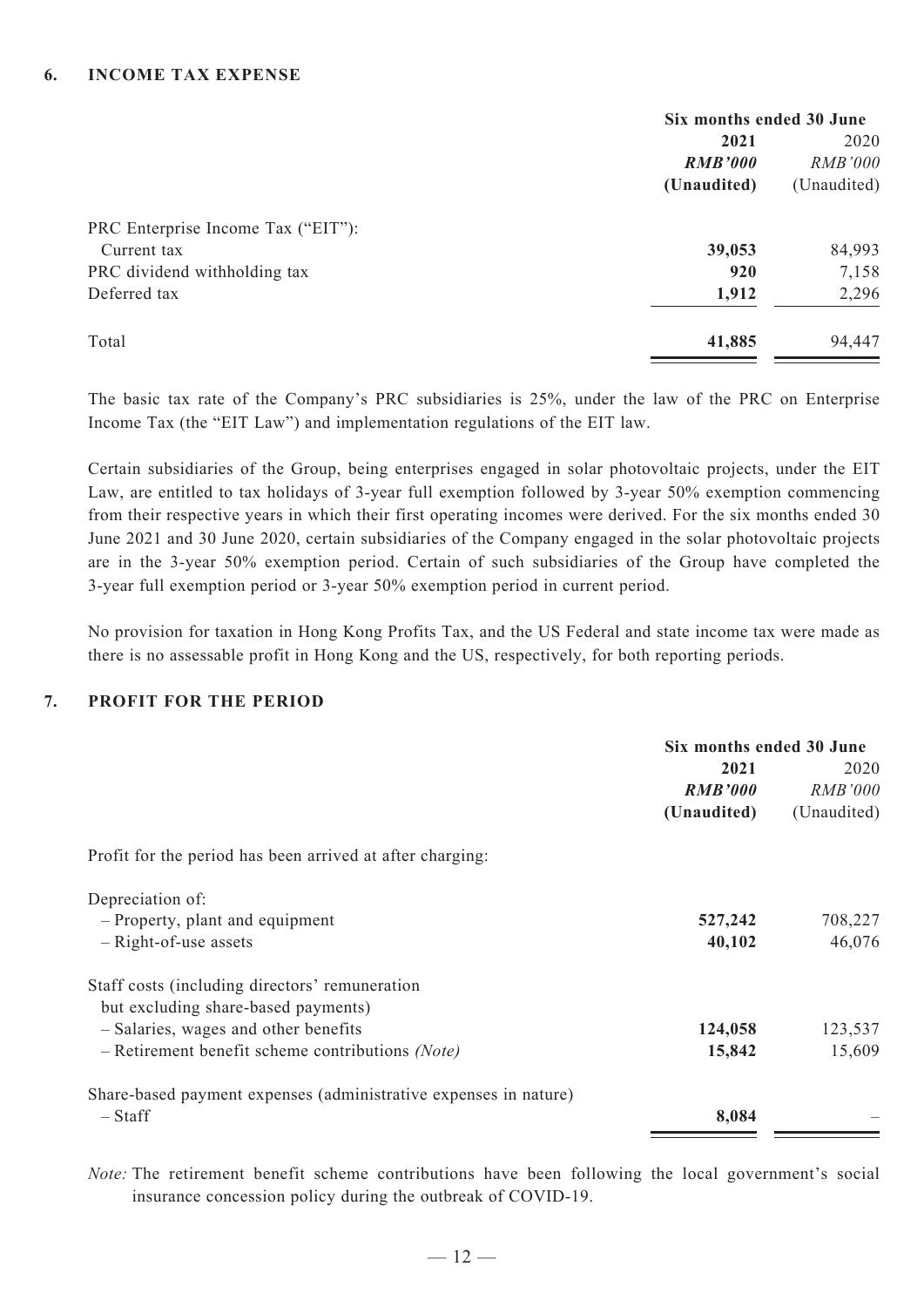#### **8. DIVIDENDS**

No dividend was paid, declared or proposed for ordinary shareholders of the Company during the six months ended 30 June 2021, nor has any dividend been proposed since the end of the reporting period (six months ended 30 June 2020: Nil).

#### **9. EARNINGS PER SHARE**

The calculation of the basic and diluted earnings per share attributable to the owners of the Company is based on the following data:

Earnings figures are calculated as follows:

|                                                                 | Six months ended 30 June |                |
|-----------------------------------------------------------------|--------------------------|----------------|
|                                                                 | 2021                     | 2020           |
|                                                                 | <b>RMB'000</b>           | <b>RMB'000</b> |
|                                                                 | (Unaudited)              | (Unaudited)    |
| Profit for the period attributable to owners of the Company and |                          |                |
| for the purpose of basic and diluted earnings per share         | 52,826                   | 42,304         |
|                                                                 | Six months ended 30 June |                |
|                                                                 | 2021                     | 2020           |
|                                                                 | 2000                     | 2000           |
|                                                                 | (Unaudited)              | (Unaudited)    |
| Weighted average number of ordinary shares for the purpose of   |                          |                |
| basic and diluted earnings per share                            | 20,631,726               | 19,073,715     |
|                                                                 |                          |                |

Diluted earnings per share did not assume the exercise of the share options since the exercise price is higher than the average share price for six months ended 30 June 2021 and 2020, respectively.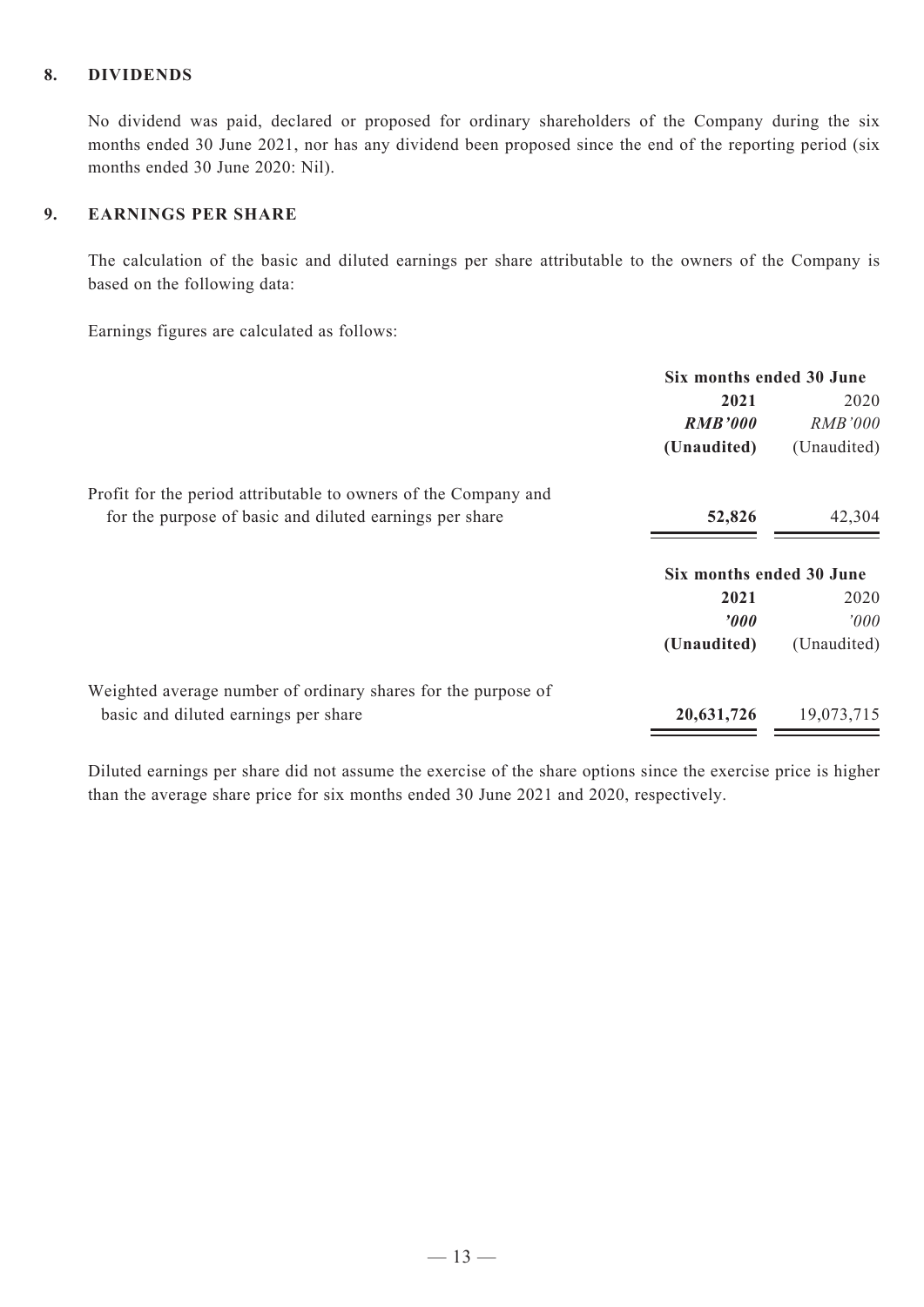#### **10. TRADE AND OTHER RECEIVABLES**

|                                                                  | 30 June        | 31 December    |
|------------------------------------------------------------------|----------------|----------------|
|                                                                  | 2021           | 2020           |
|                                                                  | <b>RMB'000</b> | <b>RMB'000</b> |
|                                                                  | (Unaudited)    | (Audited)      |
| Trade receivables (Note a)                                       | 3,131,837      | 7,231,113      |
| Prepayment and deposits                                          | 188,701        | 118,154        |
| Other receivables                                                |                |                |
| $-$ Amounts due from former subsidiaries (Note b)                | 775,532        | 359,351        |
| - Consultancy services fee receivables                           | 13,559         | 12,137         |
| - Consideration receivable from disposal of subsidiaries         | 2,205,978      | 372,082        |
| - Advance to non-controlling interest shareholder                | 18,750         | 18,750         |
| - Receivables for modules procurement                            | 56,297         | 63,376         |
| - Refundable value-added tax                                     | 175,715        | 498,123        |
| - Deposit for acquisition of additional interest in subsidiaries | 200,000        |                |
| $-$ Others                                                       | 483,648        | 603,052        |
|                                                                  | 7,250,017      | 9,276,138      |
| Less: Allowance for credit loss                                  |                |                |
| $-$ Trade                                                        | (10,000)       | (10,000)       |
| $-$ Non-trade                                                    | (304, 587)     | (304, 587)     |
|                                                                  | 6,935,430      | 8,961,551      |

#### *Notes:*

(a) For sales of electricity in the PRC, the Group generally grants credit period of approximately one month to local power grid companies in the PRC from the date of invoice in accordance with the relevant electricity sales contracts between the Group and the respective local grid companies.

Trade receivables include bills received amounting to RMB8,236,000 (31 December 2020: RMB153,398,000) held by the Group for future settlement of trade receivables, of which certain bills issued by third parties are further endorsed by the Group with recourse for settlement of payables for purchase of plant and machinery and construction costs, or discounted to banks for cash. The Group continues to recognise their full carrying amount at the end of both reporting periods. All bills received by the Group are with a maturity period of less than one year.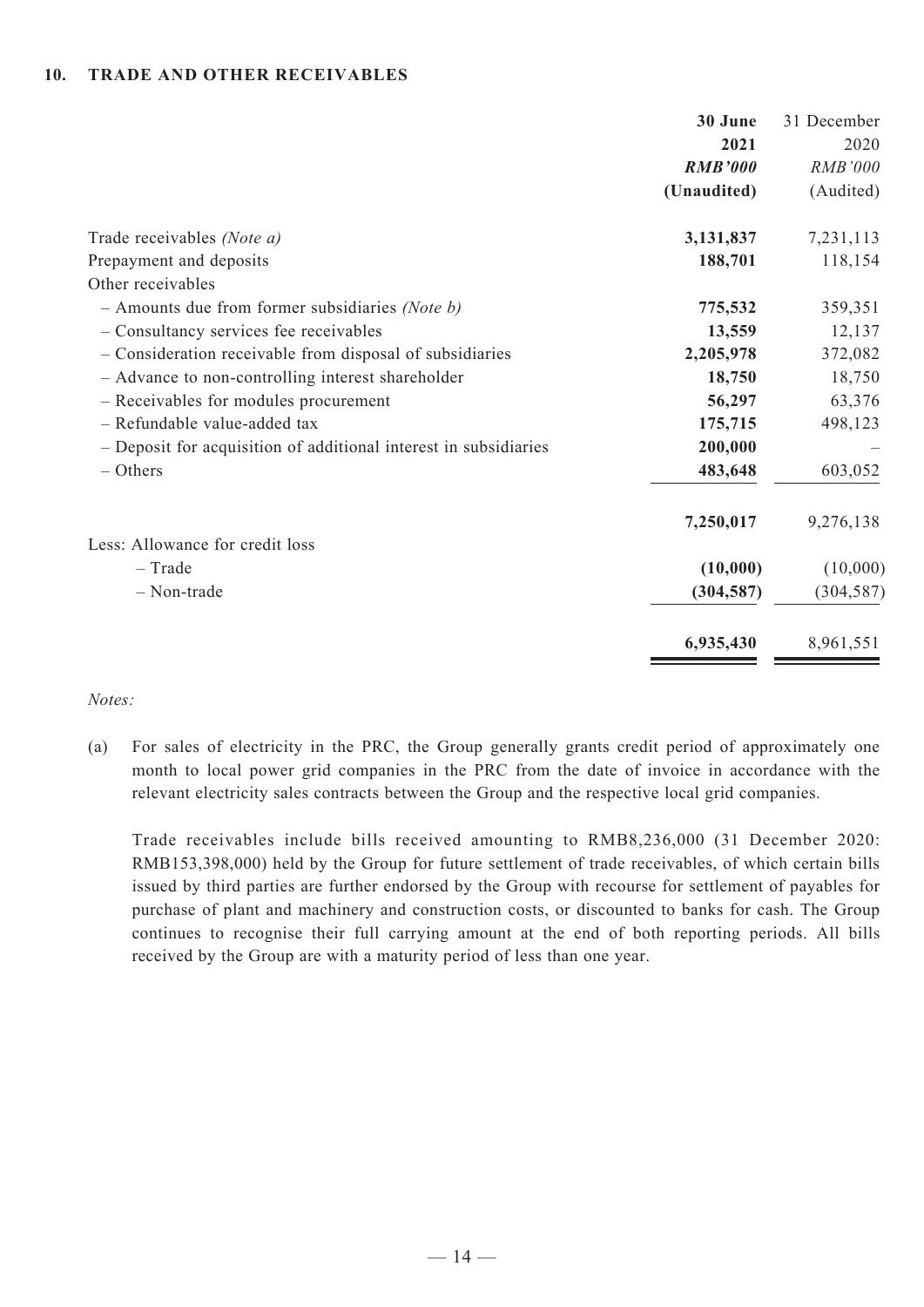The following is an aged analysis of trade receivables (excluded bills held by the Group for future settlement), which is presented based on the invoice date at the end of the reporting period:

|                                | 30 June<br>2021               | 31 December<br>2020         |
|--------------------------------|-------------------------------|-----------------------------|
|                                | <b>RMB'000</b><br>(Unaudited) | <b>RMB'000</b><br>(Audited) |
| Unbilled (Note)                | 3,023,524                     | 6,717,763                   |
| $0 - 90$ days                  | 66,528                        | 140,905                     |
| $91-180$ days<br>Over 180 days | 1,906<br>21,643               | 144,999<br>64,048           |
|                                | 3,113,601                     | 7,067,715                   |

*Note:* The amount represents unbilled basic tariff receivables for solar power plants operated by the Group, and tariff adjustment receivables of those solar power plants already registered in the List. The Directors expect the unbilled tariff adjustments would be generally billed and settled within one year from end of the reporting period.

The aged analysis of the unbilled trade receivables, which is based on revenue recognition date, are as follows:

| 30 June        | 31 December    |
|----------------|----------------|
| 2021           | 2020           |
| <b>RMB'000</b> | <i>RMB'000</i> |
| (Unaudited)    | (Audited)      |
| 392,280        | 948,875        |
| 256,452        | 283,537        |
| 511,730        | 1,051,020      |
| 1,863,062      | 4,434,331      |
| 3,023,524      | 6,717,763      |
|                |                |

As at 30 June 2021, included in these trade receivables are debtors with aggregate carrying amount of RMB28,537,000 (31 December 2020: RMB271,495,000) which are past due as at the end of the reporting period. These trade receivables relate to a number of customers represented the local grid companies in the PRC, for whom there is no recent history of default. The Group does not hold any collaterals over these balances.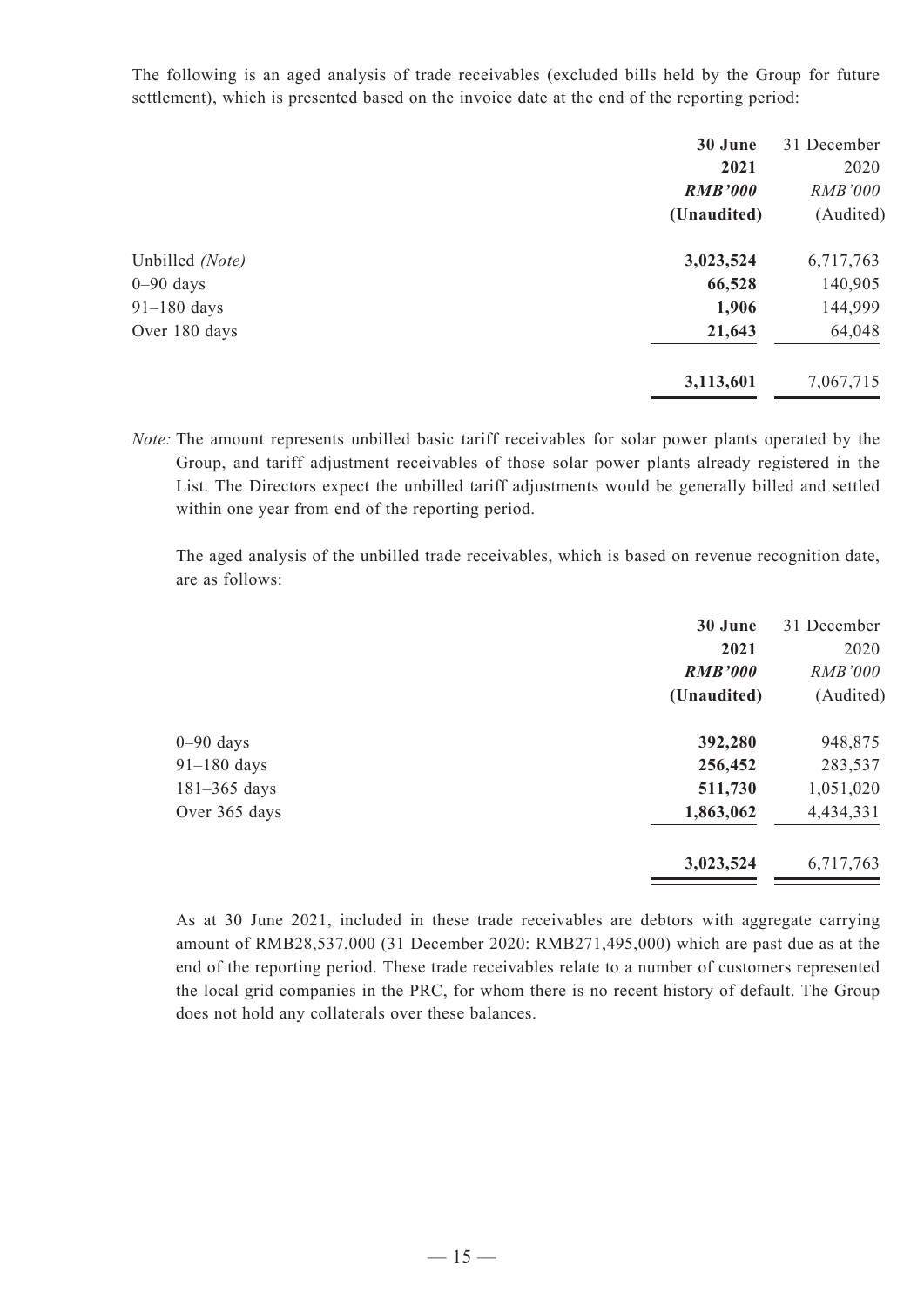(b) The amount represents amounts due from former subsidiaries of which the Group disposed of the entire interests during the six months ended 30 June 2021 and the year ended 31 December 2020. The amounts are non-trade in nature, unsecured, non-interest-bearing and have no fixed term of repayment.

#### **11. OTHER LOAN RECEIVABLES**

The Group, as lender, entered into loan agreements with certain independent third parties (the "Borrowers") to provide credit facilities to finance their development and operation of certain solar power plant projects in the PRC. As at 30 June 2021, the outstanding balance is RMB1,250,000 (31 December 2020: RMB1,250,000) has been fully impaired as the directors considered the balance is not recoverable. Interest was charged at the rate at 6% (31 December 2020: 6%) per annum.

#### **12. LOANS FROM RELATED COMPANIES**

|                                                                     | 30 June<br>2021<br><b>RMB'000</b><br>(Unaudited) | 31 December<br>2020<br><b>RMB'000</b><br>(Audited) |
|---------------------------------------------------------------------|--------------------------------------------------|----------------------------------------------------|
| Loans from:                                                         |                                                  |                                                    |
| - companies controlled by Mr. Zhu Yufeng and his family (Note $a$ ) | 70,882                                           | 908,508                                            |
|                                                                     | 70,882                                           | 908,508                                            |
| Analysed as:                                                        |                                                  |                                                    |
| Current                                                             | 16,811                                           | 788,668                                            |
| Non-current                                                         | 54,071                                           | 119,840                                            |
|                                                                     | 70,882                                           | 908,508                                            |

*Notes:*

- (a) As at 30 June 2021, loans from 協鑫集團有限公司 GCL Group Limited\*, 南京鑫能陽光產業投資基金 企業(有限合夥)Nanjing Xinneng Solar Property Investment Fund Enterprise (Limited Partnership)\* ("Nanjing Xinneng"), 江蘇協鑫建設管理有限公司 Jiangsu GCL Construction Management Limited\* ("Jiangsu GCL Construction") and 江蘇協鑫房地產有限公司 Jiangsu GCL Real Estate Limited\* ("Jiangsu GCL Real Estate") in total amounted to RMB70,882,000 (31 December 2020: RMB908,508,000). These loans are unsecured, interest bearing ranging from 8% to 12% (31 December 2020: ranged at 8% to 12%) per annum and repayable from 2020 through 2021. On 23 March 2021, the Group has extended the loan amounted to RMB54,071,000 to 31 December 2022 at original interest rate. Approximately RMB16,811,000 (31 December 2020: RMB788,668,000) of the outstanding loans are repayable within twelve months from the end of the reporting period.
	- *\* English names for identification purpose only*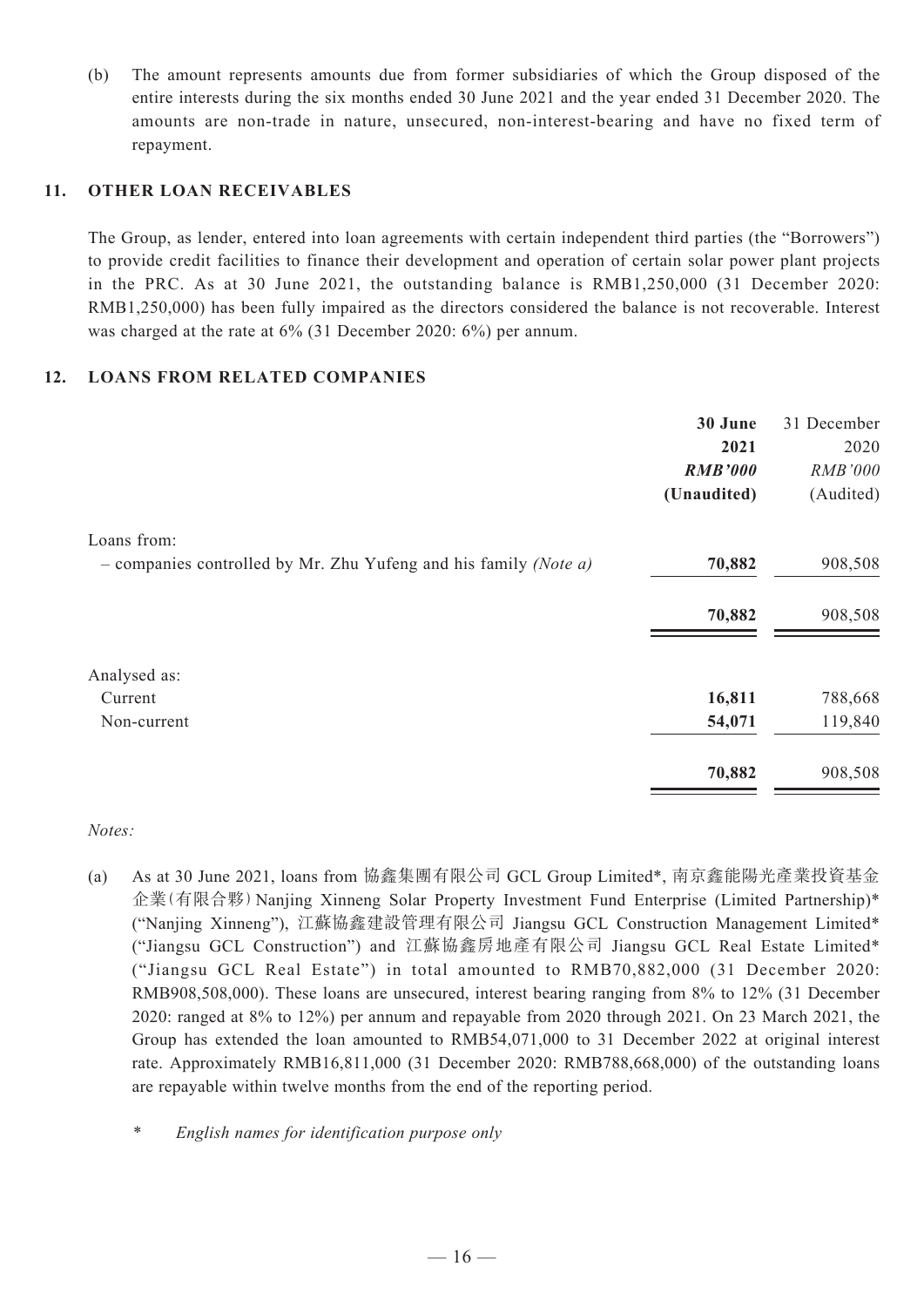#### **13. BANK AND OTHER BORROWINGS**

|                                                                       | 30 June        | 31 December    |
|-----------------------------------------------------------------------|----------------|----------------|
|                                                                       | 2021           | 2020           |
|                                                                       | <b>RMB'000</b> | <b>RMB'000</b> |
|                                                                       | (Unaudited)    | (Audited)      |
| Bank loans                                                            | 2,359,778      | 7,664,067      |
| Other loans                                                           | 7,390,662      | 16,340,455     |
|                                                                       | 9,750,440      | 24,004,522     |
| Secured                                                               | 7,716,421      | 22,163,914     |
| Unsecured                                                             | 2,034,019      | 1,840,608      |
|                                                                       | 9,750,440      | 24,004,522     |
| The carrying amount of bank loans that are repayable on demand due to |                |                |
| inability to respect loan covenants <sup>#</sup>                      | 469,725        | 2,228,241      |
| The carrying amount of the remaining bank loans and other loans       | 9,280,715      | 21,776,281     |
|                                                                       | 9,750,440      | 24,004,522     |
| Less: Amounts due within one year or repayable on demand due to       |                |                |
| inability to respect loan covenants (shown under current liabilities) | (5,254,273)    | (12, 392, 695) |
| Amounts due after one year                                            | 4,496,167      | 11,611,827     |

As at 30 June 2021 and 31 December 2020, the Group's involvement in certain litigation cases relating to claims by relevant claimants exceeded the limit of litigation amounts stipulated in the financial covenants of certain bank borrowings and the Group's default in certain bank and other borrowings have triggered the cross default clauses of certain of the Group's bank and other borrowings as set out in the respective loan agreements between the Company and several banks and financial institutions. Accordingly, bank and other borrowings of the Group amounting to RMB1,328 million (31 December 2020: RMB4,541 million) is reclassified from non-current liabilities to current liabilities as at 30 June 2021. The management of the Group considers that the claims arising from the litigation will not have material impact to the Group.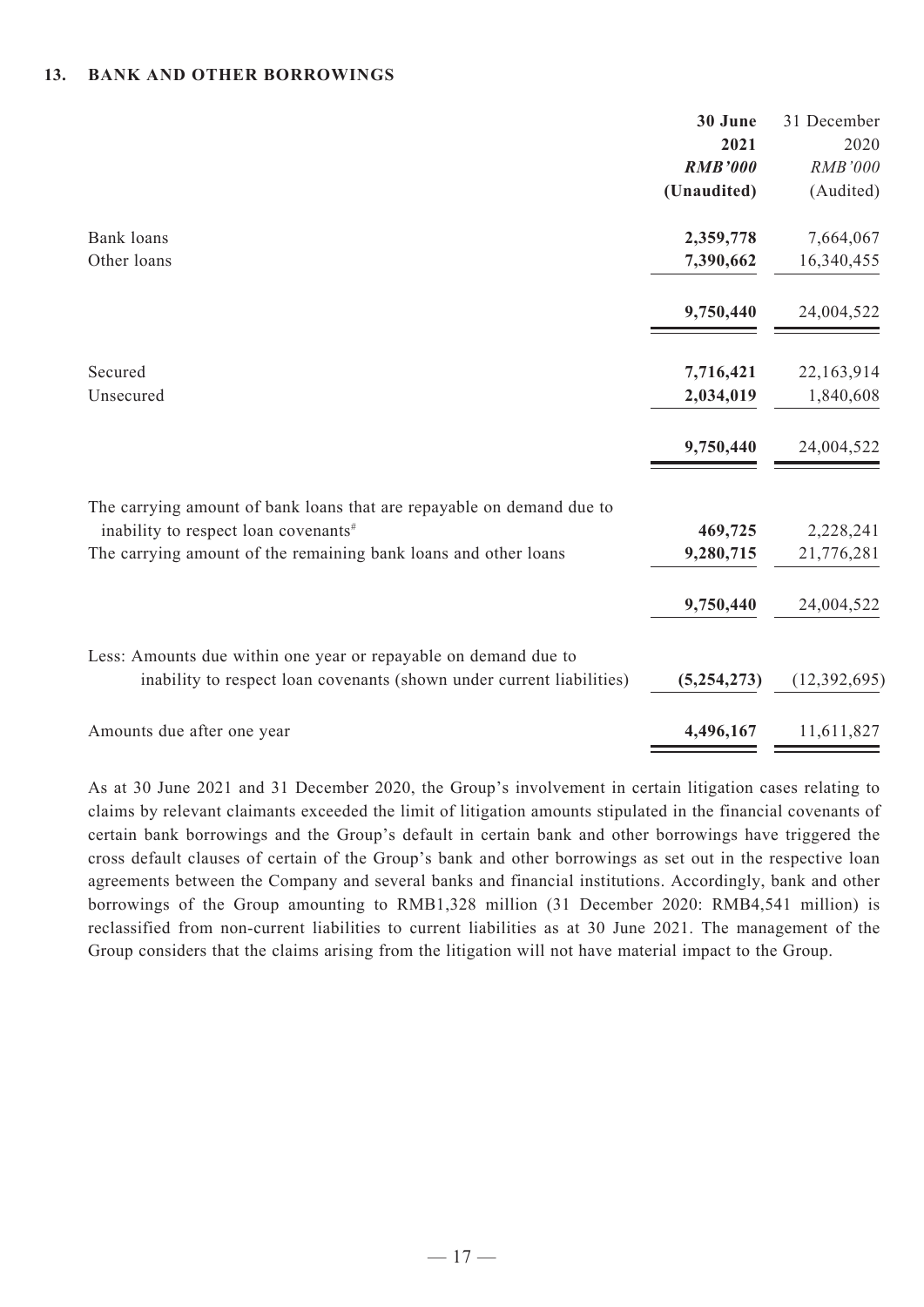# Scheduled repayment terms for the bank loans that are repayable on demand due to the Group's inability to comply with the relevant loan covenants are as follow:

|     |                                                   | 30 June        | 31 December |
|-----|---------------------------------------------------|----------------|-------------|
|     |                                                   | 2021           | 2020        |
|     |                                                   | <b>RMB'000</b> | RMB'000     |
|     |                                                   | (Unaudited)    | (Audited)   |
|     | Within one year                                   | 30,462         | 212,083     |
|     | More than one year, but not exceeding two years   | 250,273        | 234,667     |
|     | More than two years, but not exceeding five years | 43,280         | 1,042,851   |
|     | More than five years                              | 145,710        | 738,640     |
|     |                                                   | 469,725        | 2,228,241   |
| 14. | <b>SENIOR NOTES</b>                               |                |             |
|     |                                                   | 30 June        | 31 December |
|     |                                                   | 2021           | 2020        |
|     |                                                   | <b>RMB'000</b> | RMB'000     |
|     |                                                   | (Unaudited)    | (Audited)   |
|     | Senior notes                                      | 3,113,320      | 3,261,099   |
|     | Analysed as:                                      |                |             |
|     | Current                                           | 466,998        | 3,261,099   |
|     | Non-current                                       | 2,646,322      |             |
|     |                                                   | 3,113,320      | 3,261,099   |

On 23 January 2018, the Group issued senior notes of US\$500 million (the "2018 Senior Notes"), which was matured on 30 January 2021. During the period ended 30 June 2021, the restructuring of the 2018 Senior Notes (the "Restructuring") was implemented and completed under the Bermuda Scheme (i.e. the scheme of arrangement under Part VII of the Bermuda Companies Act 1981). On 16 June 2021, the Restructuring has become effective, i.e. the 2018 Senior Notes was cancelled and the New Notes (defined below) was issued. Under the restructuring support agreement ("RSA"), 5% of the original principal amount of US\$25 million (the "Upfront Consideration") was repaid to the holders of the senior notes. The original principal amount and all accrued and unpaid interest on the senior notes less the Upfront Consideration was settled through issuance of new senior note (the "New Notes").

The principal amount of the New Notes amounted to US\$511,638,814, which 15% of the principal amount will be payable on 30 January 2022, an additional 35% of the principal amount will be payable on 30 January 2023 and the remaining balance will be matured on 30 January 2024, bear interest at 10% per annum.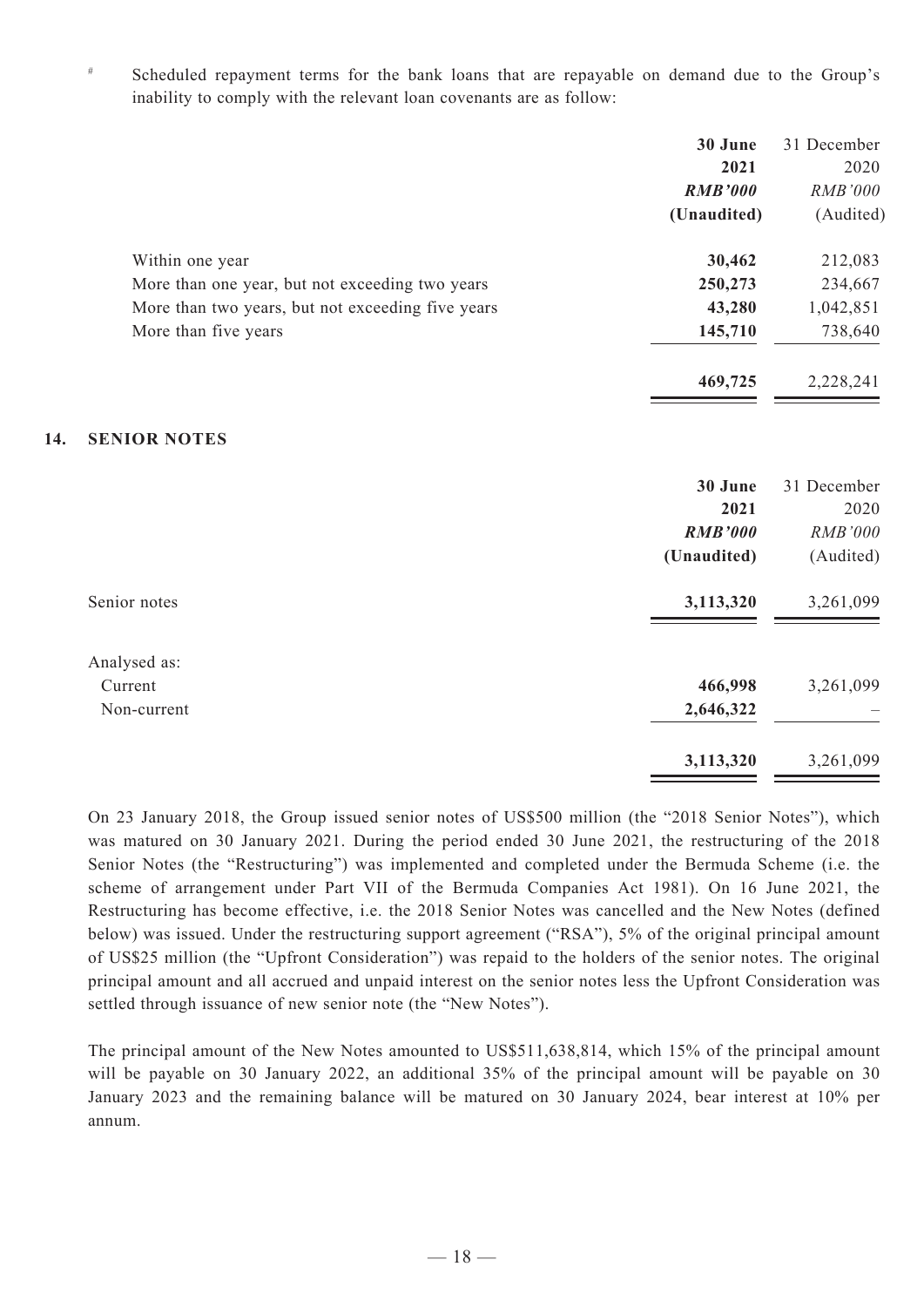References are made to the announcements of the Company dated 12 May 2021 (i.e. the "Notice of scheme meeting"), 4 June 2021 (i.e. the "Notice of results of the scheme meeting") and 15 June 2021 (the "Notice of results of the Bermuda Court Sanction Hearing and the Scheme Effective Date") to the Scheme Creditors in connection with the proposed scheme of arrangement under section 99 of the Companies Act 1981 of Bermuda between the Company and the Scheme Creditors (the "Scheme").

#### **15. EVENTS AFTER REPORTING PERIOD**

Save as disclosed elsewhere in the unaudited condensed interim consolidated financial statements, the following significant events took place after the end of the reporting period:

- (a) On 5 July 2021, the Group entered into an agreement with Guizhou West Power Construction Co., Ltd.\*(貴州西能電力建設有限公司) to sell its equity interests in Eshan GCL Solar Power Generation Company Limited\*(峨山永鑫光伏發電有限公司) at a consideration of RMB43,100,000 and repayment of corresponding interest in shareholder's loan as at the date of disposal.
- (b) On 6 July 2021, the Group entered into an agreement with Sumin Ruineng Wuxi Equity Investment Partnership (Limited Partnership)\* (蘇民睿能無錫股權投資合夥企業(有限合夥)) to acquire approximately 5.835% equity interest in Suzhou GCL New Energy at a consideration of RMB1,219,000,000.
- (c) Deloitte Touche Tohmatsu ("Deloitte") has resigned as auditor of the Company with effect from 14 July 2021. The Board has passed the resolution in relation to the appointment of Crowe (HK) CPA Limited ("Crowe") as the new auditor of the Company with effect from 15 July 2021 to fill the casual vacancy following the resignation of Deloitte and to hold office until the conclusion of the next annual general meeting of the Company.
- (d) On 21 July 2021, the Group entered in a series of sixteen share transfer agreements with Yixing Hechuang New Energy Co., Ltd.\*(宜興和創新能源有限公司) to sell its equity interests in those sixteen subsidiaries at consideration in aggregate of RMB481,313,800 and repayment of corresponding interest in shareholder's loan as at the date of disposal.
- (e) The Company is pleased to announce that it has established the hydrogen energy business unit to actively conduct the research and development of hydrogen energy ("Hydrogen Energy") and related businesses. Please refer to the announcement of the Company dated 28 July 2021 for more details.
- (f) On 30 August 2021, the Group entered into share transfer agreements with Ningxia Hanguang New Energy Co., Ltd.\*(寧夏含光新能源有限公司), to sell its equity interests in certain subsidiaries at consideration in aggregate of RMB301,037,700 and repayment of corresponding interest in shareholder's loan as at the date of disposal.

### **16. COMPARATIVE FIGURES**

Certain comparative figures have been reclassified to conform to the current interim period's presentation.

*\* English names for identification purpose only*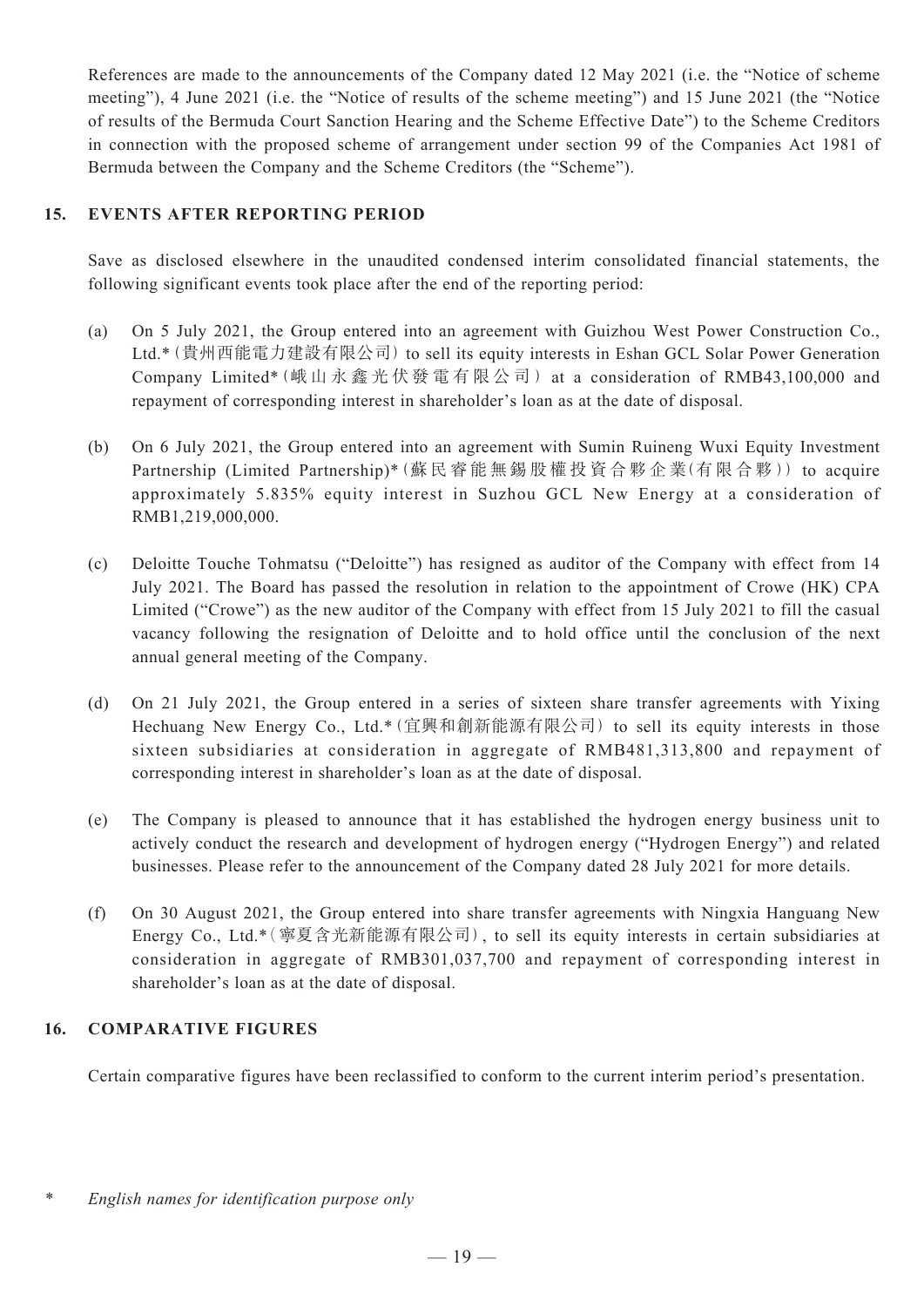#### **BUSINESS REVIEW**

GCL New Energy continued to actively move towards the clear goal of lowering debt and sustaining a stable cash flow to fully promote the implementation of strategic asset-light transformation in the first half of 2021. For the six months ended 30 June 2021 (the "Period"), the Group accelerated the asset-light transformation, and accomplished the target of disposing approximately 2GW of solar power plant assets for the year in advance. After deducting the disposed and transferred assets, the total installed capacity of the Group's subsidiary solar power plants was approximately 3,041MW, and the total attributable installed capacity of associate solar power plants was approximately 517MW. As of the date of this announcement, the total installed capacity of the subsidiary solar power plants which have been contracted for disposal that have yet to complete, was approximately 1,842MW, and the total installed capacity of the Group's subsidiary solar power plants upon completion of these asset disposal transactions will be approximately 1,199MW. The disposal of approximately 2GW of solar power plants is expected to generate a cash inflow of over RMB4.9 billion, thus to effectively reduce its debt by over RMB10.3 billion. After successful realisation of the asset-light transformation, together with the completion of debt restructuring and share placement, the gearing ratio of the Group has once again restored to a healthier level of about 71%. GCL New Energy is well positioned to seize the opportunities arising from the best growth era for renewable energy sector during the period of the 14th Five-Year Plan for the National Economic and Social Development (the "14th Five-Year Plan").

#### **Successfully accomplished the asset-light transformation**

GCL New Energy has been resolutely pursuing the strategic asset-light transformation since 2018. During the Period, in addition to the solar power plant disposals, the Group formed strong alliances by introducing strategic investors with state-owned enterprises directly owned by the State Council (the "Central Enterprises") and other state-owned enterprises (the "State-owned Enterprises") background, including State Power Investment Corporation Limited\*(國家電力投資集團有限公司), Shanghai Electric Power Company Limited\*(上海電力股份有限公司), China Three Gorges Corporation\*(中國 長江三峽集團有限公司), China Huaneng Group Co., Ltd\*(中國華能集團有限公司), China Development Bank New Energy Science and Technology Co., Ltd.\*(國開新能源科技有限公司), China Nuclear Energy Development Limited\*(中核能源發展有限公司), Beijing United Rongbang New Energy Technology Co., Ltd.\*(北京聯合榮邦新能源科技有限公司)to speed up cash inflow, lower financing costs and effectively reduce the size of debts. With a view to take the leap into the future of GCL New Energy new development, the Group will continue to focus on the asset-light transformation in the second half of the year, and explore opportunities for solar power plant asset disposal and cooperation with Central Enterprises and State-owned Enterprises strategic investors.

<sup>\*</sup> *English names for identification purpose only*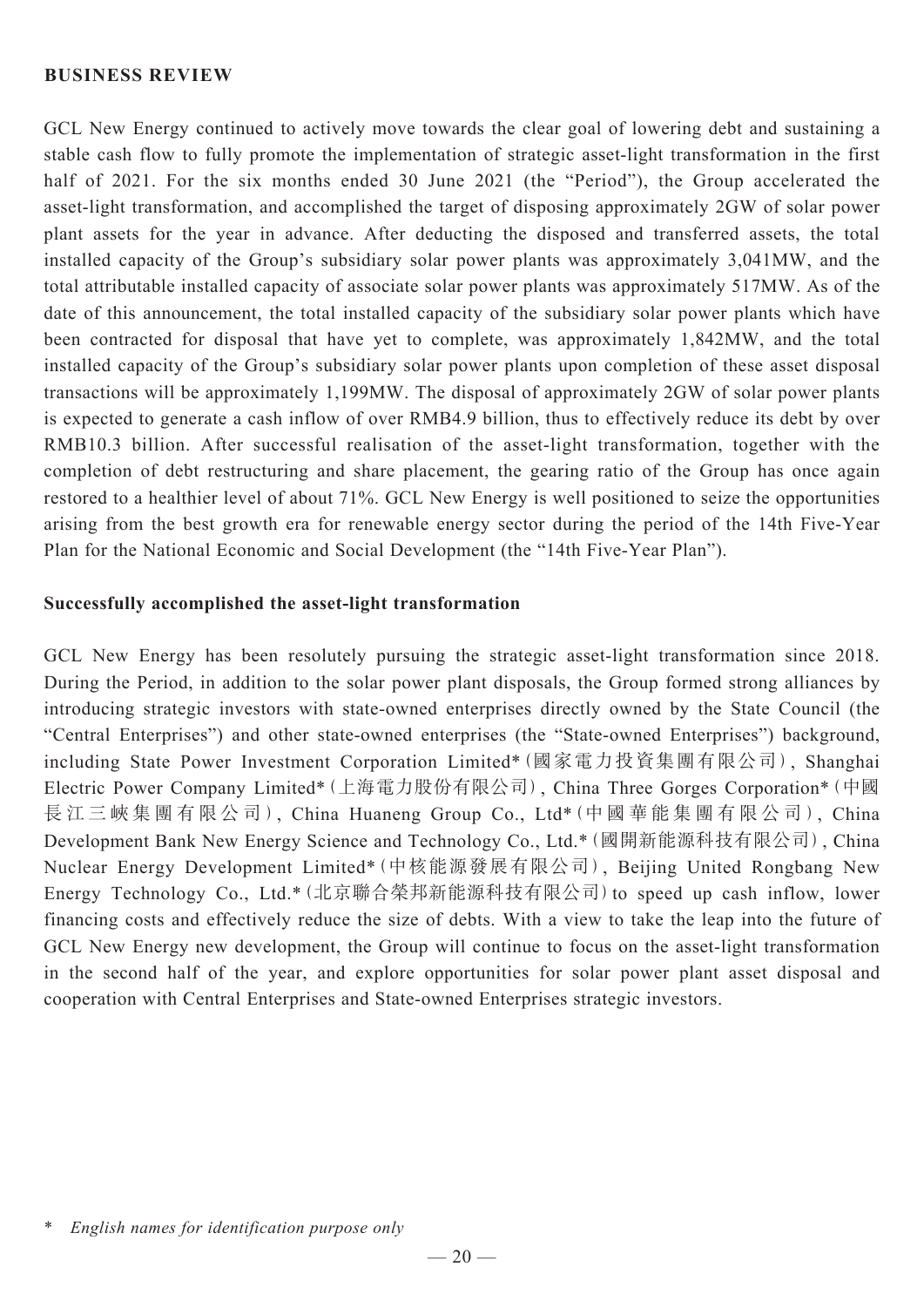As the Group continued to provide operation and maintenance services for most of the disposed solar power plant projects, the Group was contracted to provide operation and maintenance services for additional 16 solar power plants with total installed capacity of approximately 719MW during the Period. As of 30 June 2021, the Group had entered into contract to provide operation and maintenance services for 56 solar power plants with total installed capacity of approximately 2,390MW to successfully accomplish market-oriented reform and asset-light transformation. In addition, the Group was committed to providing value-added services for the clients including equipment commission, equipment function testing, secondary system maintenance, external cable maintenance, electricity market transaction, asset evaluation and wind and solar power to hydrogen storage integrated energy services, so as to create value for the clients, achieve a win-win situation and promote mutual development.

Driving towards the dual-carbon goals, the number of new solar power plants established domestically is expected to surge during the 14th Five-Year Plan period, promoting the higher demand for operation and maintenance services for solar power plants. Leveraging on its extensive experiences in operation and maintenance of solar power plants, scale advantage and huge data accumulation, the Group has extended its operation and maintenance business across the country and established a leading brand name. In February 2021, the Group was invited by the China Electricity Council to lead the development and officially publish the TCEC 417-2020 Administrative Regulation on Operation and Maintenance Services for Solar Power Plants(《TCEC 417-2020光伏電站運行維護服務管理規範》), which outlined the guidance of solar power plants intelligent operation development, and was first in the country to be accredited the honourary title of "5A Solar Power Plants Operation and Maintenance Service Provider".

During the Period, the Group also made a significant breakthrough in debt restructuring. The Group's proposed restructuring plan of Bermuda Scheme was officially being put into effect on 16 June 2021 under the high percentage of support from the bondholders of US\$500 million 7.1% senior notes due 2021 (the "Existing Notes"). Following the success of the debt restructuring, the Group obtained a debt extension of up to three years for the Existing Notes, as well as deferred payment of part of the cash interests, which allowed the Group the autonomy and flexibility to make debt prepayment without extra costs. Meanwhile, in February 2021, the Group completed a top-up placing of 2 billion shares at HK\$0.455 per share to various professional, institutional and other investors, with net proceeds of approximately HK\$895 million. The success of debt restructuring and top-up placing reflected the support of bond investors and equity investors to the Group and their confidence in the Group's future development. The success of GCL New Energy asset-light transformation, coupled with the significant improvement in its liquidity, overall debt issue and financing pressure, the Group will ride on its more solid operation platform to proactively seek for opportunities to develop other clean energy businesses.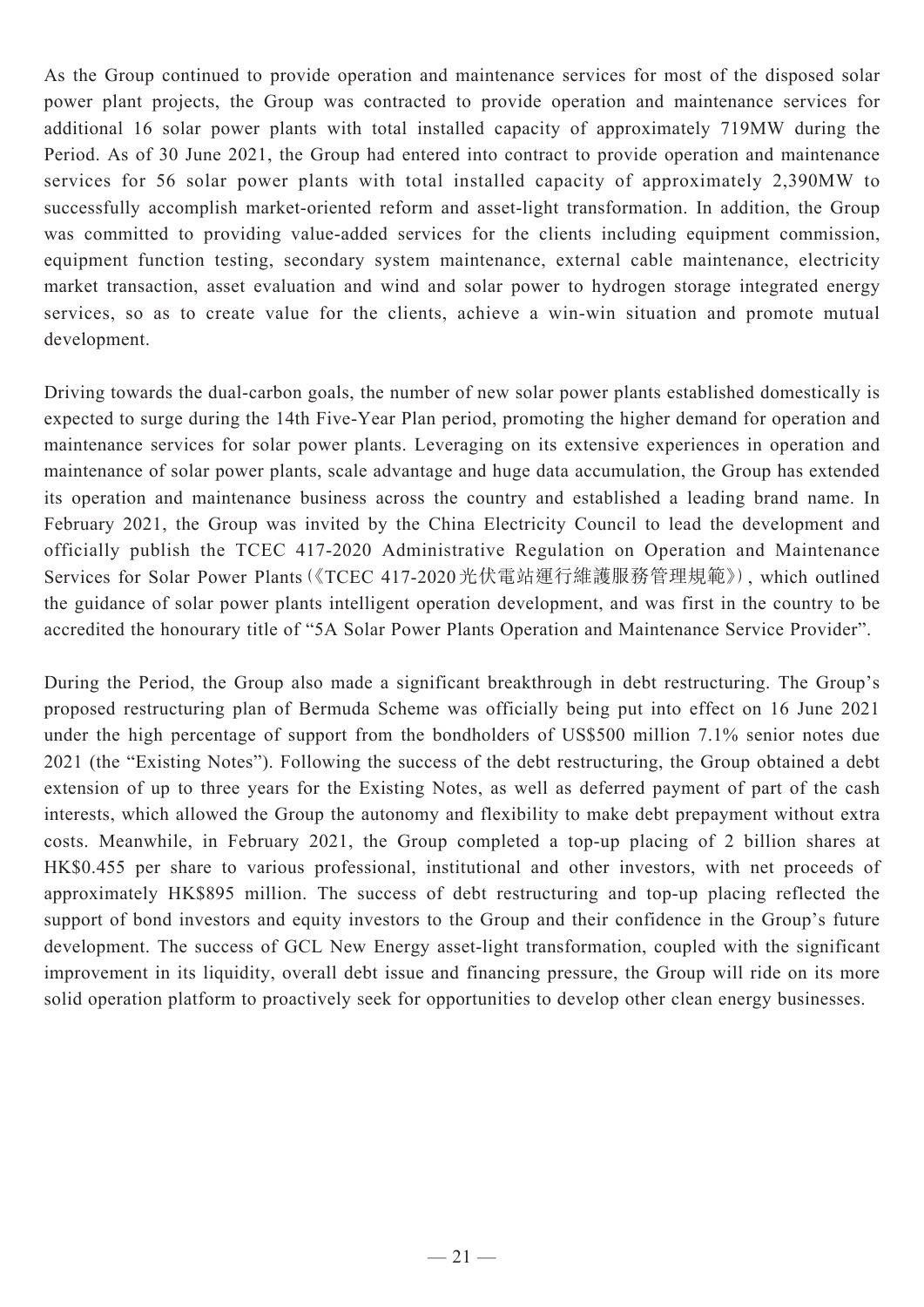## **Exploring the development of Hydrogen Energy business**

GCL New Energy believes that only with the persistence of innovation, reform and establishment of a dynamic growth model, it can break through the development bottleneck and seize the great development opportunities brought by the domestic energy transformation during the 14th Five-Year Plan period. On 28 July 2021, the Group announced that it has established the Hydrogen Energy business unit to proactively conduct the research on the development of Hydrogen Energy and related businesses by leveraging on its existing solar power generation platform and advantages in strong scientific research capabilities, intensive technologies and extensive experience.

Since the adoption of the Paris Agreement in 2015, major economies around the world have been actively promoting energy policies to reduce carbon emissions, and the PRC has also resolutely adopted effective energy policies, striving to accomplish the "carbon peak" and "carbon neutrality" goals by 2030 and 2060 respectively. In 2019, Hydrogen Energy was included into the Government Work Report of the State Council of China for the first time, and was included into the energy system management for the first time in the Energy Law (draft for comments) released in 2020. Hydrogen Energy was also among the six sectors featured in the "Foresight Planning for the Future of Industry" in the Outline of the 14th Five-Year Plan, and together with other cutting-edge technologies such as brain-inspired artificial intelligence, quantum information, genetic technology, future networks and deep-sea and aerospace development, was recognized as "organizing and implementing future industry incubation and acceleration plans as well as planning the layout of a number of future industries", making it one of the crucial strategic directions of domestic energy transformation in the PRC.

However, Hydrogen Energy has to be extracted from other compounds by a chemical process as no natural hydrogen deposit occurs on Earth. Hydrogen Energy is generally categorised into grey hydrogen, blue hydrogen and green hydrogen by the Hydrogen Energy industry according to various extraction method and carbon dioxide emission level. Grey hydrogen is produced through the combustion of fossil fuels, which generated the highest level of carbon dioxide emissions. Blue hydrogen is created from fossil sources with a low emission production method where carbon capture, utilize and store (CCUS) technology is used, laying out the transition pathways for the development of Hydrogen Energy. Green hydrogen is produced using renewable energy, which realizes green production and utilisation throughout the entire production processes. According to the White Paper on the PRC's Hydrogen Energy and Fuel Cell Industry ("White Paper 2020") issued by the China Hydrogen Energy Alliance, the PRC is the largest producer of Hydrogen Energy. However, as the main source of production is grey hydrogen, the Hydrogen Energy supply structure needs to gradually transit to clean hydrogen produced by renewable energy, in order to achieve high-quality, emission-free and zero-pollution energy for sustainable development.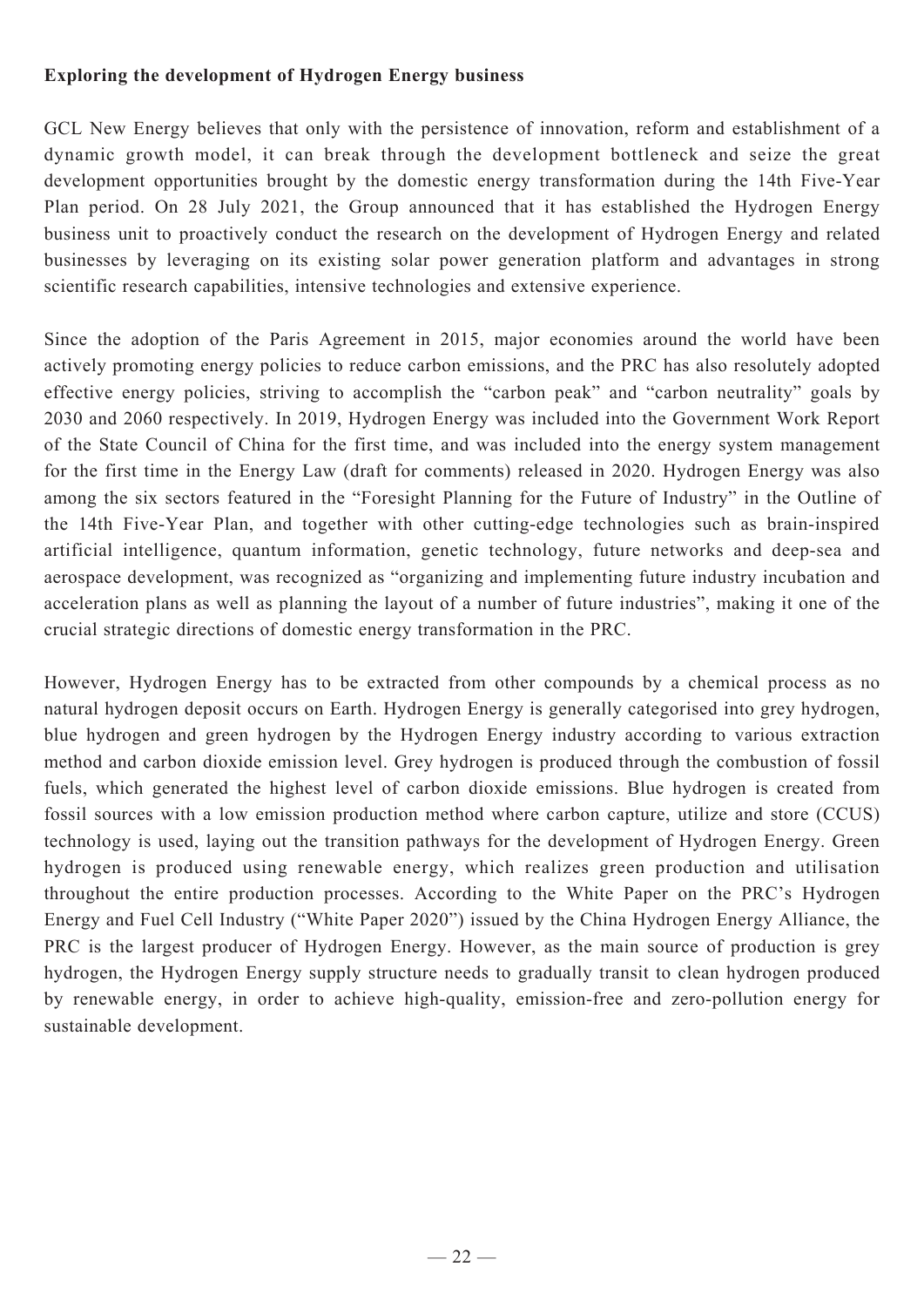Using water electrolysis process powered by renewable energy sources such as solar power to produce green hydrogen realizes green and clean life cycle of Hydrogen Energy and expands the use of renewable energy. With the cost of solar power generation drops substantially and the production scale expands, it is expected that green hydrogen will likely become an important supply of Hydrogen Energy. While high production costs is currently the major issue preventing the widespread use of Hydrogen Energy generated from renewable energy, the advantages of being an abundant resource, low in production cost and mature technologies, enabling blue hydrogen mainly generated from natural gas to play an important role as a "transitional clean energy" in the implementation of the "30•60" strategy. According to the International Energy Agency (IEA), natural gas accounts for over 70% of the global hydrogen production.

Even though the global and domestic Hydrogen Energy industries are currently in the early stage of critical technology development in the entire industrial chain and the exploration of business models, support from favourable government policies is setting the stage for the Hydrogen Energy industry to gradually enter the "scale operation – cost reduction – market expansion" sales-price cycle. According to the forecast by China Hydrogen Energy Alliance, domestic annual demand for hydrogen will account for approximately 5% and 20% of the end-user energy consumption by 2030 and 2060, respectively. Hydrogen Energy is growing as an important supporting energy for large-scale and deep carbon reduction in electricity, transportation, industry, construction and other sectors in the future, the development of Hydrogen Energy is embracing an unprecedented strategic opportunity.

Through its wealth of experiences in the renewable energy sector, GCL New Energy aims to seize the enormous demand for Hydrogen Energy to be released globally and domestically by conducting research on the feasibility of tapping into the Hydrogen Energy industry through the combination of "blue and green hydrogen" to create complementary effects, striving to capture the crucial strategic opportunity to invest in Hydrogen Energy sector in the coming ten years. The Group will prudently research on leveraging its existing solar power generation platform to produce greenhouse gas-free Hydrogen Energy by water electrolysis process. Meanwhile, taking into account of its future diversified layout in Hydrogen Energy, the Company has entered into a non-legally binding memorandum of understanding with POLY-GCL Petroleum Group Limited\*(保利協鑫天然氣集團有限公司), a connected person of the Company, to capitalize on its abundant overseas natural gas resources, which are ready for commercial development, processing into liquid ammonia and subsequently shipping to the PRC to produce hydrogen. The acquisition of abundant natural gas resources at a low price will become an unique and tremendous advantage for GCL New Energy in the development of blue hydrogen, allowing the Group to vastly expand production capacity, meet the huge market demand and develop GCL New Energy into a major international supplier and integrated service provider of "blue and green" Hydrogen Energy.

<sup>\*</sup> *English name for identification purpose only*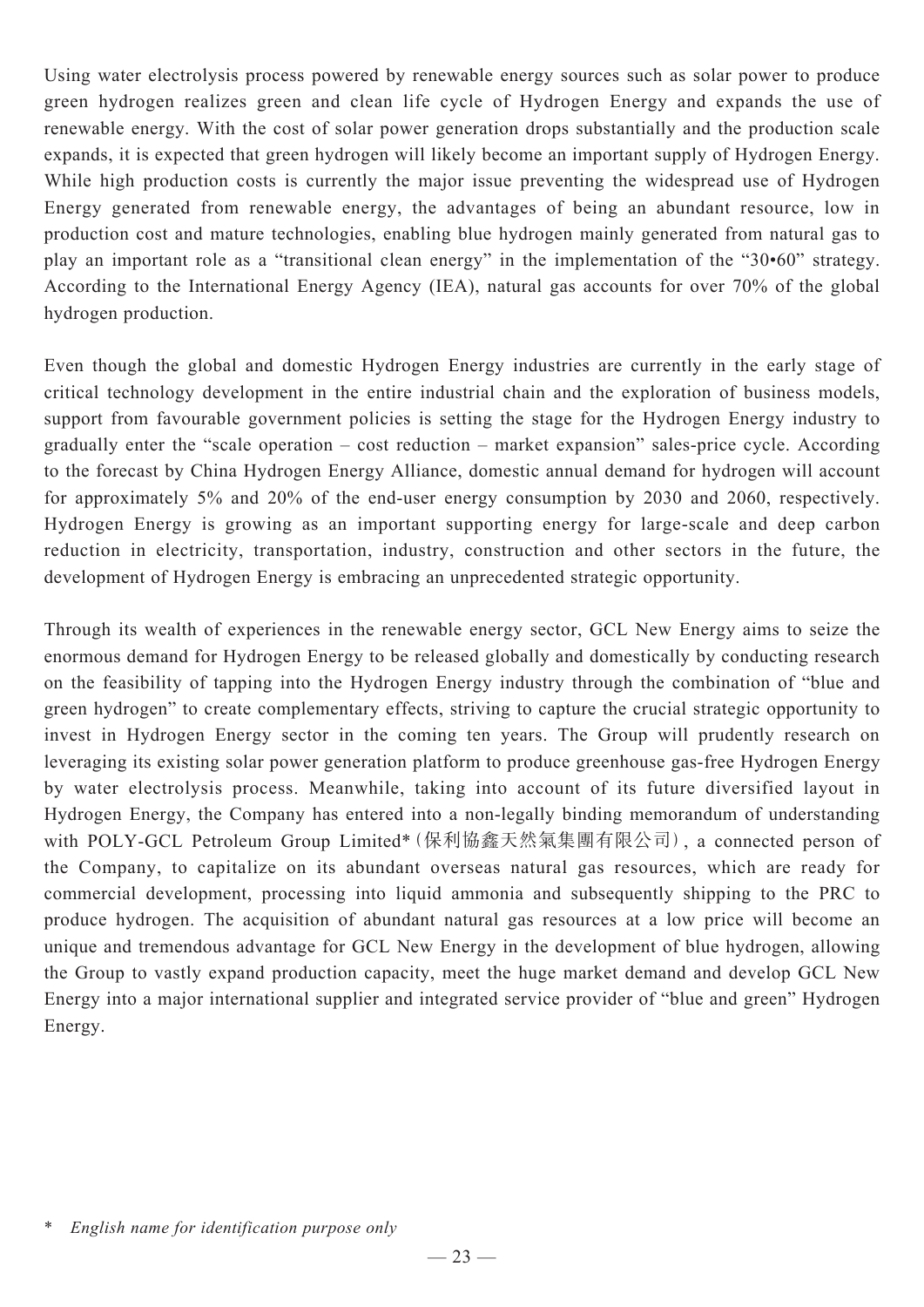In addition, with an aim to serving the Hydrogen Energy industry in depth and opening up the entire industrial chain of Hydrogen Energy, the Group entered into a strategic cooperation agreement with JIC Capital Management (Tianiin) Limited\* (中建投資本管理(天津) 有限公司) in relation to the cooperation for the establishment of a Hydrogen Energy industrial investment fund with a total fund size of approximately RMB10 billion for investing in the Hydrogen Energy business of the Company, and entered into a strategic cooperation memorandum with CCB International Asset Management Limited\* (建銀國際資產管理有限公司)in relation to the cooperation for the establishment of a new energy industrial investment fund with a total fund size of not more than USD800 million for investing in the new energy related business and investment projects related to the achievement of carbon emission reduction and carbon neutrality.

# **OUTLOOK**

Currently, GCL New Energy has entered the final stage of its strategic asset-light transformation development. Together with the improvement in cash flow and overall debt issues, the Group will proactively push forward the development of Hydrogen Energy business by persistently promoting innovation, proactively embracing changes and relying on the visionary planning of the management, with an aim to creating a sustainable "asset-light and highly profitable" clean energy enterprise and taking the role as a practitioner and promoter in "bringing green power to life". The Group will seize the significant development opportunities arising from the domestic energy transformation to generate greater returns for the society and the shareholders of the Company.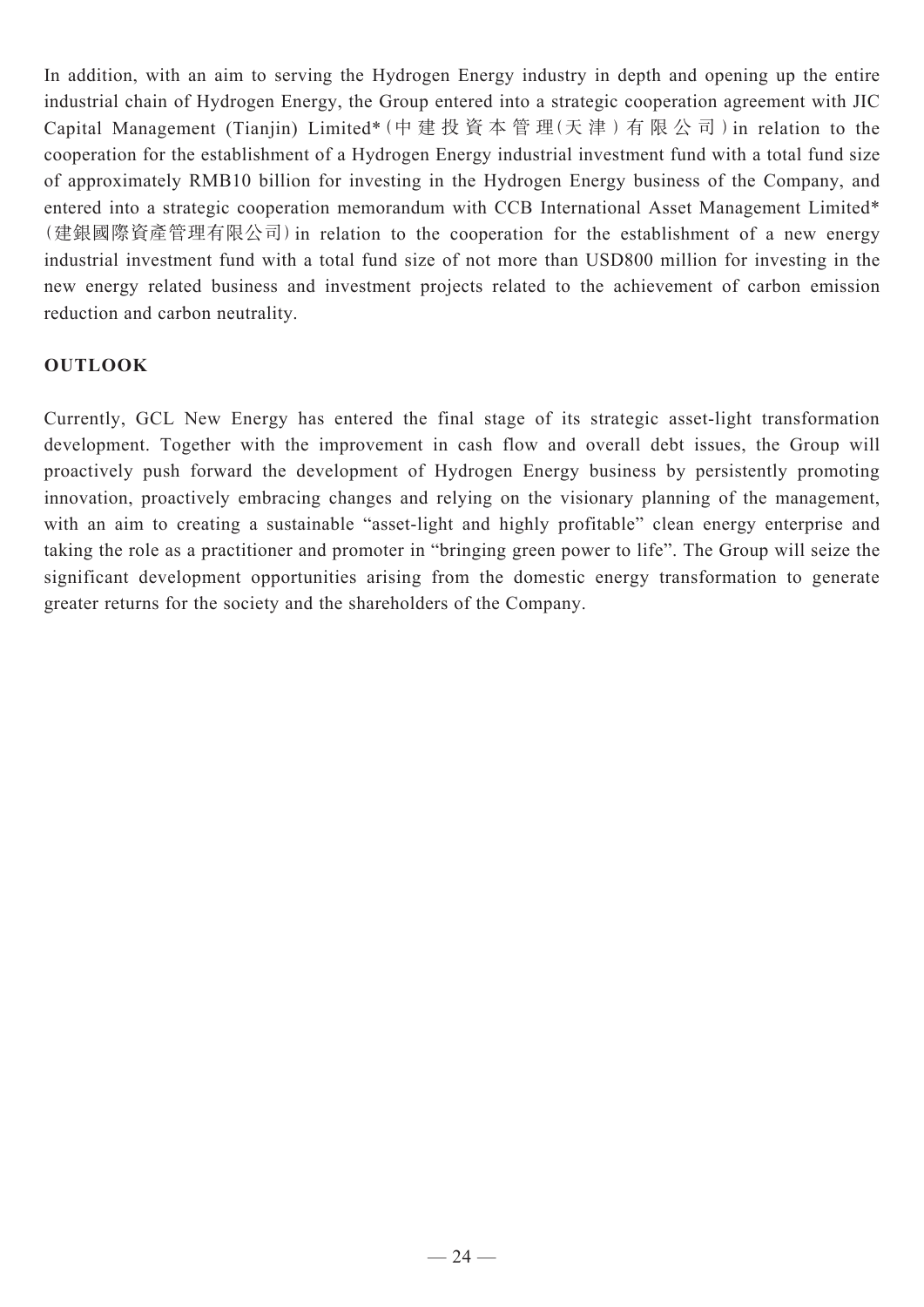# **MANAGEMENT DISCUSSION AND ANALYSIS**

## **OVERVIEW**

For the six months ended 30 June 2021, profit attributable to owners of the Company for the period was increased by 25%, from RMB42 million in the same period of last year to RMB53 million in the current period. The increase in profit for the period was mainly attributable to the combined effect of the following:

- 1. the grid connected capacity of subsidiaries was decreased from 5.5GW as at 30 June 2020 to 2.9GW as at 30 June 2021, representing a decrease of 47% in business scale. Our sales volume of electricity and the revenue from electricity generation of the Group were decreased proportionally by 28% and 31%, respectively. The drop in our business scale led to a decrease in gross profit by RMB650 million, from RMB1,876 million in the same period of last year to RMB1,226 million in the current period;
- 2. the decrease in other income of RMB94 million, mainly due to the decrease in interest arising from contracts containing significant financing component of RMB108 million;
- 3. the increase in administrative expenses by 39%, from RMB189 million to RMB263 million, mainly due to an increase in professional fees related to projects disposal;
- 4. the exchange gain of RMB23 million during the six months ended 30 June 2021, as compared to the exchange loss of RMB76 million for the six months ended 30 June 2020. The exchange gain is mainly caused by the depreciation of USD denominated indebtedness against RMB;
- 5. the gain on disposal of subsidiaries of RMB248 million for the six months ended 30 June 2021, as compared to a loss on disposal of subsidiaries of RMB88 million for the six months ended 30 June 2020;
- 6. the loss on measurement of assets classified as held for sale to fair value less cost to sell of approximately RMB235 million (2020: RMB153 million); and
- 7. the decrease in finance costs of RMB364 million, mainly due to the decrease in business scale.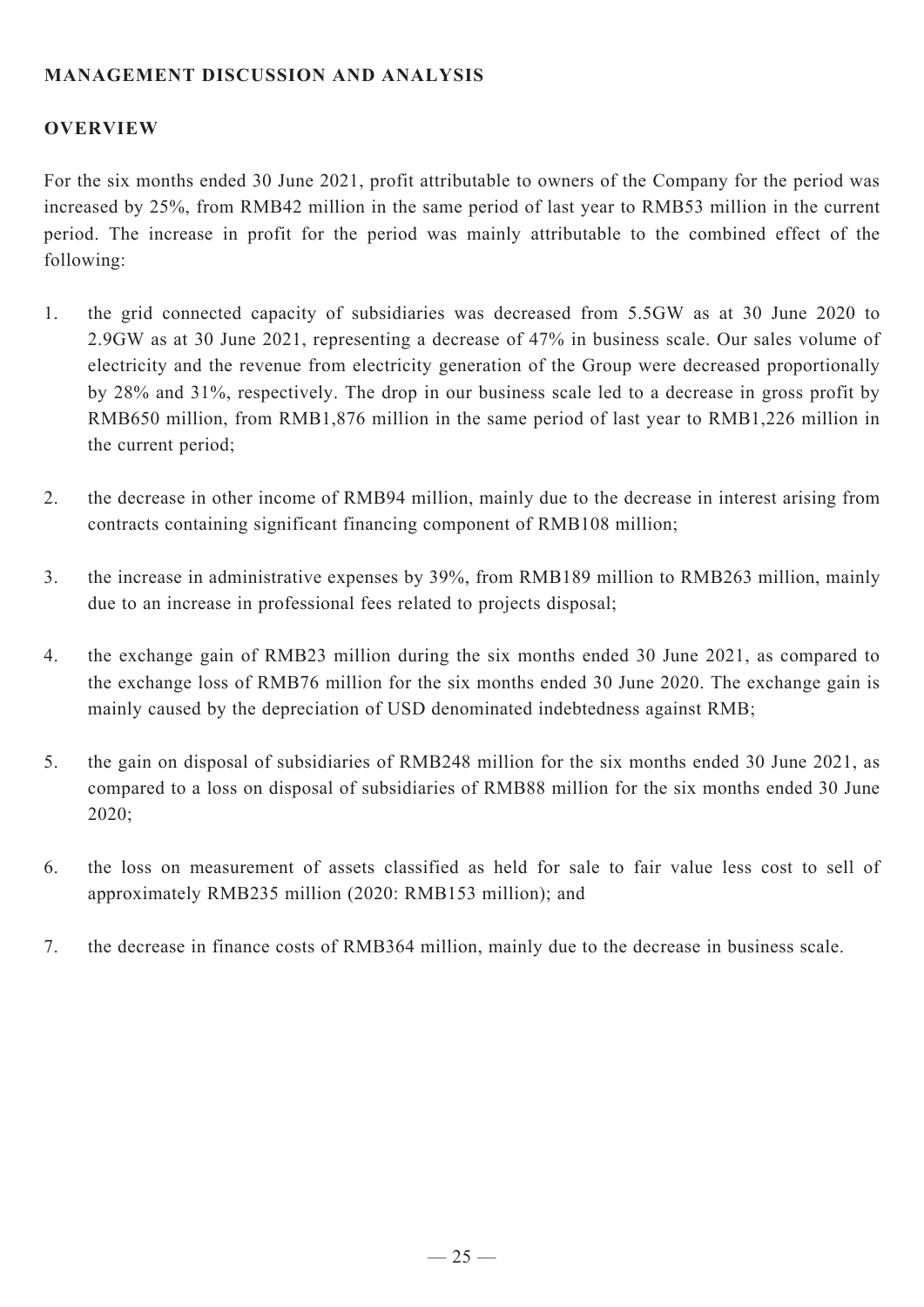#### **BUSINESS REVIEW**

#### **Capacity and Electricity Generation**

During the Period, the Group's asset-light transformation pace was accelerated. As at 30 June 2021, the total installed capacity of the Group's subsidiary power plants was approximately 3,041MW (31 December 2020: 4,964MW), and the total attributable installed capacity of associates was approximately 517MW (31 December 2020: 500MW). Details of capacity, electricity sales volume and revenue for the six months ended 30 June 2021 are set out below.

| <b>Subsidiaries by provinces</b> | Tariff<br>Zones | Number of<br>solar<br>power<br>plant | Aggregate<br><b>Installed</b><br>Capacity <sup>(1)</sup><br>(MW) | Grid-<br>connected<br>Capacity <sup>(1)</sup><br>(MW) | Electricity<br><b>Sales</b><br>Volume<br>(million<br>kWh | Average<br><b>Tariff</b><br>(Net of<br>Tax)<br>(RMB/<br>kWh | Revenue<br>(RMB)<br>million) |
|----------------------------------|-----------------|--------------------------------------|------------------------------------------------------------------|-------------------------------------------------------|----------------------------------------------------------|-------------------------------------------------------------|------------------------------|
| Inner Mongolia                   |                 | $\overline{4}$                       | 189                                                              | 189                                                   | 226                                                      | 0.72                                                        | 163                          |
| Qinghai                          |                 | $\overline{\phantom{0}}$             |                                                                  | $\qquad \qquad -$                                     | 38                                                       | 0.84                                                        | 32                           |
| Ningxia                          | $\mathbf{1}$    | $\overline{2}$                       | 60                                                               | 60                                                    | 48                                                       | 0.63                                                        | $30\,$                       |
|                                  |                 | 6                                    | 249                                                              | 249                                                   | 312                                                      | 0.72                                                        | 225                          |
| Shaanxi                          | $\overline{c}$  | 15                                   | 931                                                              | 931                                                   | 732                                                      | 0.69                                                        | 503                          |
| Yunnan                           | $\sqrt{2}$      | $\,$ $\,$                            | 282                                                              | 279                                                   | 203                                                      | 0.64                                                        | 129                          |
| Qinghai                          | $\sqrt{2}$      | $\overline{4}$                       | 98                                                               | 98                                                    | 102                                                      | 0.64                                                        | 66                           |
| Jilin                            | $\sqrt{2}$      | $\overline{4}$                       | 51                                                               | 51                                                    | $40\,$                                                   | 0.74                                                        | $30\,$                       |
| Sichuan                          | $\sqrt{2}$      | 1                                    | 50                                                               | 50                                                    | 51                                                       | $0.88\,$                                                    | 45                           |
| Liaoning                         | $\overline{2}$  | $\mathfrak{Z}$                       | 60                                                               | 47                                                    | 31                                                       | 0.69                                                        | $21\,$                       |
| Gansu                            | $\overline{c}$  | $\mathbf{1}$                         | 20                                                               | 20                                                    | 24                                                       | 0.72                                                        | 17                           |
| Xinjiang                         | $\overline{2}$  |                                      |                                                                  |                                                       | 16                                                       | $0.80\,$                                                    | 13                           |
|                                  |                 | 36                                   | 1,492                                                            | 1,476                                                 | 1,199                                                    | 0.69                                                        | 824                          |
| Jiangsu                          | $\mathfrak{Z}$  | 34                                   | 425                                                              | 410                                                   | 239                                                      | 0.84                                                        | 201                          |
| Shandong                         | $\sqrt{3}$      | 5                                    | 161                                                              | 149                                                   | 102                                                      | 0.82                                                        | 84                           |
| Henan                            | $\mathfrak{Z}$  | 6                                    | 157                                                              | 157                                                   | 280                                                      | 0.73                                                        | $205\,$                      |
| Guangdong                        | $\sqrt{3}$      | $\boldsymbol{9}$                     | 169                                                              | 96                                                    | 89                                                       | 0.72                                                        | 64                           |
| Hunan                            | $\sqrt{3}$      | $\sqrt{5}$                           | 102                                                              | $101$                                                 | 40                                                       | 0.83                                                        | $33\,$                       |
| Fujian                           | $\sqrt{3}$      | $\sqrt{3}$                           | 56                                                               | 56                                                    | 27                                                       | 0.82                                                        | 22                           |
| Guizhou                          | $\sqrt{3}$      | 5                                    | 30                                                               | $30\,$                                                | 84                                                       | 0.79                                                        | 66                           |
| Others                           | $\overline{3}$  | 11                                   | 66                                                               | 55                                                    | 188                                                      | 0.78                                                        | 148                          |
|                                  |                 | 78                                   | 1,166                                                            | 1,054                                                 | 1,049                                                    | 0.78                                                        | 823                          |
| Subtotal                         |                 | 120                                  | 2,907                                                            | 2,779                                                 | 2,560                                                    | 0.73                                                        | 1,872                        |
| US                               |                 | $\overline{2}$                       | 134                                                              | 134                                                   | 94                                                       | 0.41                                                        | 38                           |
| <b>Total of Subsidiaries</b>     |                 | 122                                  | 3,041                                                            | 2,913                                                 | 2,654                                                    | 0.72                                                        | 1,910                        |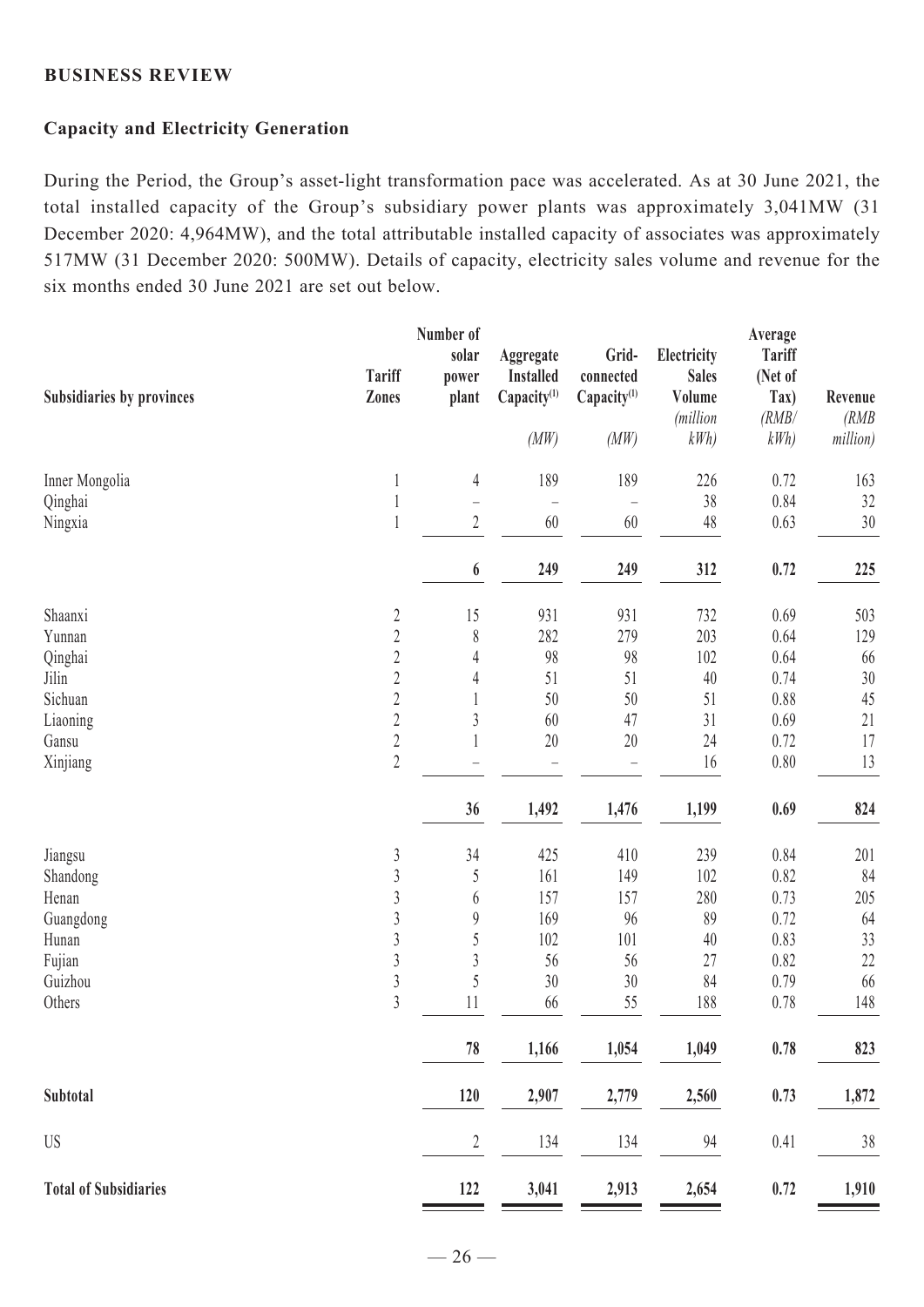|                                                                         | Revenue       |
|-------------------------------------------------------------------------|---------------|
| Representing:                                                           | (RMB million) |
| Electricity sales                                                       | 777           |
|                                                                         |               |
| Tariff adjustment – government subsidies received and receivable        | 1,133         |
| Total revenue of subsidiaries for electricity sales                     | 1,910         |
| Less: effect of discounting tariff adjustment to present value $^{(2)}$ | (18)          |
| Total revenue of solar power plants, after discounting                  | 1,892         |
| Management service income                                               | 26            |
| <b>Total revenue of the Group</b>                                       | 1,918         |

(1) Aggregate installed capacity represents the maximum capacity that was approved by the local government authorities while grid-connected capacity represents that the actual capacity connected to the State Grid.

(2) Certain portion of the tariff adjustments (government subsidies) is discounted.

Most of the solar power plants of the Group are located in China and almost all of the revenue is contributed by the subsidiaries of State Grid. The State Grid is a State-owned enterprise in China, which possesses low default risk. Therefore, the Directors considered that the credit risk of trade receivables was minimal.

## **FINANCIAL REVIEW**

### **Revenue and Gross Profit**

For the six months ended 30 June 2021, the Group's revenue was mainly derived from (i) solar power electricity generation; and (ii) service fee income from the provision of the solar power plants operation and management services. The table below sets forth an analysis of the Group's revenue:

|                                                            | Six months ended 30 June |                |
|------------------------------------------------------------|--------------------------|----------------|
|                                                            | 2021                     | 2020           |
|                                                            | <b>RMB'000</b>           | <b>RMB'000</b> |
|                                                            | (Unaudited)              | (Unaudited)    |
| Revenue                                                    |                          |                |
| - Sales of electricity and tariff adjustments              | 1,891,721                | 2,731,140      |
| - Operation and management services for solar power plants | 26,232                   | 37,556         |
|                                                            | 1,917,953                | 2,768,696      |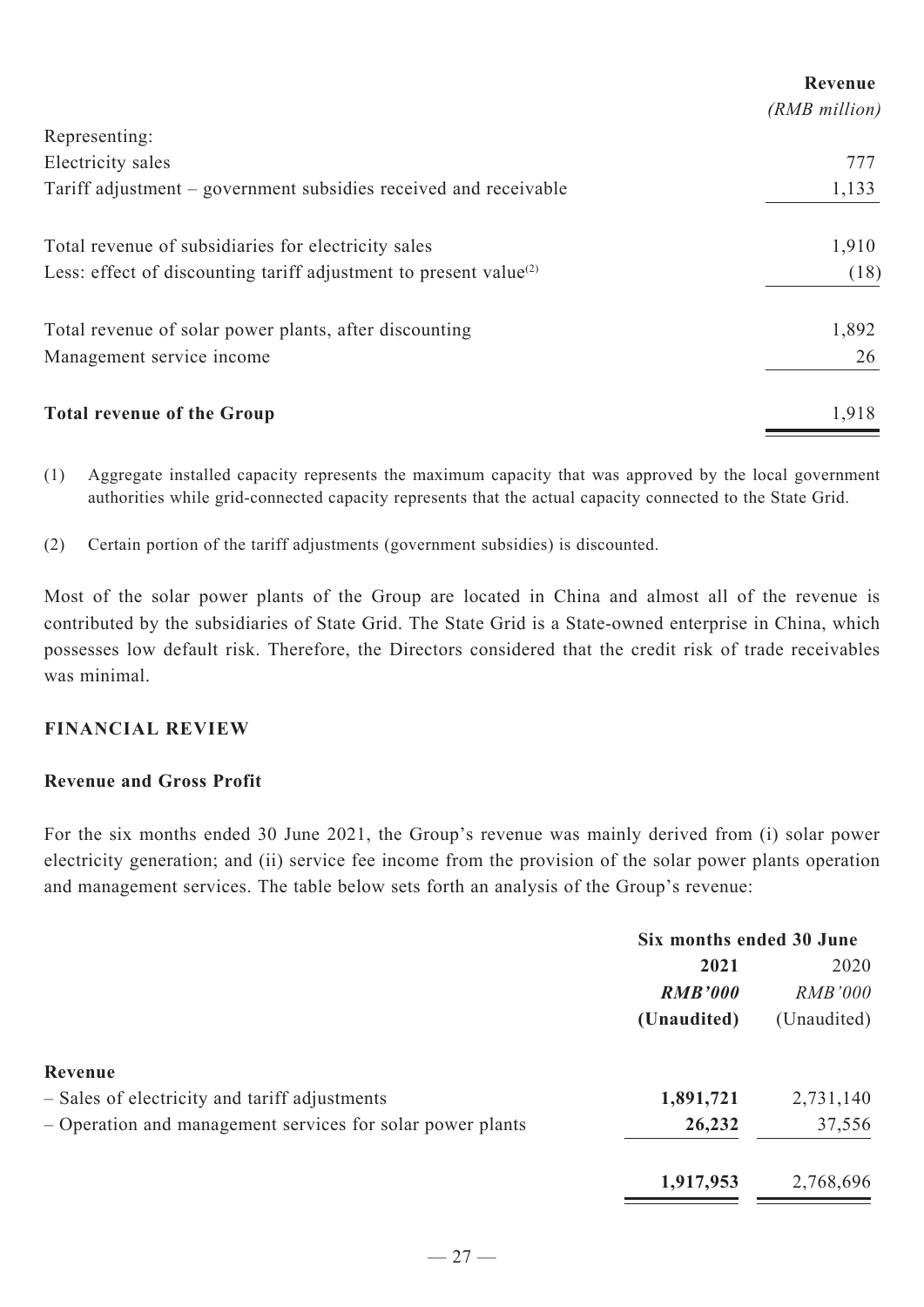The decrease in revenue was mainly attributable to the disposal of solar power plants during 2020 and 2021. The grid connected capacity was decreased from 5.5GW as at 30 June 2020 to 2.9GW as at 30 June 2021. The average tariff (net of tax) for the PRC was approximately RMB0.73/kWh (2020: RMB0.76/kWh).

During the six months ended 30 June 2021, the Group provided operation and maintenance services for some of the disposed solar power plant projects and generate management service income. As at 30 June 2021, the Group had entered into contract to provide operation and maintenance services for solar power plants with total installed capacity of approximately 2,390MW.

The Group's gross margin for the six months ended 30 June 2021 was 63.9%, as compared to 67.8% for the six months ended 30 June 2020. The cost of sales mainly consisted of depreciation, which accounted for 78.8% (2020: 82.8%) of the cost of sales, with the remaining costs being operation and maintenance costs of solar power plants.

## **Other Income**

During the six months ended 30 June 2021, other income mainly included imputed interest on discounting effect on tariff adjustment receivables (i.e. interest arising from contracts containing significant financing component) of RMB53 million (2020: RMB161 million), consultancy fee income of RMB25 million (2020: RMB6 million) and bank interest income of RMB9 million (2020: RMB14 million).

# **Administrative Expenses**

The administrative expenses mainly included staff costs, rental expenses and legal and professional fees. Administrative expenses increased by 39% to RMB263 million (2020: RMB189 million) for the six months ended 30 June 2021. The increase in administrative expenses was mainly due to an increase in professional fees related to projects disposal.

# **Other gains and losses, net**

During the six months ended 30 June 2021, the net gain amounted to RMB35 million (2020: net loss of RMB352 million). The net loss for 2021 was mainly due to loss on measurement of assets classified as held to sale to fair value less cost to sell of RMB235 million (2020: RMB153 million). The gain on disposal of solar power plant projects of RMB248 million (2020: loss on disposal of RMB88 million), and exchange gain of RMB23 million (2020: exchange losses of RMB76 million), mainly arising from the depreciation of USD denominated indebtedness against the reporting currency in RMB.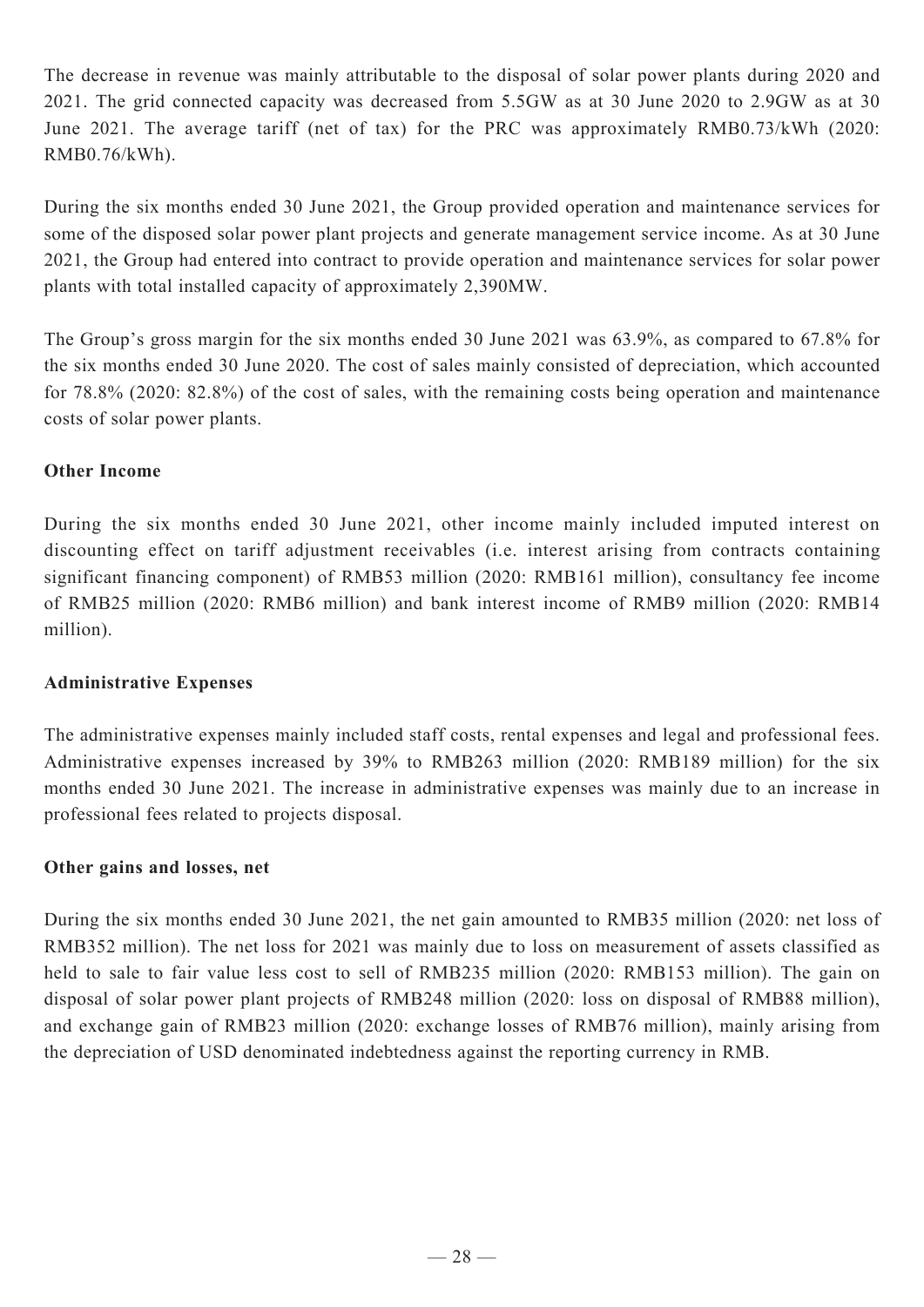#### **Share of profits of associates**

Share of profits of associates amounted to RMB65 million (2020: RMB63 million), mainly representing the share of profits from several partly held solar power plants. The Group disposed of majority of the equity interest of these solar power plants in 2020 and 2021.

### **Finance Costs**

|                                     | For the six months ended     |             |  |
|-------------------------------------|------------------------------|-------------|--|
|                                     | 30 June 2021<br>30 June 2020 |             |  |
|                                     | <b>RMB</b> million           | RMB million |  |
| Total borrowing costs               | 948                          | 1,325       |  |
| Less: Interest expenses capitalized |                              | (13)        |  |
|                                     | 948                          | 1,312       |  |

Total borrowing costs decreased by 28% as compared with same period of last year. The decrease was mainly due to the decrease in average borrowing balance as a result of the disposal of solar power plants. The interest-bearing debts has been decreased from RMB36,485 million as at 30 June 2020 to RMB18,101 million as at 30 June 2021. However, the effect of the drop in average borrowing balance was partly offset by the increase in the average borrowing rate from approximately 7.2% in 2020 to approximately 7.4% in 2021.

### **Income Tax Expenses**

Income tax expenses for the six months ended 30 June 2021 was RMB42 million (2020: RMB94 million). There is a decrease in income tax expenses because of the disposal of solar power plants during 2020 and 2021. Most of our solar power plants are exempted from the PRC income tax for three years starting from the first year when the solar power plants operate and generate taxable income, followed by a 50% reduction for the next three years.

#### **Profit attributable to other non-controlling interests**

Profit attributable to other non-controlling interests amounted to RMB26 million for the six months ended 30 June 2021 (2020: RMB67 million).

### **Interim Dividend**

The Board does not recommend the payment of an interim dividend for the six months ended 30 June 2021 (2020: Nil).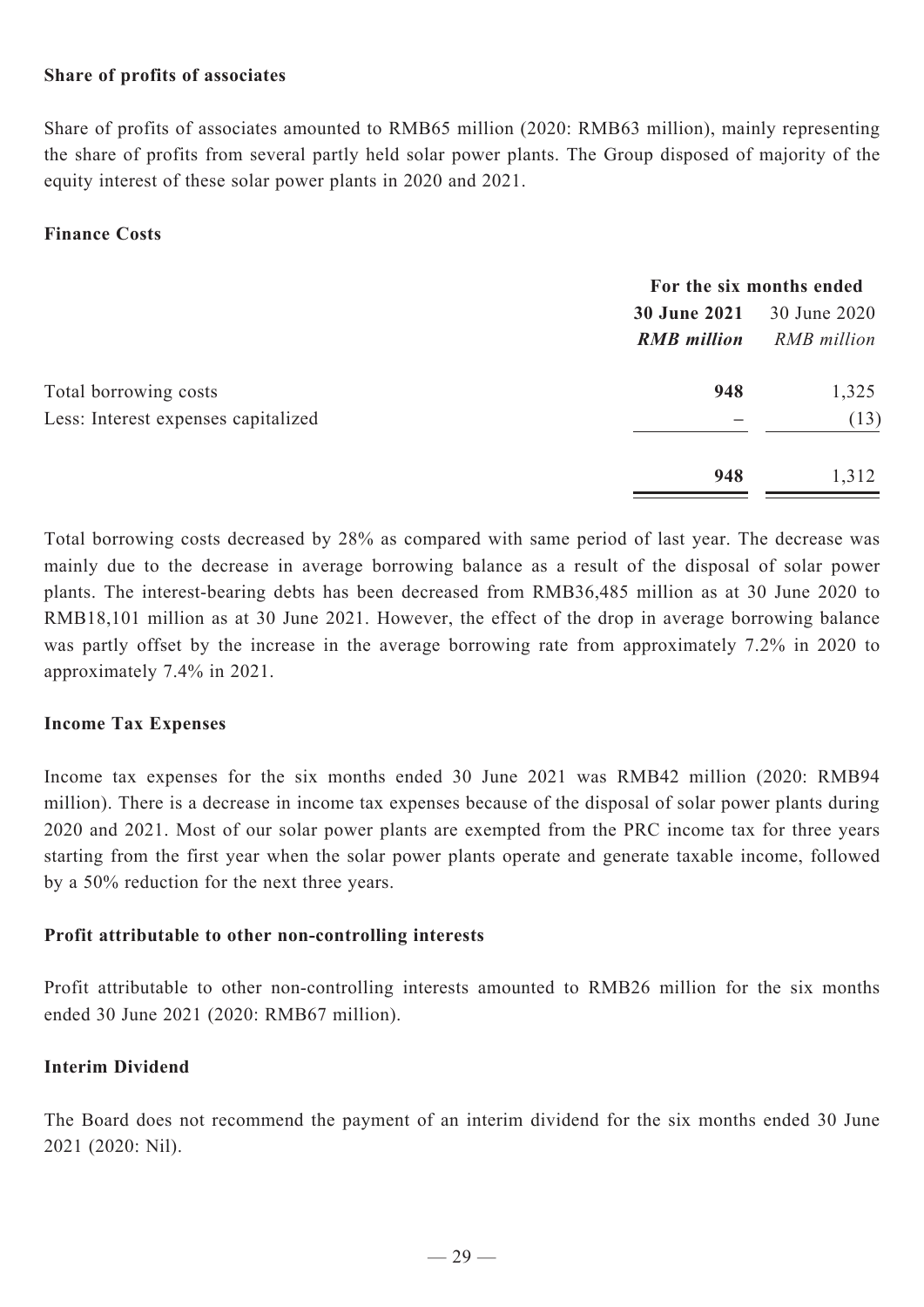## **Property, Plant and Equipment**

Property, plant and equipment was RMB11,241 million and RMB25,363 million as at 30 June 2021 and 31 December 2020, respectively. The decrease was mainly due to the disposal of solar power plants in 2020 and 2021.

## **Deposits, Prepayment and Other Non-current Assets**

As at 30 June 2021, non-current portion for deposits, prepayments and other non-current assets was RMB426 million (31 December 2020: RMB1,061 million), which mainly included refundable value-added tax of approximately RMB416 million (31 December 2020: RMB981 million).

### **Contract assets**

Contract assets primarily relate to the portion of tariff adjustments for electricity sold to local state grid companies in the PRC in which the relevant on-grid solar power plants are still pending for registration to the Subsidy Catalogue. Any amount previously recognized as contract assets is reclassified to trade receivables at the point at which it is registered in the Subsidy Catalogue.

Contract assets decreased from RMB1,228 million as at 31 December 2020 to RMB442 million as at 30 June 2021, because numerous solar power plants were disposed and some solar power plants entered into the project list of subsidy for renewable energy power plants in 2021 (the "2021 Subsidy List") (also known as the 9th batch of Subsidy Catalogue) and transferred to trade receivables.

### **Trade and Other Receivables**

As at 30 June 2021, trade and other receivables of RMB6,935 million (31 December 2020: RMB8,962 million) mainly included trade and bills receivables of RMB3,132 million (31 December 2020: RMB7,231 million), refundable value-added tax of RMB176 million (31 December 2020: RMB498 million) and consideration receivables from disposal of subsidiaries of RMB2,206 million (31 December 2020: RMB372 million).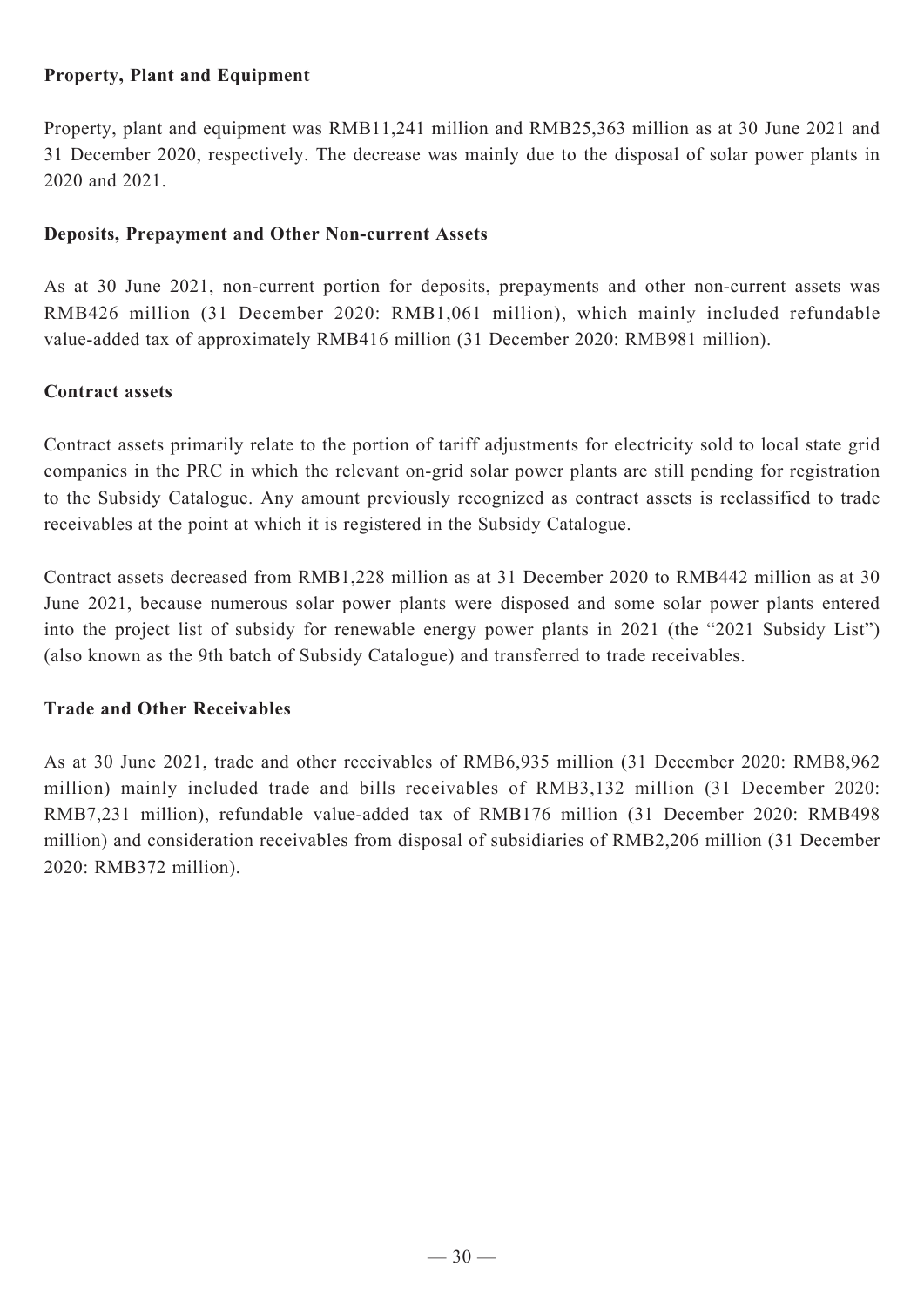Breakdown of tariff adjustment (i.e. government subsidies) receivables and contract assets are summarized as follows:

|                           |                              | <b>Installed</b>    |                     |             |
|---------------------------|------------------------------|---------------------|---------------------|-------------|
| <b>Tariff receivables</b> |                              | Capacity as at      |                     | 31 December |
| and contract assets       | <b>Batch of subsidies</b>    | <b>30 June 2021</b> | <b>30 June 2021</b> | 2020        |
|                           |                              | (MW)                | <b>RMB</b> million  | RMB million |
| Tariff receivables        |                              |                     |                     |             |
| $-$ Current               | Poverty alleviation project  | 57                  | 78                  | 4           |
| $-$ Current               | 7th batch or before          | 393                 | 561                 | 1,350       |
| $-$ Current               | Subsidy list in 2020         | 1,639               | 2,232               | 5,458       |
| $-$ Current               | Subsidy list in 2021         | 294                 | 106                 |             |
| Sub-total                 |                              | 2,383               | 2,977               | 6,812       |
| Contract assets           |                              |                     |                     |             |
| - Non-current             | Registering/To be registered | 524                 | 442                 | 1,228       |
| Total                     |                              | 2,907               | 3,419               | 8,040       |

## **Other Payables and Deferred Income**

Other payables and deferred income decreased from RMB4,688 million as at 31 December 2020 to RMB2,399 million as at 30 June 2021. Other payables and deferred income mainly consisted of payables for purchase of plant and machinery and construction cost of RMB735 million (31 December 2020: RMB3,299 million) and advance payments received for disposal of subsidiaries of RMB984 million (31 December 2020: Nil).

### **Liquidity and Financial Resources**

The Group adopts a prudent treasury management policy to maintain sufficient working capital to cope with daily operations. The funding for all its operations has been centrally reviewed and monitored at the Group level. The indebtedness of the Group mainly comprises bank and other borrowings, senior notes payable, lease liabilities and loans from related companies.

As at 30 June 2021, bank balances and cash of the Group were approximately RMB809 million (31 December 2020: RMB1,191 million), including bank balances and cash of RMB191 million, for projects classified as held for sale (31 December 2020: RMB48 million). For the six months ended 30 June 2021, the Group's primary source of funding included cash generated from its operating activities and proceeds from disposal of power plants.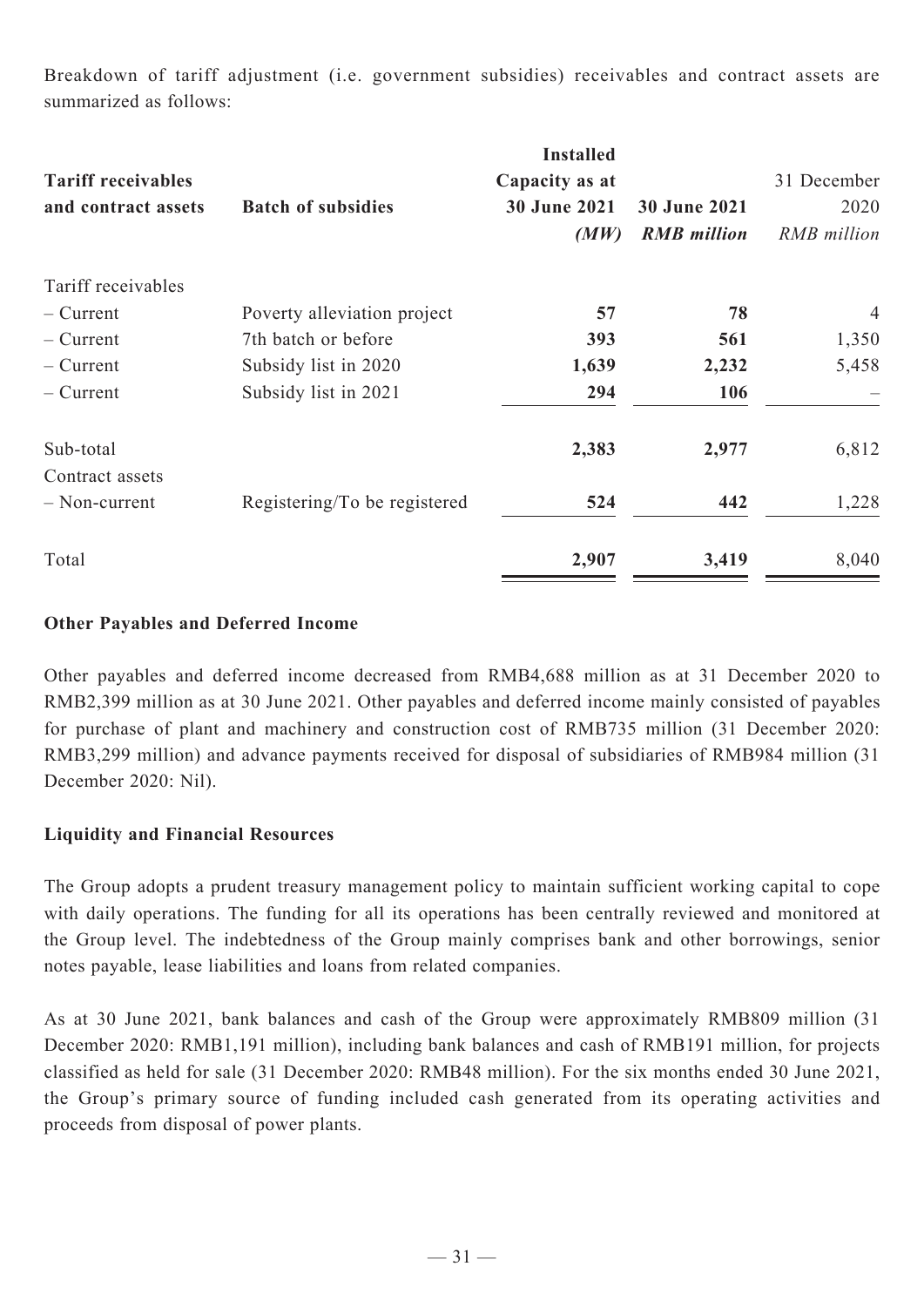### **Indebtedness and gearing ratio**

Solar energy business is a capital intensive industry. The business requires substantial capital investments for developing and constructing solar power plants. Thus, the average gearing ratio for the solar energy industry is relatively high.

The Group was in net current assets position of approximately RMB2,926 million as at 30 June 2021 (net current liabilities position as at 31 December 2020: RMB9,230 million). The Group has taken several measures to generate sufficient cash inflow to the Group, which is set out in note 1B to the consolidated financial statements.

As at 30 June 2021, the Group's total borrowings comprising bank and other borrowings and senior notes, loans from related companies and lease liabilities amounted to approximately RMB18,101 million (31 December 2020: RMB30,930 million). The amounts included bank and other borrowings and lease liabilities classified as liabilities directly associated with assets classified as held for sales of RMB4,554 million (31 December 2020: RMB1,768 million). For the remaining balance of approximately RMB13,547 million (31 December 2020: RMB29,162 million), RMB5,801 million (31 December 2020: RMB16,531 million) will be due in the coming twelve months from the end of the Reporting Period, including bank and other borrowings of approximately RMB1,328 million, which shall be due after twelve months from the end of the Reporting Period in accordance with the scheduled repayment dates as set out in the respective loan agreements but are reclassified to current liabilities as a result of the triggering of the cross default clauses in several banks of the Group given the Group's involvement in several litigation cases in the PRC either as a defendant or a guarantor and the failure of repayment of certain of the Group's bank and other borrowings. Subsequent to the end of the reporting period, the Group has partly repaid the loan and obtained a grace period to extend the repayment deadline. Accordingly, these bank and other borrowings became repayable on demand as at 30 June 2021.

The financial resources available to the Group as at 30 June 2021 and up to the date of approval of these consolidated financial statements for issuance may not be sufficient to satisfy the above capital expenditure requirements together with the repayment of borrowings. The Group is undergoing the process of negotiations with respective borrowers for extension or renewal of the defaulted bank and other borrowings and as of the date of these consolidated financial statements, the Group has not received any request from any borrowers to accelerate the repayments of bank and other borrowings. The Group is actively pursuing additional financing including, but not limited to, equity financing from issuance of new shares, extension of payment date for bank and other borrowings that are due for maturity and divesting certain of its existing power plant projects in exchange for cash proceeds.

The Directors have reviewed the Group's cash flow projections which cover a period of not less than twelve months from 30 June 2021. They are of the opinion that the Group will have sufficient working capital to meet its financial obligations, including those committed capital expenditures, that will be due in the coming twelve months from 30 June 2021, and the on-going covenants compliance.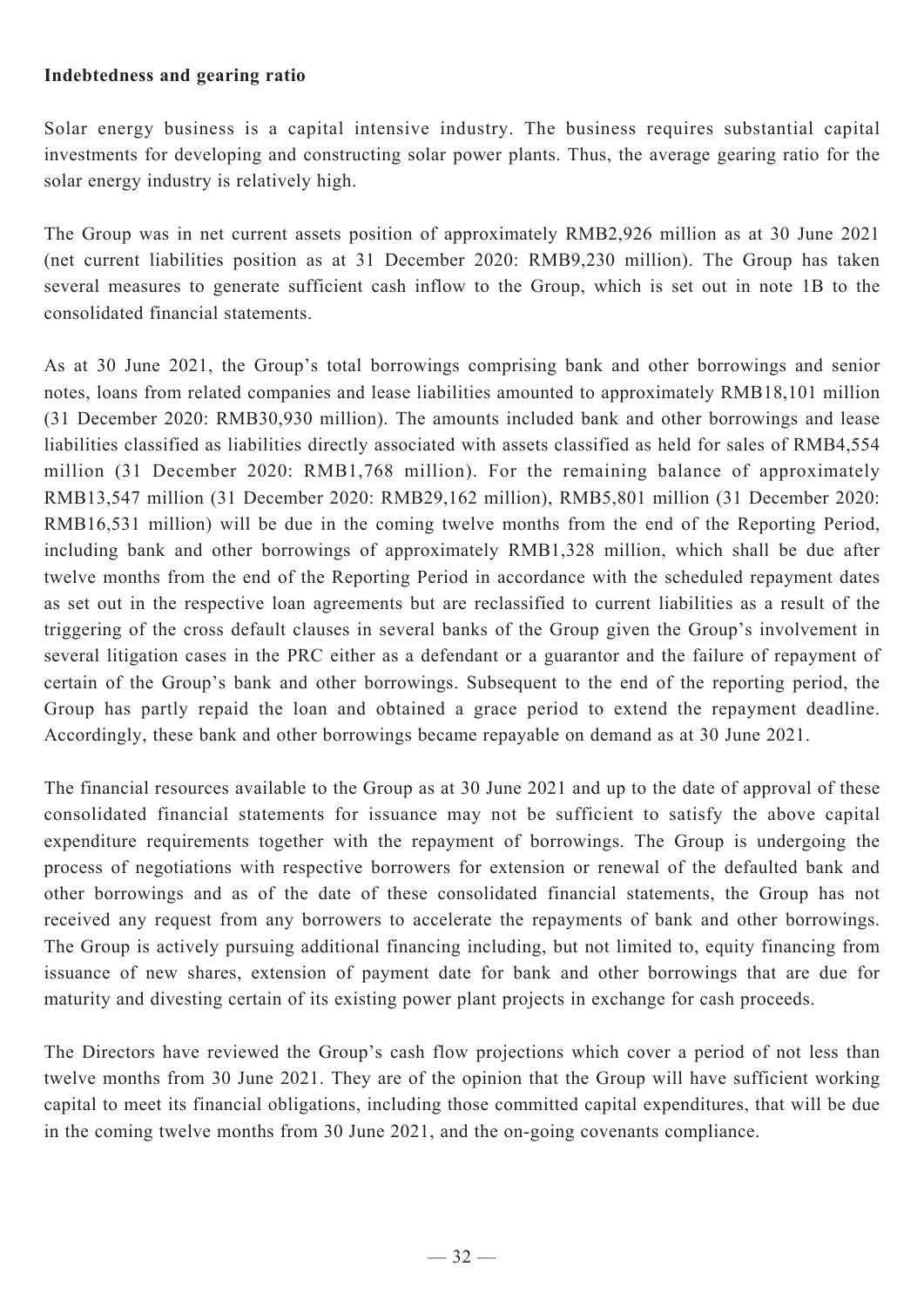The Group monitors capital based on two gearing ratios. The first ratio is calculated as net debts divided by total equity and the second ratio is calculated as total liabilities divided by total assets. The gearing ratio as at 30 June 2021 and 31 December 2020 were calculated as follows:

|                                                                             | 30 June<br>2021    | 31 December<br>2020 |
|-----------------------------------------------------------------------------|--------------------|---------------------|
|                                                                             | <b>RMB</b> million | RMB million         |
|                                                                             |                    |                     |
| Non-current indebtedness<br>Loans from related companies                    | 54                 | 120                 |
| Bank and other borrowings                                                   | 4,496              | 11,612              |
| Senior notes                                                                | 2,646              |                     |
| Lease liabilities                                                           | 550                | 899                 |
|                                                                             | 7,746              | 12,631              |
| <b>Current indebtedness</b>                                                 |                    |                     |
| Loans from related companies                                                | 17                 | 789                 |
| Bank and other borrowings                                                   | 5,254              | 12,392              |
| Senior notes                                                                | 467                | 3,261               |
| Lease liabilities                                                           | 63                 | 89                  |
|                                                                             | 5,801              | 16,531              |
| Indebtedness for solar power plants projects classified<br>as held for sale |                    |                     |
| Loan from a related company $-$ due within one year                         |                    | 3                   |
| Bank and other borrowings – due within one year                             | 586                | 330                 |
| Bank and other borrowings – due after one year                              | 3,819              | 1,383               |
| Lease liabilities                                                           | 149                | 52                  |
|                                                                             | 4,554              | 1,768               |
| Total indebtedness                                                          | 18,101             | 30,930              |
| Less: Cash and cash equivalents                                             |                    |                     |
| - continuing operations<br>- projects classified as held for sale           | (618)<br>(191)     | (1, 143)<br>(48)    |
| Pledged bank and other deposits                                             |                    |                     |
| - continuing operations                                                     | (559)              | (744)               |
| - projects classified as held for sale                                      | (180)              | (44)                |
| Net debts                                                                   | 16,553             | 28,951              |
| Total equity                                                                | 9,271              | 8,537               |
| Net debts to total equity                                                   | 179%               | 339%                |
| Total liabilities                                                           | 22,817             | 36,499              |
| Total assets                                                                | 32,088             | 45,036              |
| Total liabilities to total assets                                           | 71.1%              | 81.0%               |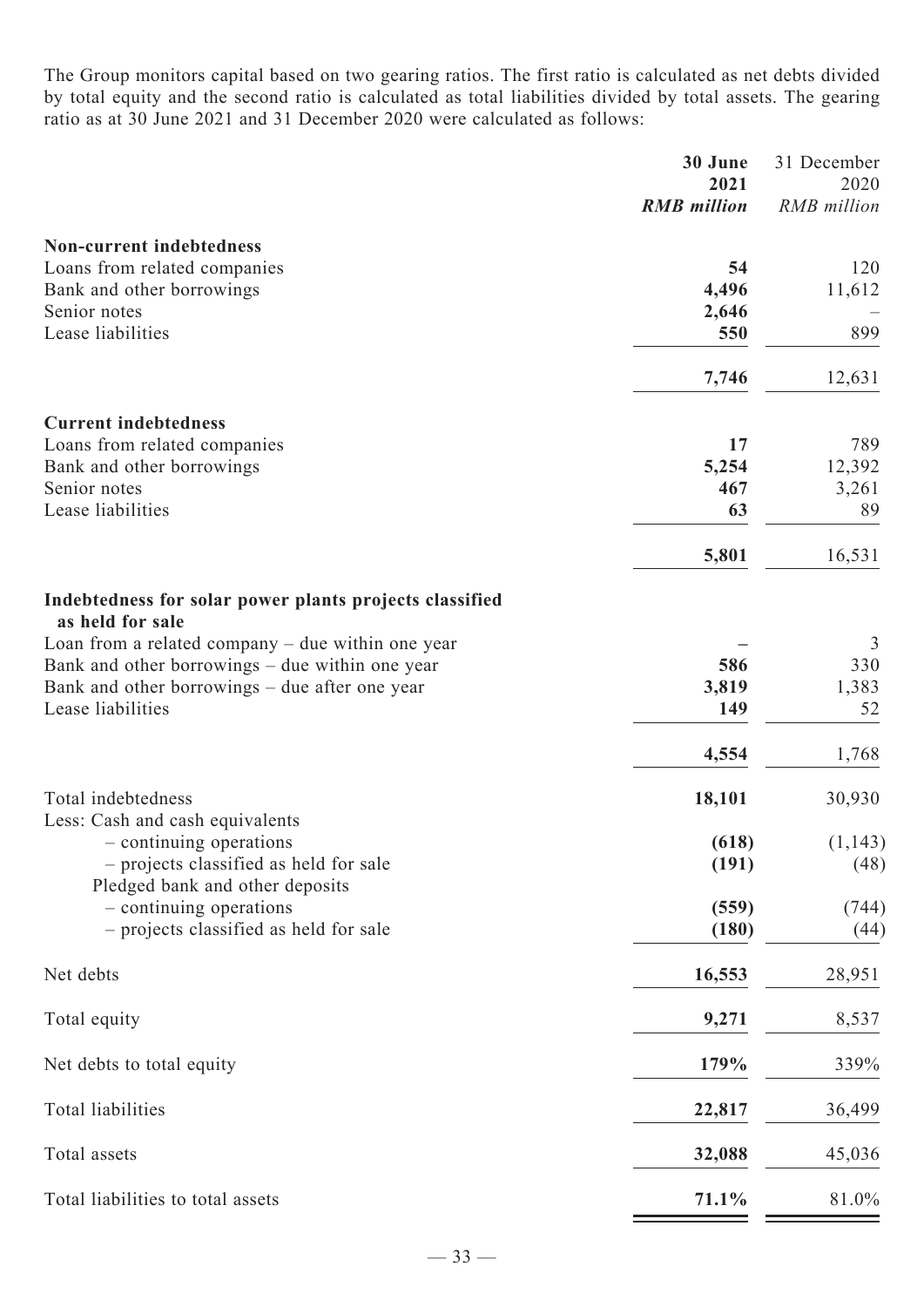The Group's indebtedness was denominated in the following currencies:

|                                | 30 June            | 31 December |
|--------------------------------|--------------------|-------------|
|                                | 2021               | 2020        |
|                                | <b>RMB</b> million | RMB million |
| Renminbi ("RMB")               | 13,548             | 26,054      |
| Hong Kong dollars ("HK\$")     | 183                | 181         |
| United States dollars ("US\$") | 4,370              | 4,695       |
|                                | 18,101             | 30,930      |

### **Fund raising activities**

In February 2021, the Group completed a top-up placing and subscriptions of 2 billion shares at HK\$0.455 per share, raising a net proceeds of approximately HK\$895 million (equivalent to RMB747 million) after deducting placing commission and related expenses. The net proceeds have been used for repayment of borrowings.

The Company has no other fund raising activities during the six months ended 30 June 2021.

### **Pledge of Assets**

As at 30 June 2021, the following assets were pledged for bank and other facilities granted to the Group:

- property, plant and equipment of RMB11,182 million (31 December 2020: RMB14,938 million);
- bank and other deposits (including deposits for projects classified as held for sale and deposits placed at a related company) of RMB739 million (31 December 2020: RMB788 million);
- rights to collect the sales of electricity for certain subsidiaries. As at 30 June 2021, the trade receivables and contract assets of those subsidiaries amounted to RMB5,128 million (31 December 2020: RMB7,823 million); and
- no right-of-use assets was pledged (31 December 2020: RMB12 million).

Besides, lease liabilities of RMB613 million (31 December 2020: RMB988 million) are recognized in respect of right-of-use assets amounting to RMB649 million (31 December 2020: RMB1,258 million) as at 30 June 2021.

### **Financial Guarantees provided to Related Companies and Third Parties**

As at 30 June 2021, the Group provided guarantees to its associates for certain of their bank and other borrowings in proportional to the Group's interest in those associates with a maximum amount of RMB2,339 million (31 December 2020: RMB3,050 million). Besides, the Group also provided financial guarantees to certain disposed subsidiaries during transitional period for their bank and other borrowings amounting to RMB2,932 million (31 December 2020: RMB1,385 million).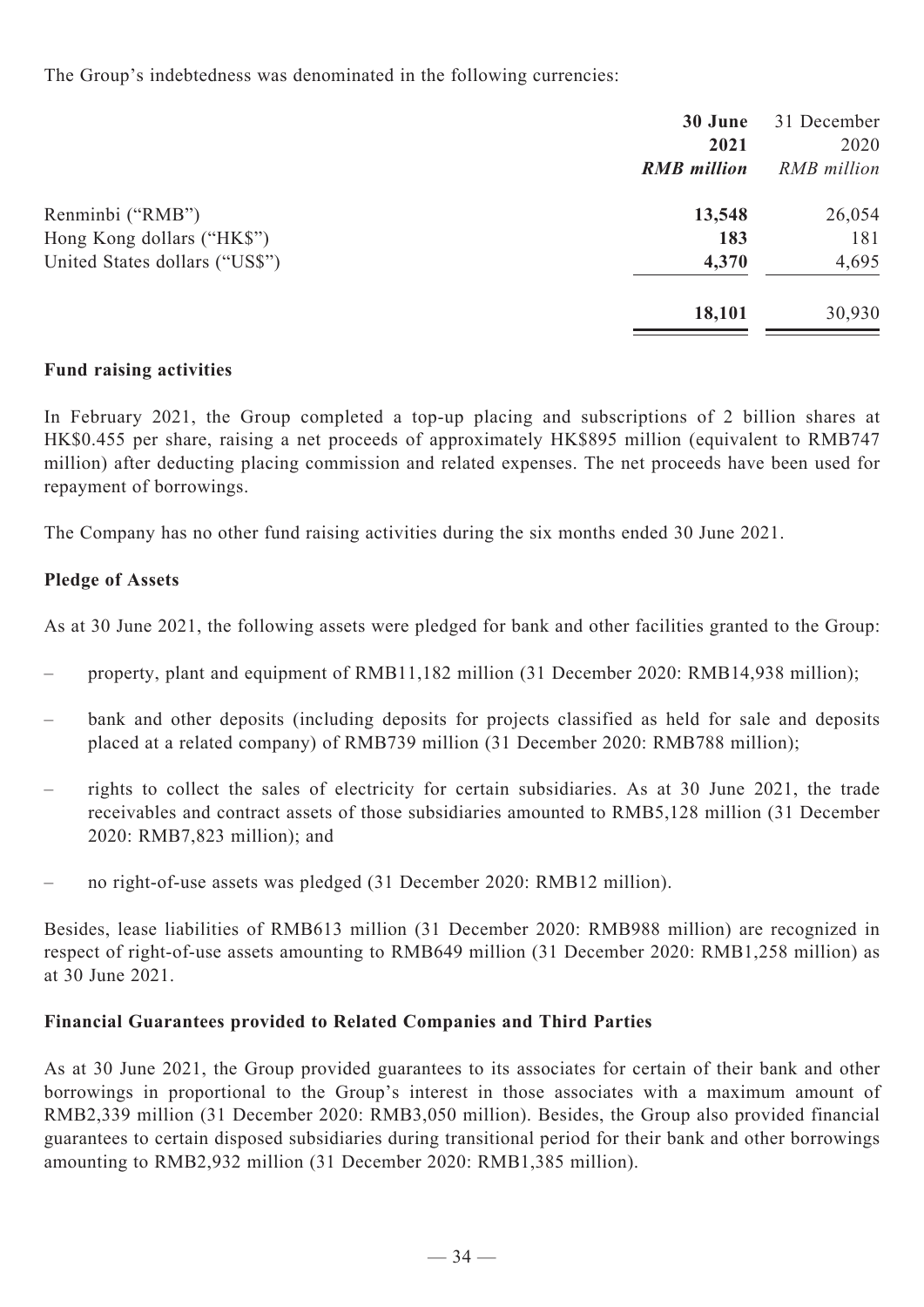## **Capital and Other Commitments**

As at 30 June 2021, the Group's capital commitments in respect of construction commitments related to solar power plants contracted for but not provided amounted to approximately RMB98 million (31 December 2020: RMB135 million).

## **Material disposals**

During the six months ended 30 June 2021, the Group has entered into various share transfer agreements with different third parties to dispose equity interests in companies which hold various solar power plants. Material disposals are summarised as below:

| <b>Agreements</b><br>signed in 2021 | Name of buyers                                                                                                                                                             | Percentage<br>of disposed<br>equity<br>interest | Capacity of<br>solar power<br>plants<br>(MW) | Consideration<br>(RMB million) | <b>Disposal</b><br>status as at<br>30 June 2021 |
|-------------------------------------|----------------------------------------------------------------------------------------------------------------------------------------------------------------------------|-------------------------------------------------|----------------------------------------------|--------------------------------|-------------------------------------------------|
| March - April                       | Three Gorges Asset Management Co., Ltd*<br>(三峽資產管理有限公司)                                                                                                                    | 50%-100%                                        | 832                                          | 1,687                          | To be completed                                 |
| April                               | State Power Investment Corporation Guizhou<br>Jinyuan Weining Energy Co., Ltd.* (國家電投<br>集團貴州金元威寧能源股份有限公司) and<br>Guangdong Jinyuan New Energy Co., Ltd.*<br>(廣東金元新能源有限公司) | 88%-100%                                        | 310                                          | 457                            | To be completed                                 |
| May                                 | State Power Investment Corporation Chongqing<br>Electric Power Co., Ltd.* (國家電投集團重慶<br>電力有限公司)                                                                             | 100%                                            | 86                                           | 193                            | Completed                                       |
| June                                | Chongqing Lvxin Energy Development Co., Ltd.*<br>(重慶綠欣能源發展有限公司)                                                                                                            | 51%-100%                                        | 149                                          | 275                            | Completed                                       |
| $May - July$                        | Guizhou West Power Construction Co., Ltd.*<br>(貴州西能電力建設有限公司)                                                                                                               | 80%-100%                                        | 392                                          | 344                            | To be completed                                 |
| July                                | Yixing Hechuang New Energy Co., Ltd.*<br>(宜興和創新能源有限公司)                                                                                                                     | 100%                                            | 301                                          | 481                            | To be completed                                 |
| August                              | Ningxia Hanguang New Energy Co., Ltd.*<br>(寧夏含光新能源有限公司)                                                                                                                    | 100%                                            | 271                                          | 301                            | To be completed                                 |
|                                     | Others                                                                                                                                                                     |                                                 | 203                                          | 320                            |                                                 |
|                                     |                                                                                                                                                                            | <b>Total</b>                                    | 2,544                                        | 4,058                          |                                                 |

*Note*: For details, please refer to the respective announcements published by the Company.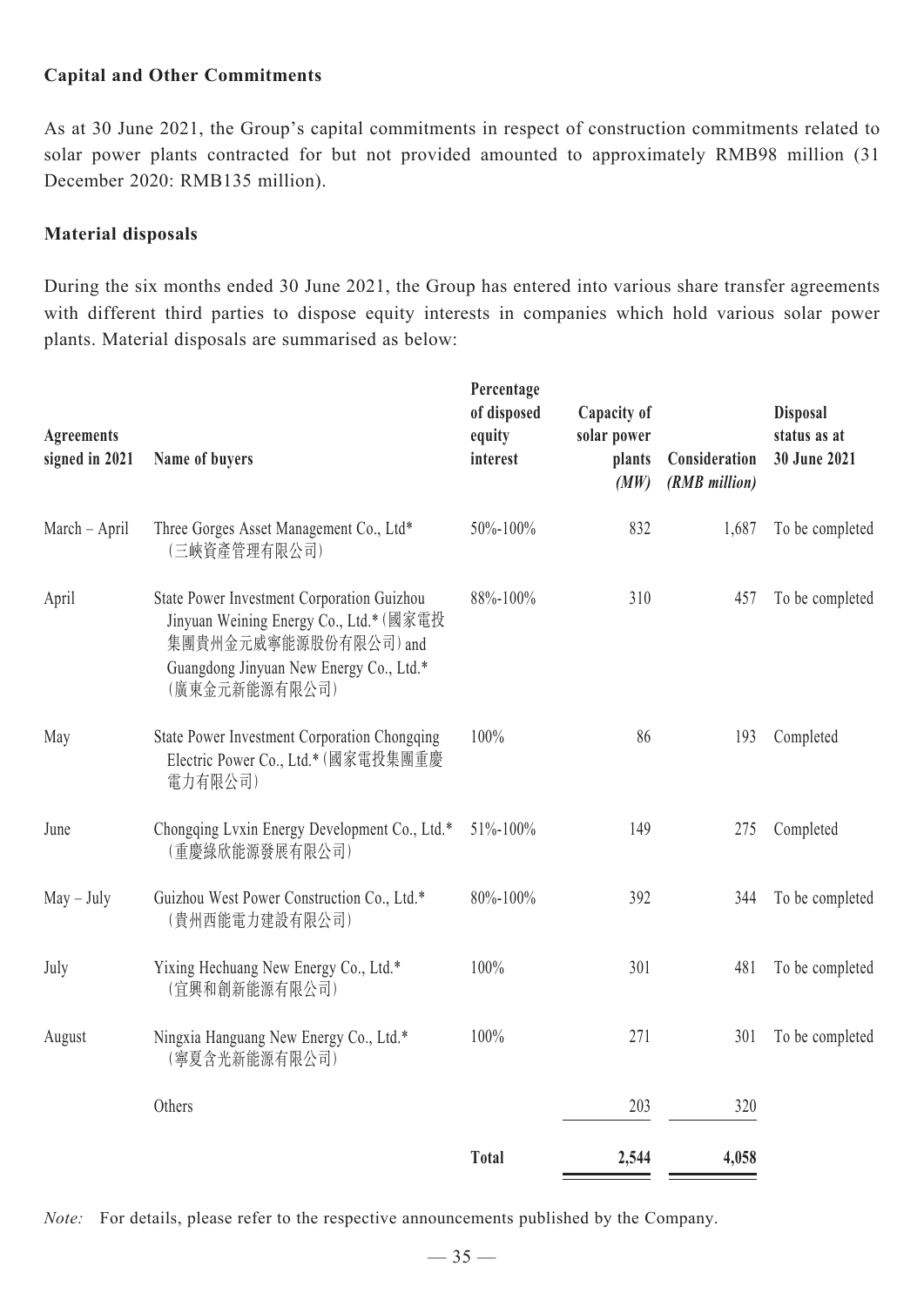# **EVENTS AFTER THE REPORTING PERIOD**

Save as disclosed elsewhere in the Interim Financial Information, the following significant events took place after the end of the reporting period.

- (a) On 5 July 2021, the Group entered into an agreement with Guizhou West Power Construction Co., Ltd.\*(貴 州 西 能 電 力 建 設 有 限 公 司 ) to sell its equity interests in Eshan GCL Solar Power Generation Company Limited\*(峨山永鑫光伏發電有限公司) at consideration a of RMB43,100,000 and repayment of corresponding interest in shareholder's loan as at the date of disposal.
- (b) On 6 July 2021, the Group entered into an agreement with Sumin Ruineng Wuxi Equity Investment Partnership (Limited Partnership)\*(蘇民睿能無錫股權投資合夥企業(有限合夥)) to acquire approximately 5.835% equity interest in Suzhou GCL New Energy at a consideration of RMB1,219,000,000.
- (c) Deloitte Touche Tohmatsu ("Deloitte") has resigned as auditor of the Company with effect from 14 July 2021. The Board has passed the resolution in relation to the appointment of Crowe (HK) CPA Limited ("Crowe") as the new auditor of the Company with effect from 15 July 2021 to fill the casual vacancy following the resignation of Deloitte and to hold office until the conclusion of the next annual general meeting of the Company.
- (d) On 21 July 2021, the Group entered in a series of sixteen share transfer agreements with Yixing Hechuang New Energy Co., Ltd.\*(宜興和創新能源有限公司) to sell its equity interests in those sixteen subsidiaries at consideration in aggregate of RMB481,313,800 and repayment of corresponding interest in shareholder's loan as at the date of disposal.
- (e) The Company is pleased to announce that it has established the hydrogen energy business unit to actively conduct the research and development of hydrogen energy ("Hydrogen Energy") and related businesses. Please refer to the announcement of the Company dated 28 July 2021 for more details.
- (f) On 30 August 2021, the Group entered into share transfer agreements with Ningxia Hanguang New Energy Co., Ltd.\*(寧夏含光新能源有限公司), to sell its equity interests in certain subsidiaries at consideration in aggregate of RMB301,037,700 and repayment of corresponding interest in shareholder's loan as at the date of disposal.
- \* *English name for identification purpose only*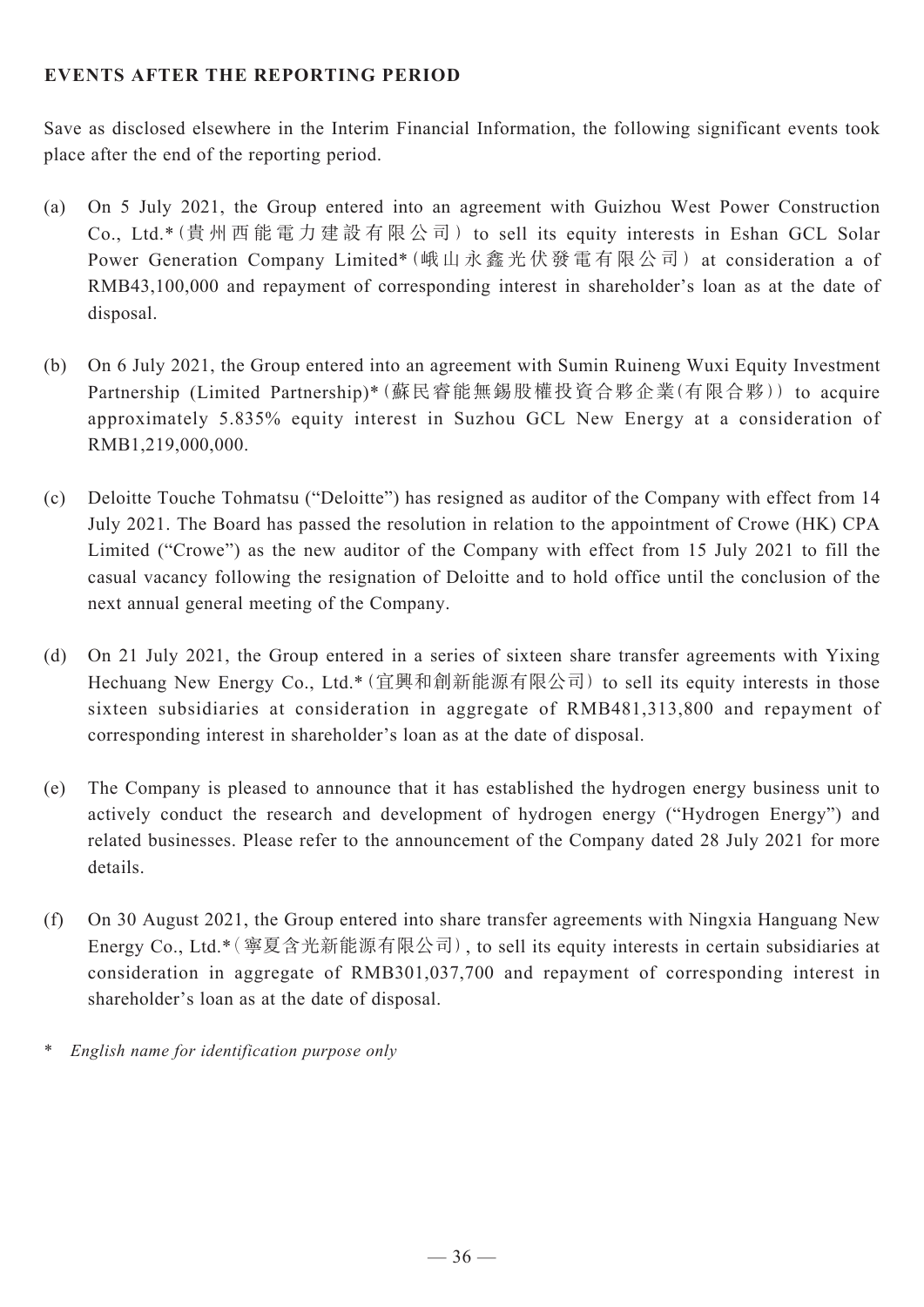## **RISK FACTORS AND RISK MANAGEMENT**

The Group's business and financial results of operations are subject to various business risks and uncertainties. The factors set out below are those that the management believes could affect the Group's financial results of operations differing materially from expected or historical results. However, there can be other risks which are immaterial now but could turn out to be material in the future.

## **1. Policy risk**

Policies made by the government have a pivotal role in the solar power industry. Any alternation in the preferential tax policies, on-grid tariff subsidies, generation dispatch priority, incentives, issuance of green electricity certificates, laws and regulations would cause substantial impact on the solar power industry. Although the PRC government has been supportive in aiding the growth of the renewable industry by carrying out a series of favorable measures, it is possible that these measures will be modified abruptly. In order to minimize risks, the Company will follow rules set out by the government strictly, and will pay close attention to policy makers in order to foresee any disadvantageous movements.

### **2. Grid curtailment risk**

With the growth in power generating capacity outpaced electricity consumption growth, it has led to utilization decline for power generating capacity across the country since 2014. Although solar power has a higher dispatch priority over conventional power generation in China, given electricity generated from areas with rich solar energy resources cannot be fully consumed in the provinces, and the excess electricity cannot be transmitted to other regions with higher power demand given limited power transmission capacity, grid curtailment has become an issue with high degree of concern for solar power. In this regard, the Company mainly focuses on developing solar power plant projects in regions with well-developed inter-province power transmission network or with strong domestic power demand such as zone 2 and 3, as well as actively participating in electricity transactions trade, hence, minimizing grid curtailment risk.

### **3. Risk associated with tariff**

Power tariff is one of the key earning drivers for the Company. Any adjustment in tariff might have an impact on the profitability of new solar power projects. Given the National Development and Reform Commission targets to accelerate the technology development for solar energy industry in order to bring down development costs, solar power tariff may be lowered to the level of coal-fired power by near future and government subsidy for solar energy industry will finally be faded out. To minimise this risk, the Company will continue to increase the pace of technology development and implement cost control measures in order to lower development cost for new projects.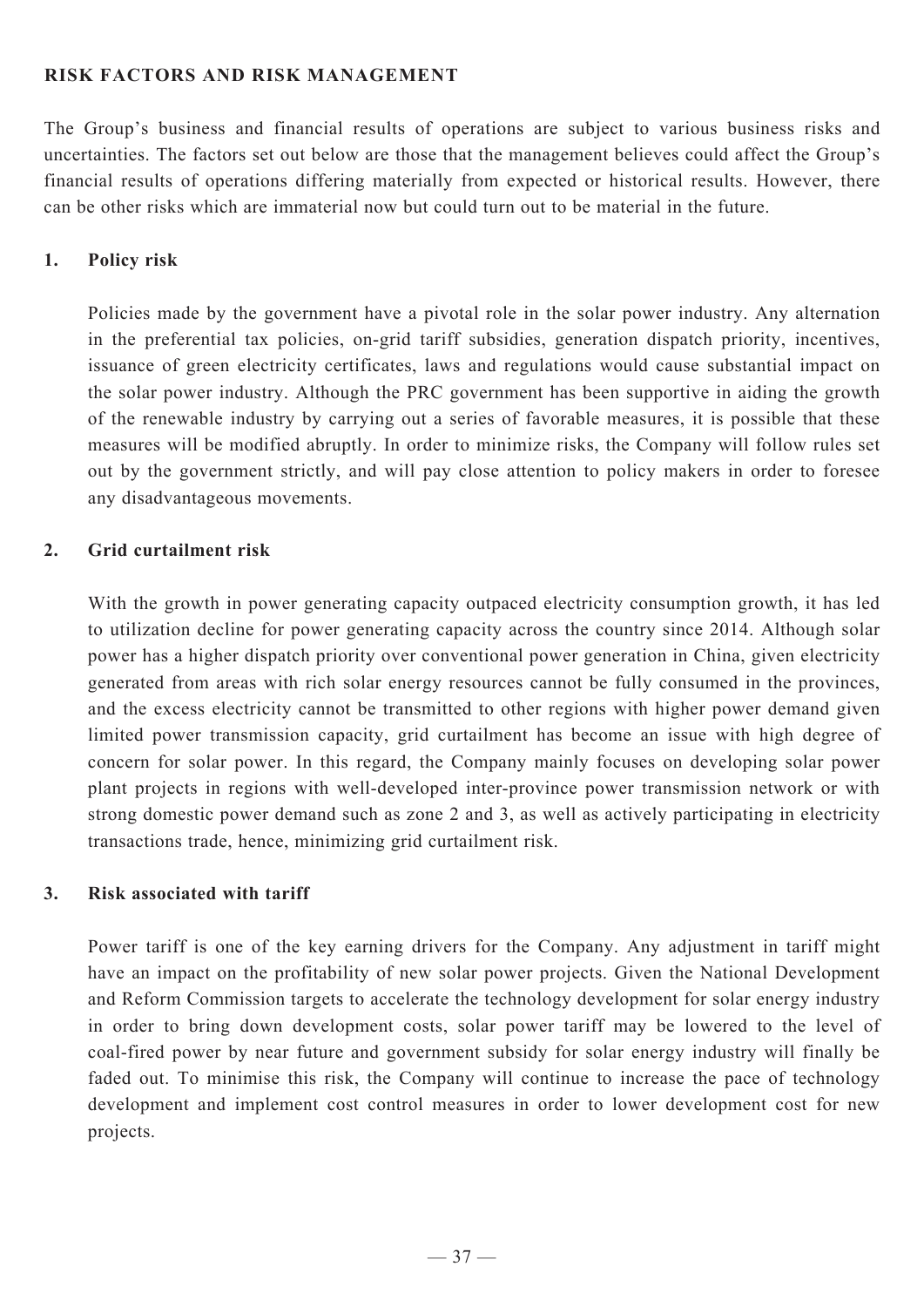## **4. Risk related to high gearing ratio**

Solar power generating business is a capital intensive industry, which highly relies on external financing to fund the construction of solar power plants while the recovery of capital investment takes a long period of time. To cope with the gearing risk, the Company will pay close attention to the market dynamics, and to avoid any unfavorable changes to the Company. Additionally, the Company is constantly seeking alternative financing tools and pursing asset-light model to optimize our finance structure and lower its gearing ratio.

#### **5. Risk related to interest rate**

Interest risk may result from fluctuations in bank loan rates. Given our Company highly relies on external financing in order to obtain capital for new solar power project development, any interest rate changes will have an impact on the Company's capital expenditure and finance expenses, which in turn affect our operating results. Transformation into asset-light model is an effective way to reduce debts and interest rate exposure.

#### **6. Foreign currency risk**

As most of our solar power plants are located in the PRC, substantial of our revenues, capital expenditures, assets and liabilities are denominated in RMB. Apart from using RMB denominated loans to finance project development in the PRC, the Company also uses foreign currencies such as US dollars to inject into projects in the form of equity. As the Company has not purchased any foreign currency derivatives or related hedging instruments to hedge for foreign currencies loans, any changes in the exchange rate of foreign currency to RMB will have an impact on the Company's operating results.

### **7. Risk related to disputes with joint venture partners**

Our joint ventures may involve us into risks associated with the possibility that our joint venture partners having financial difficulties or having disputes with us as to the scope of their responsibilities and obligations. We may encounter problems with respect to our joint venture partners which may have an adverse effect on our business operations, profitability and prospects.

### **EMPLOYEE AND REMUNERATION POLICIES**

We consider our employees to be our most important resource. As at 30 June 2021, the Group had approximately 958 employees (31 December 2020: 1,122 employees) in the PRC and overseas. Employees are remunerated with reference to individual performance, working experience, qualification and the prevailing industry practice. Apart from basic remuneration and the statutory retirement benefit scheme, employee benefits include discretionary bonuses, with share options granted to eligible employees. Total staff costs (including Directors' emoluments, retirement benefits schemes contributions and share option expenses) for the six months ended 30 June 2021 was approximately RMB148 million (30 June 2020: RMB139 million).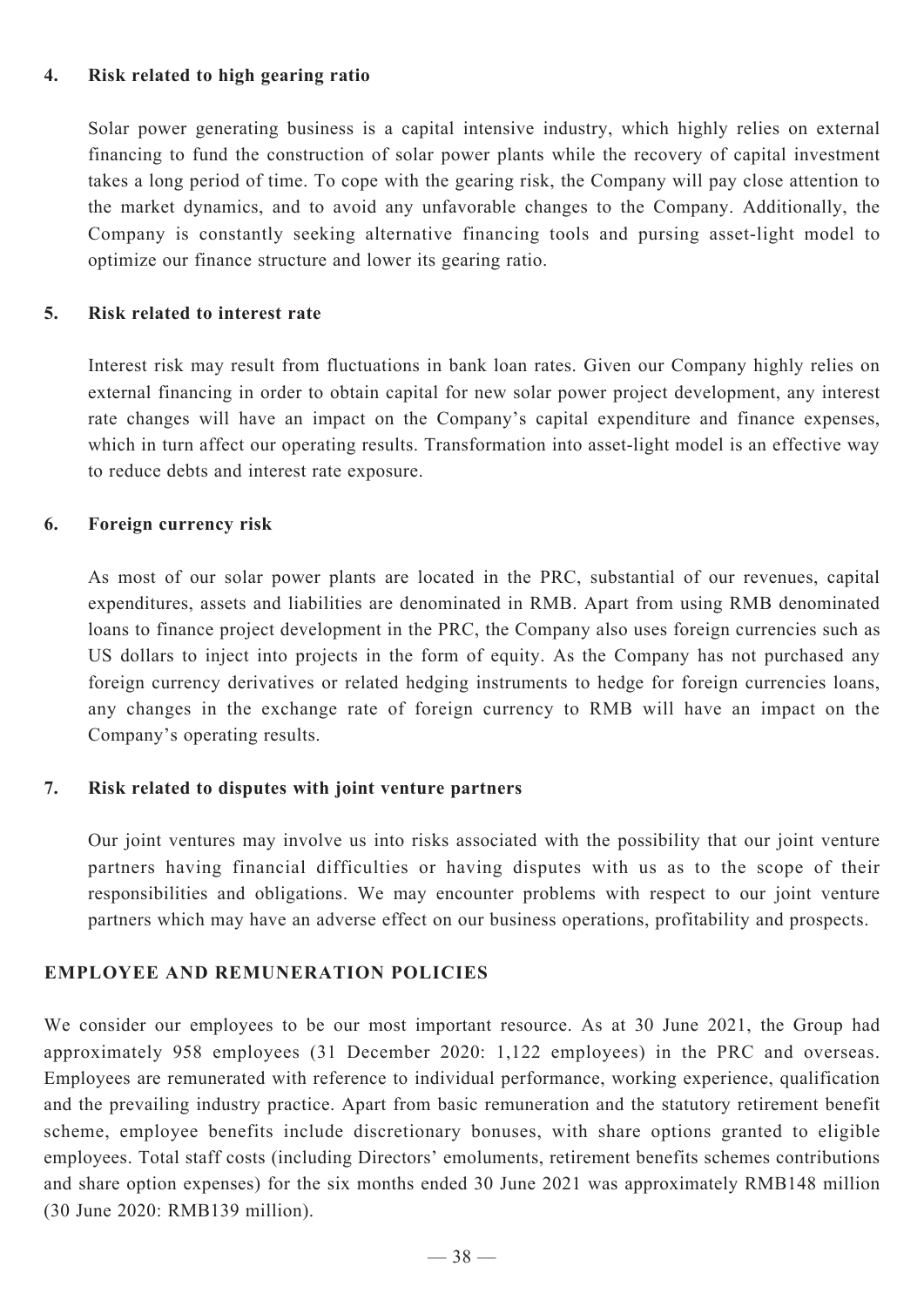## **PURCHASE, SALE OR REDEMPTION OF LISTED SECURITIES**

During the six months ended 30 June 2021, the Company completed a top-up placing and subscription of an aggregate of 2,000,000,000 shares of the Company ("**Share(s)**") (representing approximately 9.49% of the Company's issued share capital as enlarged by the transaction upon completion) at HK\$0.455 per Share to various professional, institutional or other investors, with net proceeds of approximately HK\$895 million. The net proceeds have been used for repayment of existing borrowings and for general corporate purposes. Further details can be referred to the Company's announcement dated 19 February 2021.

Save as disclosed above, neither the Company nor any of its subsidiaries has purchased, sold or redeemed any of the Company's shares listed on the Stock Exchange during the six months ended 30 June 2021.

## **CORPORATE GOVERNANCE PRACTICES**

The Company is committed to promoting high standards of corporate governance through its continuous effort in enhancing its corporate governance practices and process. The Board believes that sound and reasonable corporate governance practices are essential for sustainable development and growth, and safeguarding the interests and assets of the Group and enhancement of shareholders' value.

## **COMPLIANCE WITH CORPORATE GOVERNANCE CODE**

Throughout the six months ended 30 June 2021, the Company complied with the code provisions set out in the Corporate Governance Code (the "**CG Code**") in Appendix 14 to the Rules Governing the Listing of Securities on The Stock Exchange of Hong Kong Limited (the "**Listing Rules**"), except for code provision A.2.1:

According to code provision A.2.1 of the CG Code, the roles of chairman and chief executive should be separate and should not be performed by the same individual. As Mr. Zhu Yufeng, being the Chairman of the Board, has taken up the role of the President of the Company since 7 December 2020, such practice deviates from the code provision. The Board believes that vesting the roles of both the Chairman and the President in the same person can facilitate the execution of the Group's business strategies and boost effectiveness of its operation. Therefore, the Board considers that the deviation from the code provision A.2.1 of the CG Code is appropriate in such circumstance. In addition, under the supervision of the Board which is comprised of three executive Directors, three non-executive Directors and four independent non-executive Directors, the Board is appropriately structured with balance of power to provide sufficient supervision to protect the interests of the Company and the shareholders of the Company.

### **AUDIT COMMITTEE**

The audit committee of the Company has reviewed, with the management of the Group, the accounting principles and practices adopted by the Group, its internal controls and financial reporting matters including a review of the Company's interim report and interim results for the six months ended 30 June 2021.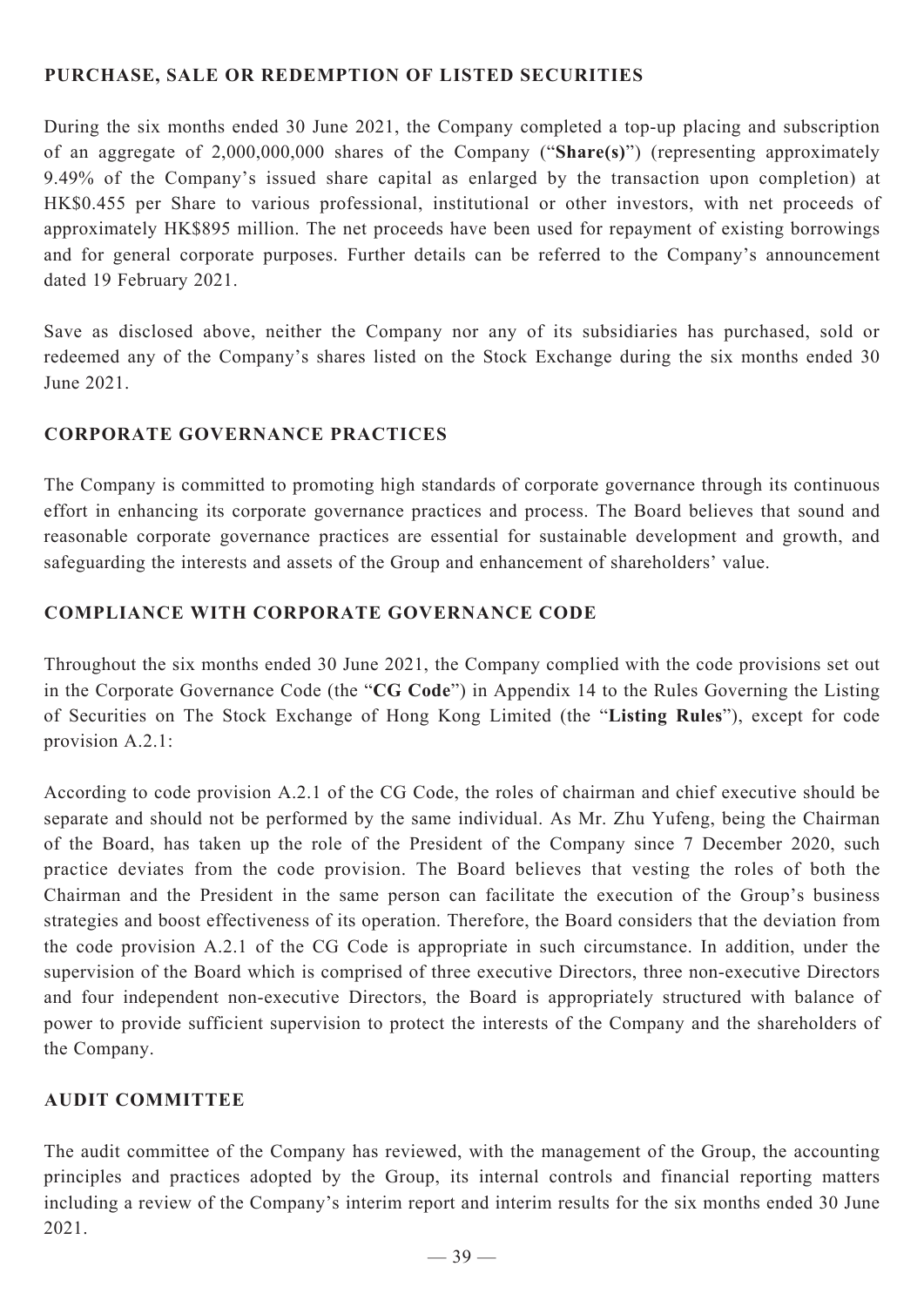# **AUDITOR**

Following the resignation of Deloitte Touche Tohmatsu as the auditor of the Company with effect from 14 July 2021, Crowe (HK) CPA Limited was appointed as the auditor of the Company with effect from 15 July 2021 to fill the casual vacancy and to hold office until the conclusion of the next annual general meeting of the Company. For details, please refer to the announcement of the Company on 15 July 2021.

The Company's external auditor, Crowe (HK) CPA Limited, has conducted a review of the Interim Financial Information of the Group for the six months ended 30 June 2021 in accordance with Hong Kong Standard on Review Engagements 2410 "Review of Interim Financial Information Performed by the Independent Auditor of the Entity" issued by the Hong Kong Institute of Certified Public Accountants.

There is no disagreement raised by the Company's external auditors or the audit committee of the Company with the accounting treatment adopted by the Company.

# **EXTRACT FROM THE INDEPENDENT AUDITOR'S REPORT ON REVIEW OF INTERIM FINANCIAL INFORMATION**

The following is an extract of the independent auditor's report on review of the Group's interim financial information for the six months period ended 30 June 2021 which has included material uncertainty related to going concern paragraph, but without qualification:

#### **Conclusion**

Based on our review, nothing has come to our attention that causes us to believe that the unaudited condensed interim consolidated financial statements are not prepared, in all material respects, in accordance with International Accounting Standard 34 "Interim Financial Reporting".

### **Material Uncertainty Related to Going Concern**

We draw attention to note 1B to the unaudited consolidated interim financial statements, which indicates that (i) the Group has entered into agreements which will involve capital commitments of approximately RMB98 million to construct solar power plants and financial guarantee provided to the associates and third parties for their bank and other borrowings; (ii) the Group's involvement in several litigation cases either as a defendant or a guarantor relating to claims by relevant claimants exceeded the limit of litigation amounts stipulated in the financial covenants of certain bank borrowings; and (iii) as at 30 June 2021, the Group had an outstanding bank borrowing of US\$100 million (approximately RMB646 million) of which US\$48 million (approximately RMB310 million) (the "**First Loan Repayment**") and US\$52 million (approximately RMB336 million) (the "**Second Loan Repayment**") were repayable on 23 June 2021 and 20 August 2021 respectively. The Group failed to repay of the First Loan Repayment on 23 June 2021 and the Second Loan Repayment on 20 August 2021. Subsequent to the end of the reporting period, the Group has fully repaid the First Loan Repayment and has obtained written consent from the bank (i) to grant a grace period to extend the repayment of the Second Loan Repayment up to 30 September 2021; and (ii) not to take any legal action against the Group in respect of its failure to repay the bank borrowing upon maturity date.